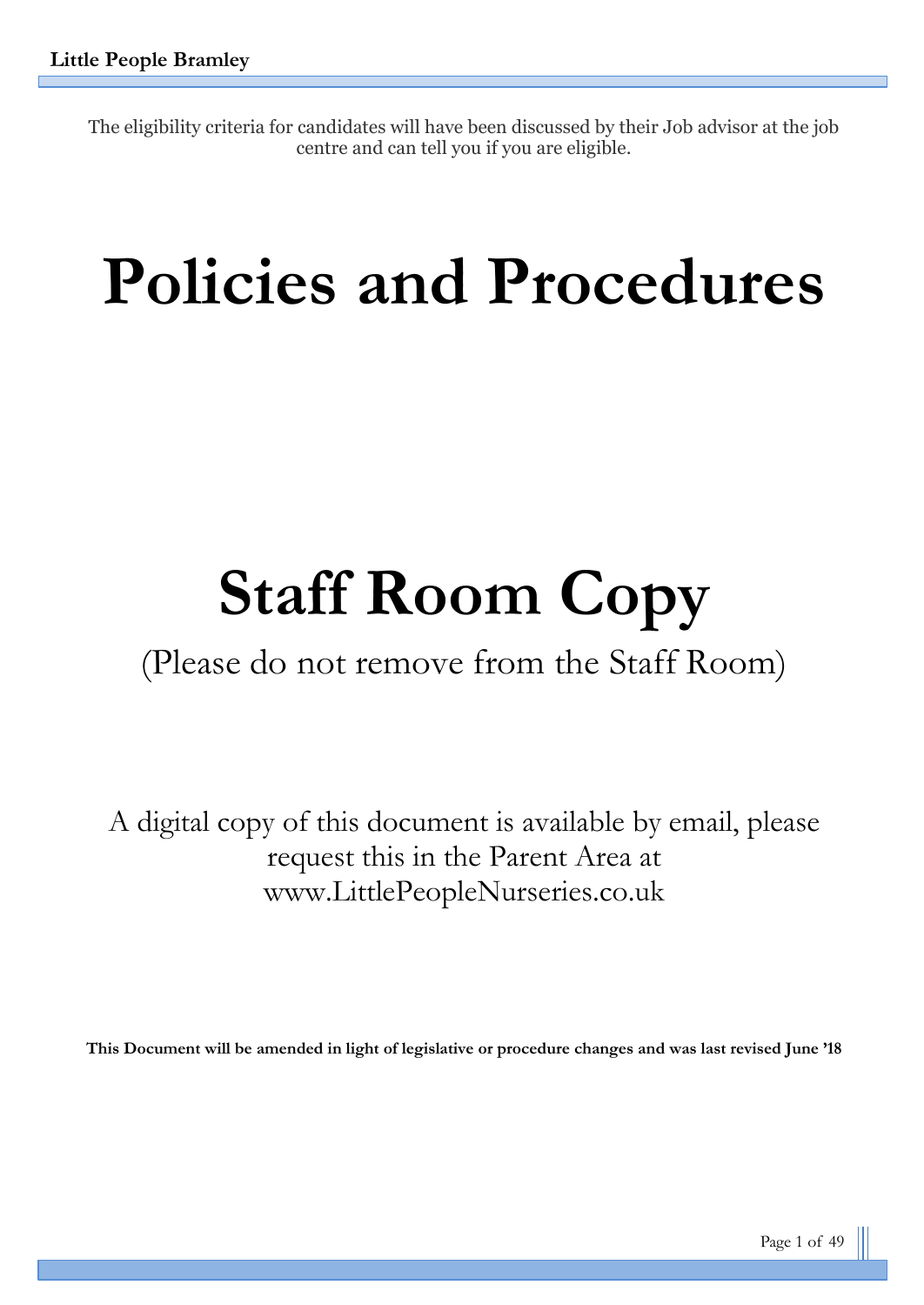# **Contents**

# 1. Behaviour

- a. Promoting positive behaviour
- b. Play policy
- c. Fundamental British Values and the Prevent Duty

# 2. Business Information and Records

- a. Data and Information Policy (inc. GDPR)
- b. Privacy
- c. Data Retention
- d. Marketing Policy

# 3. Child Protection and Safeguarding Children

- a. Children's rights and entitlements
- b. Safeguarding Children and Child Protection
- c. Whistleblowing
- d. Looked after children
- e. Intimate Care
- f. Uncollected child
- g. Missing Child
- h. Use of mobile phones and cameras
- i. Child Attendance Policy

# 4. Equal Opportunities

- a. Valuing Diversity and Promoting Equality
- b. Supporting Children with SEND
- c. Identification and Assessment
- d. Links with Support Services and other Agencies
- e. Facilities, Staffing and Training
- f. Transition to School

# 5. Health

- a. Breast feeding, Formula milk and Progression to cow's milk
- b. Healthy Food and Drink policy
- c. Medication policy
- d. Sun Safe Policy
- e. Unwell Child policy, including infectious diseases
- f. Accidents First Aid Policy
- g. Reporting of accidents and incidents
- h. Smoking
- i. Food hygiene

# 6. Partnership

- a. Admissions
- b. Collections
- c. Key person
- d. Parent-Partnership
- e. Partnership with Outside Agencies
- f. Concerns, Comments and Complaints

# 7. Safety and Suitability of Premises, Environment and Equipment

- a. Health and Safety Policy, general standards including maintaining children's safety and security on premises
- b. Supervision of children on outings and visits (including Escort policy)
- c. Risk assessment
- d. Waste management
- e. Emergency Evacuation
- f. Critical Incident & Extreme Weather Policy
- g. Environment policy
- h. Animals in the setting

# 8. Suitable People

- a. Recruitment and Staffing
- b. The Interview Process
- c. New Staff Induction Procedure
- d. Staff Qualifications, training, support and skills
- e. Students and Volunteers
- f. Visitors
- g. Behaviour of Staff
- h. Behaviour of Visitors, Parents and Carers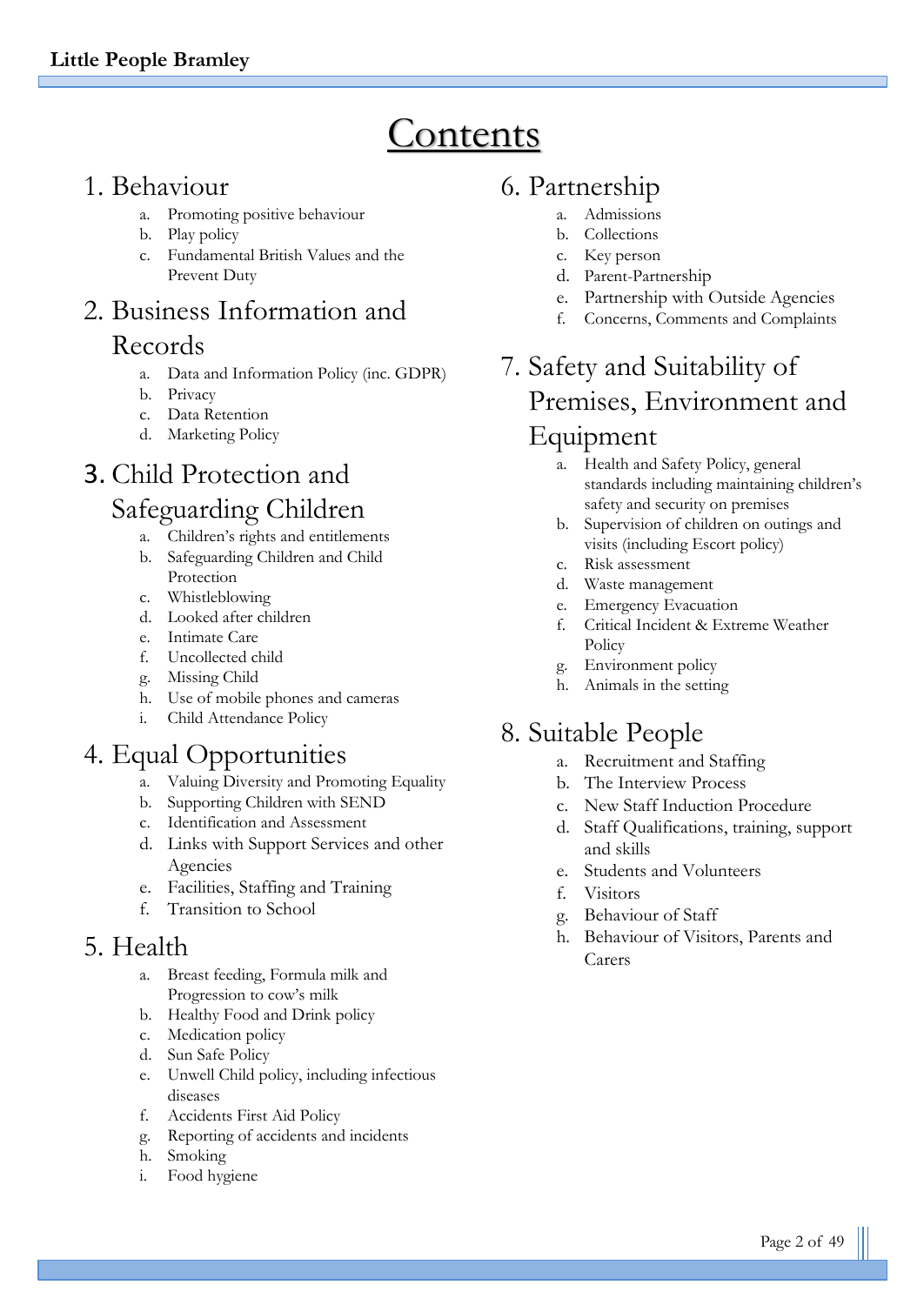\*Please note wherever the term Parent is used throughout this document, it is deemed to mean Parent or Carer.

# **1. Behaviour Policy**

At Little People we are committed to establishing a caring environment that promotes positive behaviour and relationships where children learn to treat each other with care and respect.

We are an inclusive setting that supports all children as they take increasing responsibility for themselves and their actions, and consider the welfare and well-being of others.

#### **Our Practice**

- We organise both the indoor and outdoor learning environments to ensure they have a positive impact on behaviour in terms of space, access and choice of activities
- We take a positive and consistent approach towards managing children's behaviour
- We handle issues of behaviour in ways appropriate to the child's stage of development and level of understanding. This may be 'time out' of the immediate situation with support or comforting
- We encourage appropriate behaviour in all interactions with children and staff and show that good behaviour is valued
- We establish clear expectations and boundaries for behaviour appropriate to the children's level of understanding, working with parents to ensure consistency
- We identify and implement strategies that encourage positive behaviour
- We implement strategies to support challenging and negative behaviour at the earliest opportunity

# **a. Encouraging Positive Behaviour**

- We use praise specifically related to the children's actions or behaviour
- If appropriate, we refocus the child's attention on another activity
- We focus on activities and routines to encourage sharing, negotiation and co-operation
- We encourage children to develop a sense of responsibility through activities which offer opportunities to care for others and the environment (helping with tidying, snack time monitors, feeding the fish etc.)
- We encourage positive behaviour through play and learning activities and develop awareness of their own emotions and those of others (circle time, stories and puppets).
- We model appropriate behaviour in different contexts
- We involve the children in establishing rules for appropriate behaviour
- We ensure all children feel valued, included and they are supported according to individual needs
- We support children's behaviour in developing and achieving positive interactions in all areas of learning and experiences
- We encourage the children to express openly their feelings/likes and dislikes
- We help the children to understand the consequences and effects of their behaviour on others
- We support, through close and secure key practitioner relationships, children to develop assertive strategies to challenge bullying
- We support the children to resolve conflicts with other children and therefore build successful relationships with peers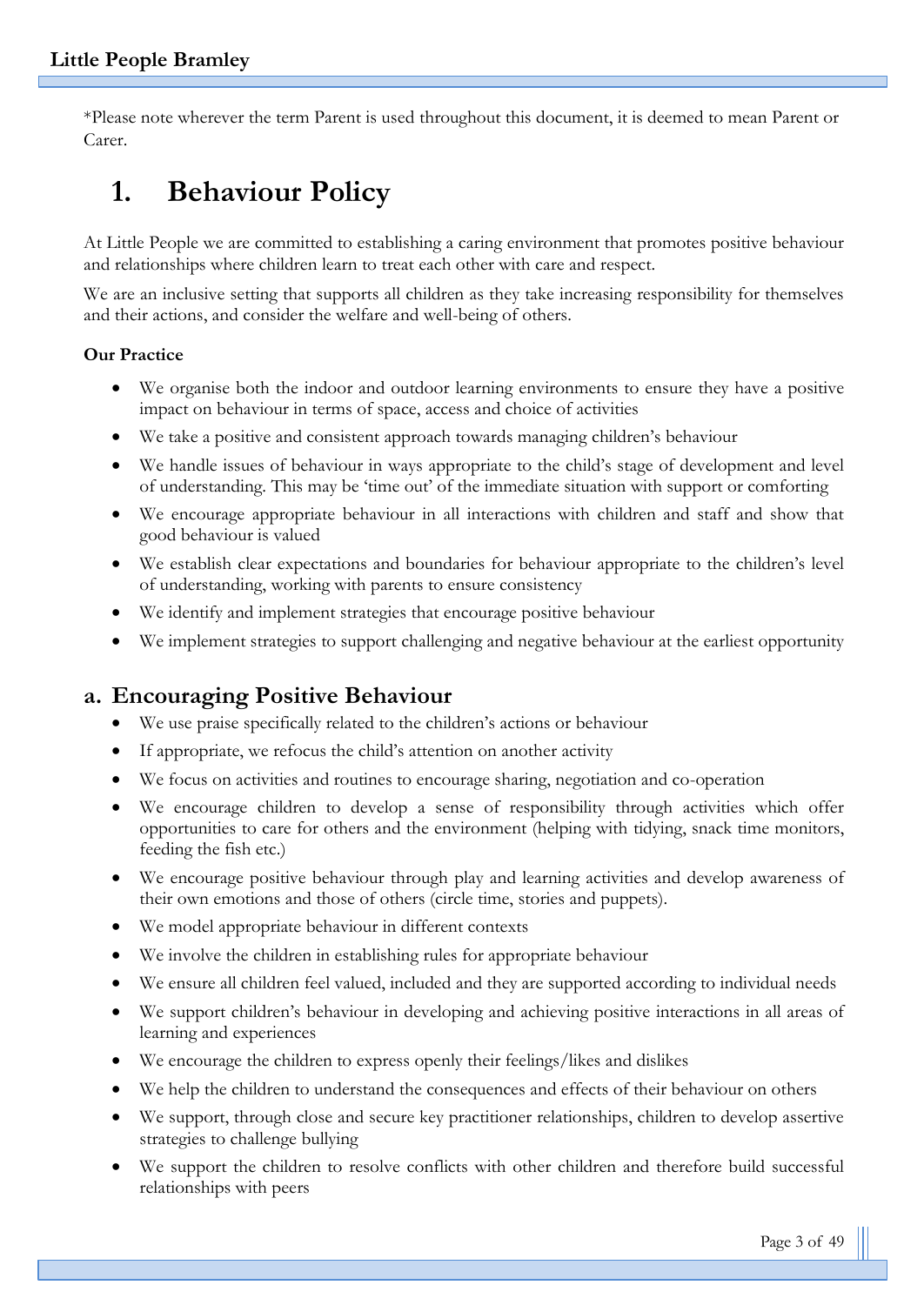- To develop and encourage high levels of self-esteem, we work closely with children by enabling them to be successful in play experiences and activities
- To develop responsibility for their learning environment, respect equipment, their own work, work of others and others feelings.
- Encouraging manners and courtesy, please and thank you, and fundamental British values.

#### **Implementation of the Policy within the Setting**

- Ensure the behaviour policy is discussed with all staff at induction
- Ensure that all staff have training in positive behaviour management
- Share the procedures for behaviour management with parents at induction
- Actively promote high expectations of children's behaviour within the setting

Our designated person who supports behaviour management issues is:

# **Linzi Page – Nursery Manager**

The named person will arrange, alongside the child's key practitioner, regular meeting with parents and work in partnership to support their child's individual needs and methods used to promote positive behaviour.

We will work closely with other professionals/agencies where applicable, to ensure all children are well supported and able to make progress.

#### **Physical Intervention**

Any serious incidents which occur as a result of a child's behaviour will be logged on an Incident Report Form, which will be shared with parents. This includes instances where Physical Intervention has been necessary to protect the child, or others, from harm.

#### **Bullying – Peer on Peer Abuse**

We recognise that children under 5 years are still learning about acceptable behaviour. If there are incidents within the setting which could be perceived as 'Bullying' these will be recorded and action taken, which will involve sharing information with both parents. Each child will be supported to recognise inappropriate behaviour, and build a culture of using assertive strategies to challenge bullying.

# **b. Play Policy**

We operate a play based curriculum. Play is child centred and not solely adult led.

Playrooms and areas of provision are set up attractively to encourage interest, following the EYFS and the children's interests.

Play rooms are set up to allow free access to a wide and varied range of equipment and activities which are appropriate to the child's age/stage of development.

Equipment and activities are monitored to ensure children are able to re-visit areas of choice to practise and build on new skills. Resources and equipment are enhanced/changed and built depending on the children's interest.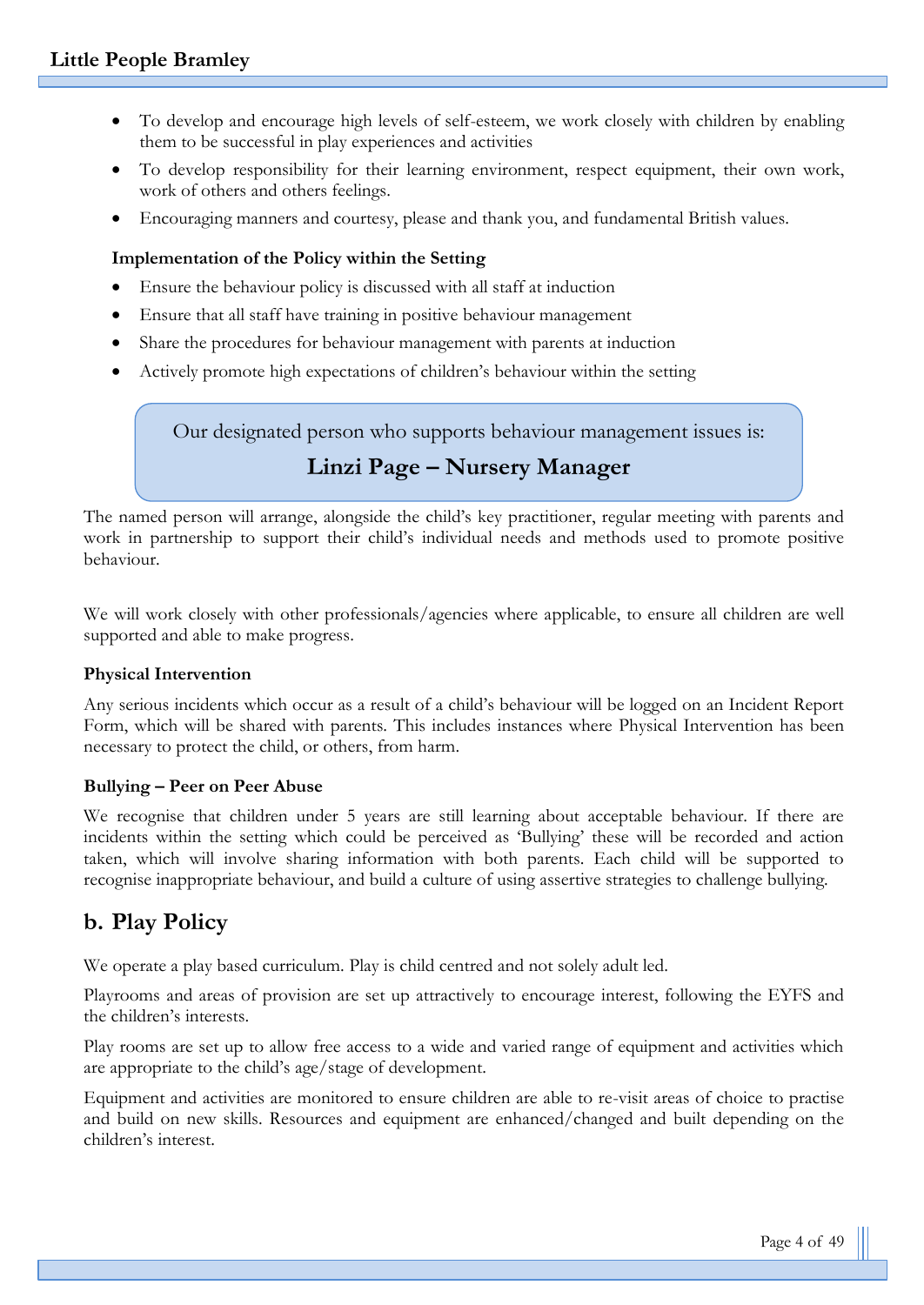Equipment and activities are provided which support and promote each area of development. These are enhanced to reflect the seasons, currents interests, special times in the child's life, religious festivals, beliefs etc.

We are an inclusive setting and each child's individual needs, interests and learning styles are met through play with the support of a key practitioner.

Toys and resources reflect the cultures of all children within the setting at the time.

Parents/carers are encouraged to work in partnership with their child's key practitioner to allow continuity of learning and enjoyment between home and in the setting. Sharing experiences through faceto-face communication, shared information sheets and the children's' development profile, Tapestry.

Children are encouraged to communicate their preferences during play and their thoughts and ideas are recognised and affirmed.

We encourage a creative environment where children are stimulated, encouraged, and supported to be interested in, explore and investigate their surroundings.

Equipment and activities are provided which are challenging yet achievable to help build confidence and self-esteem and encourage a positive approach to learning and new experiences. Next steps are put in place to encourage development in areas of learning.

Outdoor experiences are provided which aim to compliment and support the play opportunities offered indoors. The children have free flow access to the outdoor environment which is carefully planned to encourage a wide range of experiences which are appropriate to their learning.

Positive images of the children playing are displayed at their level.

Any broken or incomplete toys are immediately disposed of.

Outdoor play areas are risk assessed and there are appropriate daily checks in place.

# **c. Fundamental British Values and the Prevent Duty**

From 1 July 2015, all schools and childcare providers have a duty to pay due regard to the need to prevent people being drawn into terrorism. Childcare and Early Years Providers subject to the Prevent duty are expected to demonstrate activity in the following areas:

- Assessing the risk of children being drawn into terrorism.
- Demonstrate that they are protecting children and young people from being drawn into terrorism by having robust safeguarding policies.
- Ensure that their safeguarding arrangements take into account the policies and procedures of the Local Safeguarding Children Board.
- Make sure that staff have training that gives them the knowledge and confidence to identify children at risk of being drawn into terrorism, and to challenge extremist ideas which can be used to legitimise terrorism
- Expected to ensure children are safe from terrorist and extremist material when accessing the internet. **The British Values and examples of how these are implemented in our setting are as follows:**

**Democracy:** making decisions together, for example giving opportunities to develop enquiring minds in an atmosphere where questions are valued. Encouraging children to know their views count and to value the views of others through carefully planned learning opportunities that involve turn taking, sharing and collaboration.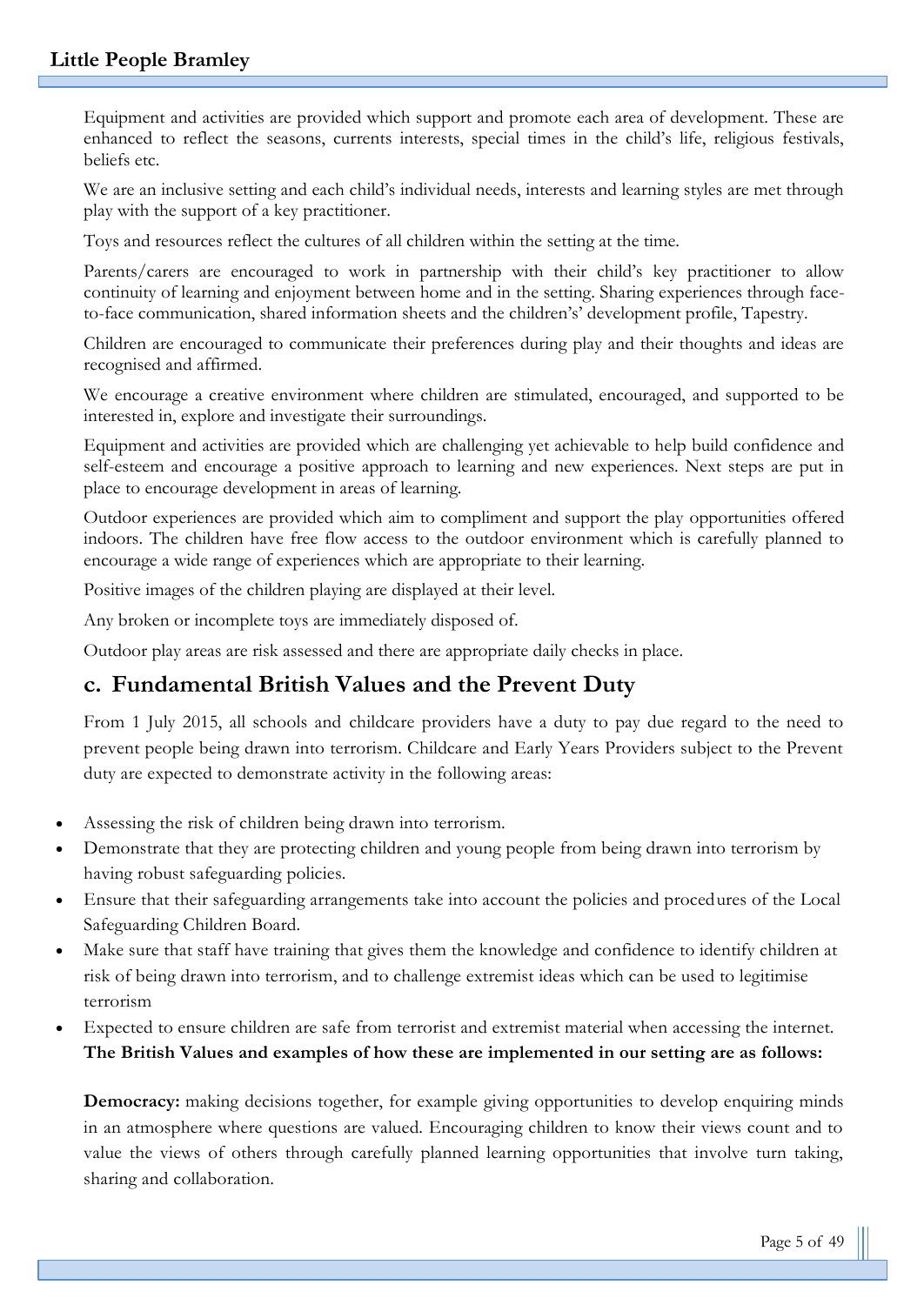**Rule of law:** understanding that rules matter, as cited in Personal Social and Emotional development for example collaborating with children to create rules and codes of behaviour. Encouraging children to understand that the rules apply to everybody and support them in adhering to these.

**Individual liberty:** freedom for all, for example reflecting on their differences and understanding we are free to have different opinions. Provide plentiful opportunity for children to speak together in small groups about their thoughts and feelings and talk about their experiences and learning.

**Mutual respect and tolerance:** treat others as you want to be treated, for example sharing and respecting other's opinions. Children will acquire a knowledge and appreciation of their own and others cultures through celebrating a variety of traditions and cultures of their friends within the setting. Staff will promote diverse attitudes and challenge stereotyping.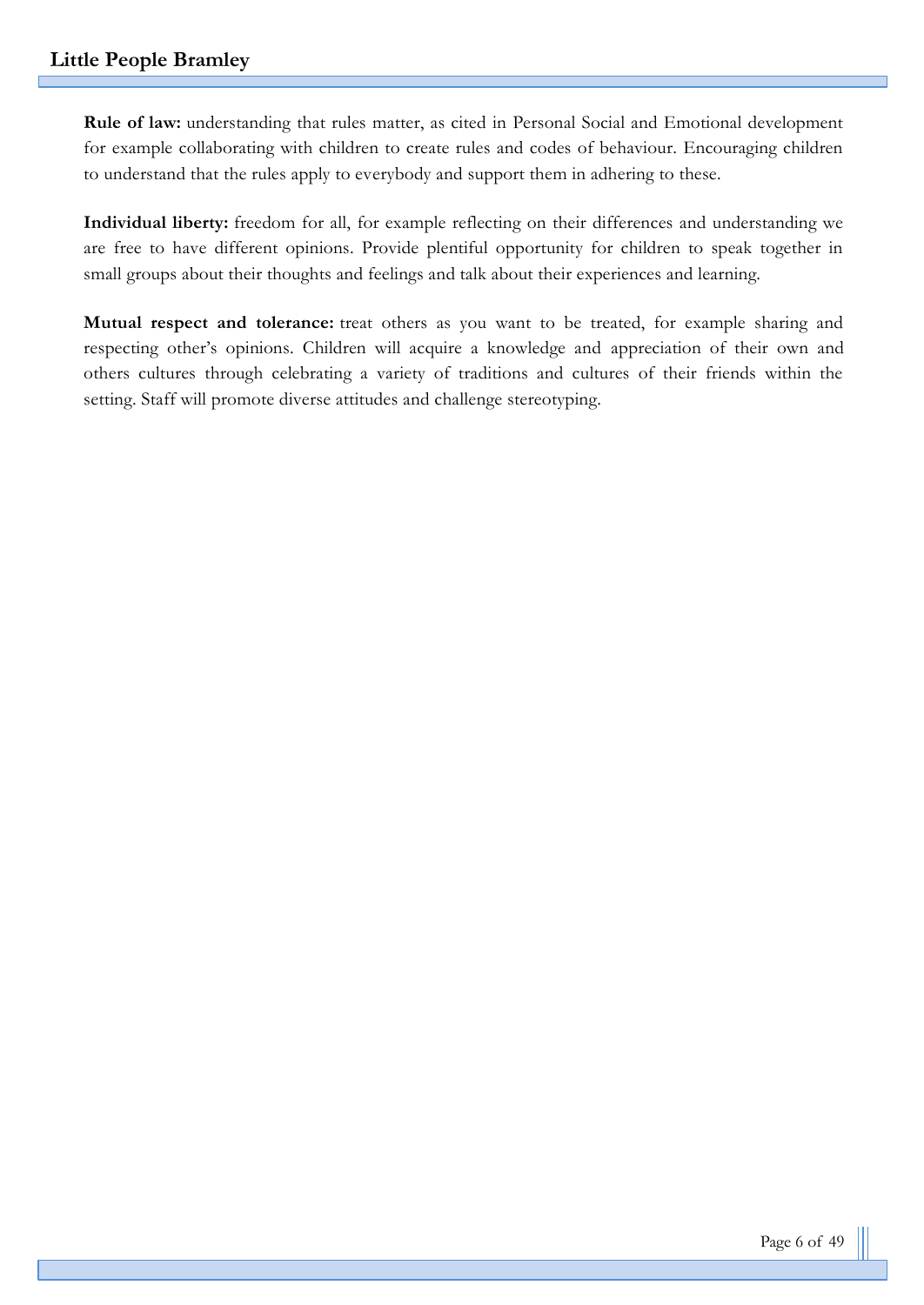# **2. Business Policies**

# **a. Data and Information Policy**

All documents which contain personal details are kept in secure locations to comply with GDPR regulations. Paper forms of documents are stored in locked offices, and where appropriate also in lockable filing cabinets. Access codes to offices are regularly changed.

Electronic information, including email, is stored on a password accessed server, and regularly checked for viruses and data breaches.

Personal information, including that of employees, parents, and children is treated with the highest level of confidentiality and only stored for the relevant length of time, and destroyed when necessary in line with GDPR.

For reasons of privacy, customers and staff are asked to knock before entering the office, in order to allow time for sensitive material to be removed from view. A "meeting in progress" sign is used for discussions of a confidential nature.

Customer contact details are stored in the nursery office and also on our finance system, which is secure and accessible externally in the event that the building needs to be evacuated and children need to be sent home.

Sensitive documents are shredded.

Our staff are aware that they may be party to sensitive information about the business and our customers. It is stated in the Contract of Employment that this information should be classed as confidential. Issues of confidentiality are also addressed in the Parent Partnership in-house training course.

The setting is registered with the ICO Information Commissioners Office as per GDPR. All team members must be aware of GDPR when dealing with any documents that may be considered confidential or personal.

Should you require a meeting in confidence please contact the office and we will arrange a mutually convenient time.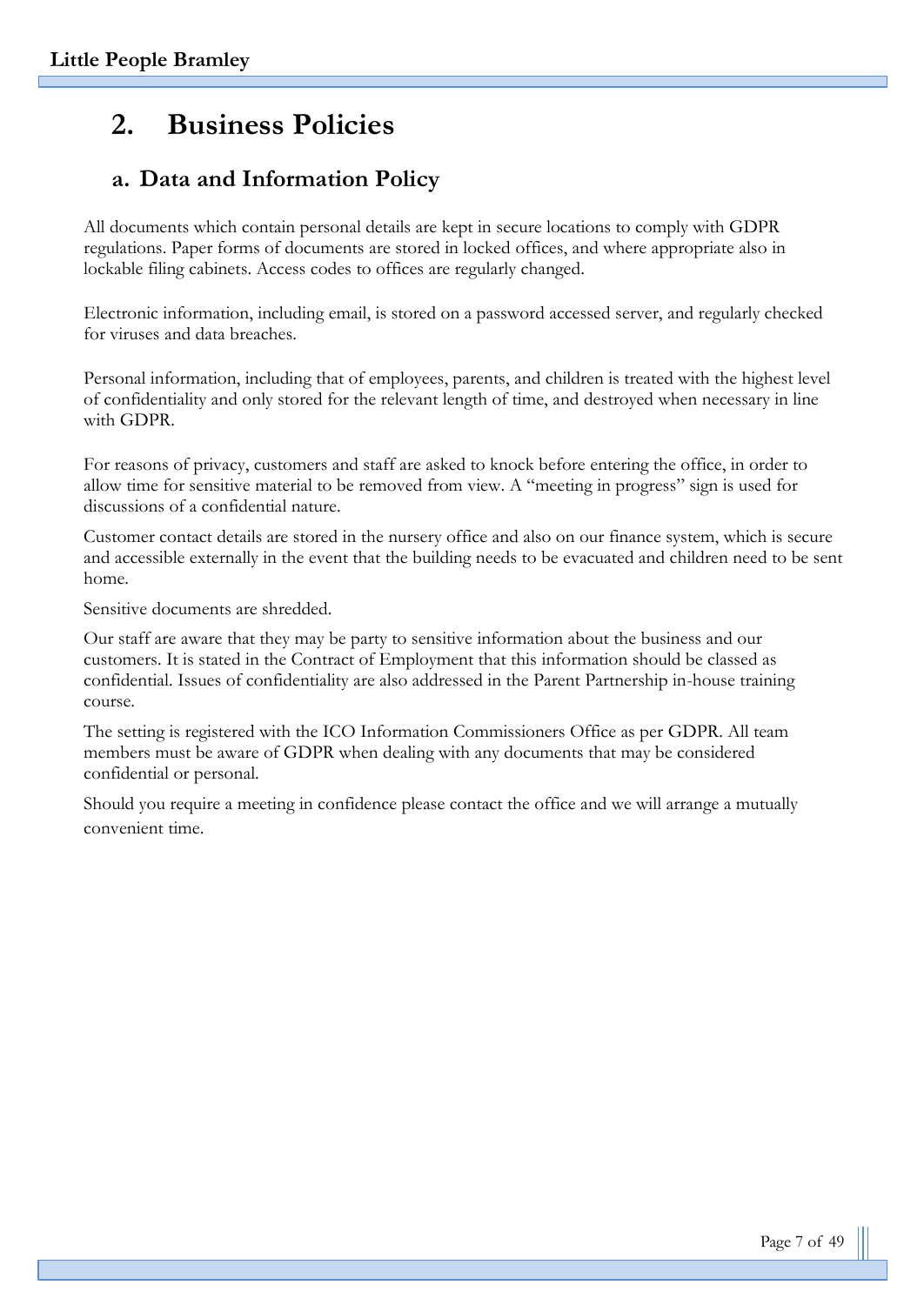## **b. Privacy Policy**

Little People ("the Nursery" or "we") is committed to protecting the privacy and security of your personal information. This privacy notice describes how the Nursery collects and uses personal information about children attending the Nursery ("Child" or "Children") and the parents of the Children ("Parents") (known collectively as "You" or "Your"), in accordance with the General Data Protection Regulation (GDPR).

The Nursery is a "data controller". This means that we are responsible for deciding how we hold and use personal information about you. We are required under data protection legislation to notify you of the information contained in this privacy notice.

This notice applies to Children and Parents. This notice does not form part of any contract to provide services. We may update this notice at any time but if we do so, we will provide you with an updated copy of this notice as soon as reasonably practical.

It is important that Parents read and retain this notice, together with any other privacy notice we may provide on specific occasions when we are collecting or processing personal information about you, so that you are aware of how and why we are using such information and what your rights are under the data protection legislation.

#### **DATA PROTECTION PRINCIPLES**

We will comply with data protection law. This says that the personal information we hold about you must be:

1. Used lawfully, fairly and in a transparent way.

2. Collected only for valid purposes that we have clearly explained to you and not used in any way that is incompatible with those purposes.

3. Relevant to the purposes we have told you about and limited only to those purposes.

- 4. Accurate and kept up to date.
- 5. Kept only as long as necessary for the purposes we have told you about.
- 6. Kept securely.

### **The kind of information we hold about you**

Personal data, or personal information, means any information about an individual from which that person can be identified. It does not include data where the identity has been removed (anonymous data).

There are "special categories" of more sensitive personal data which require a higher level of protection, such as information about a person's health or sexual orientation.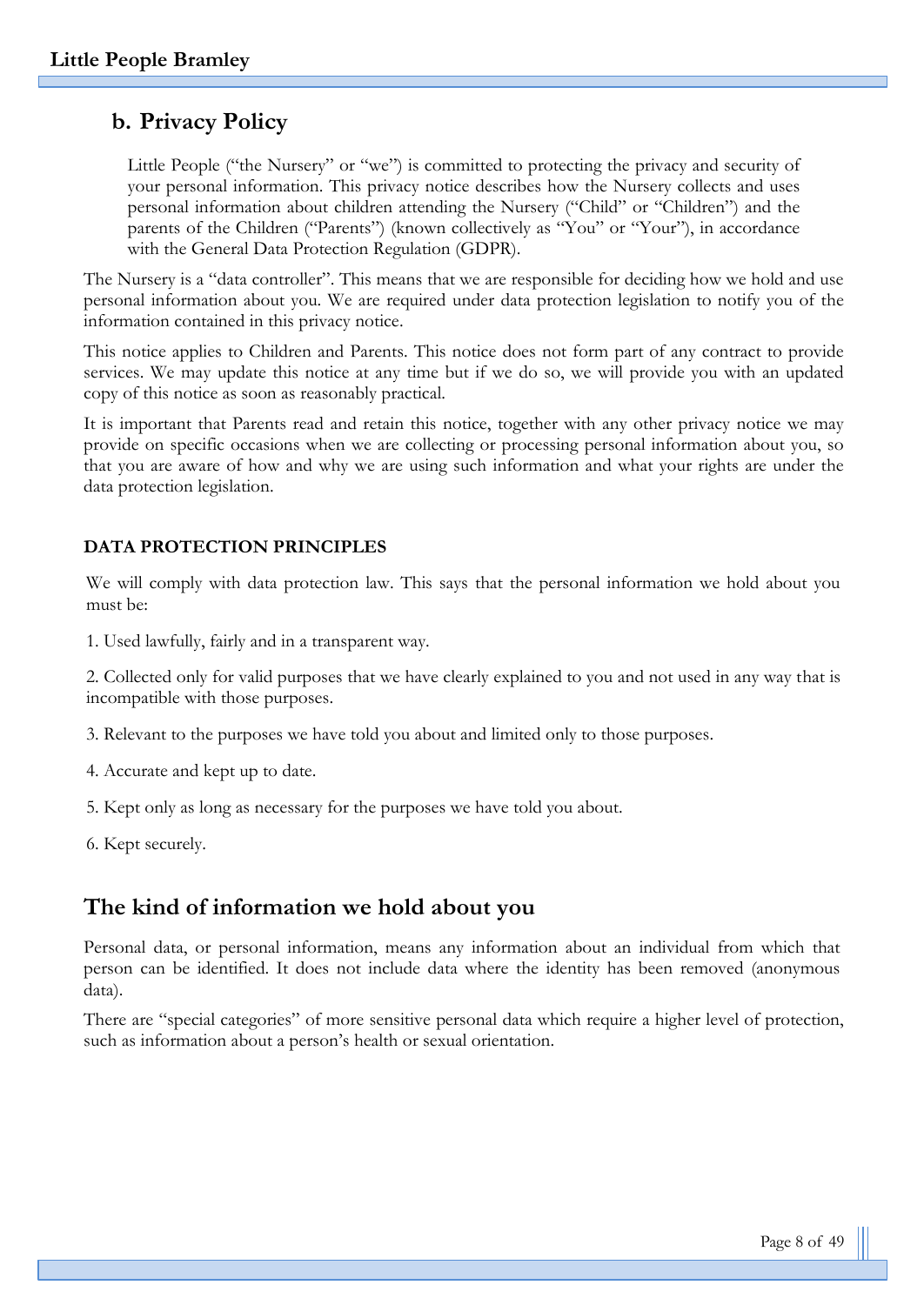#### **Parents:**

We will collect, store, and use the following categories of personal information about Parents:

- Name
- Home address
- Telephone numbers, and personal email addresses.
- National Insurance number.
- Bank account details.

We may also collect, store and use the following "special categories" of more sensitive personal information:

- Information about a Parent's race or ethnicity, spoken language and nationality.
- Conversations with Parents where Employees of the Nursery deem it relevant to the prevention of radicalisation or other aspects of the Government's Prevent strategy

#### **Children:**

We will collect, store, and use the following categories of personal information about Children:

- Name
- Date of birth
- Home address
- Dietary requirements
- Attendance information
- Photographs and video clips of the Child to signpost Children to where their belongings are stored at the Nursery that they attend, and also for general display purposes
- Emergency contact should Parents be unavailable and the emergency contact's contact details
- Record book for each Child containing the work of the Child whilst at the Nursery, observations about the Child's development whilst at the Nursery from Employees of the Nursery, specific examples of the Child's progress, photographs demonstrating the Child's development whilst at the Nursery, and personal details of the Child (e.g. their date of birth) ("Progress Report")
- Records relating to individual Children e.g. care plans, common assessment frameworks, speech and language referral forms
- Accidents and pre-existing injuries forms
- Records of any reportable death, injury, disease or dangerous occurrence
- Observation, planning and assessment records of Children

We may also collect, store and use the following "special categories" of more sensitive personal information:

- Information about a Child's race or ethnicity, spoken language and nationality.
- Information about a Child's health, including any medical condition, health and sickness records.
- Information about a Child's accident or incident reports including reports of pre-existing injuries.
- Information about a Child's incident forms / child protection referral forms / child protection case details / reports.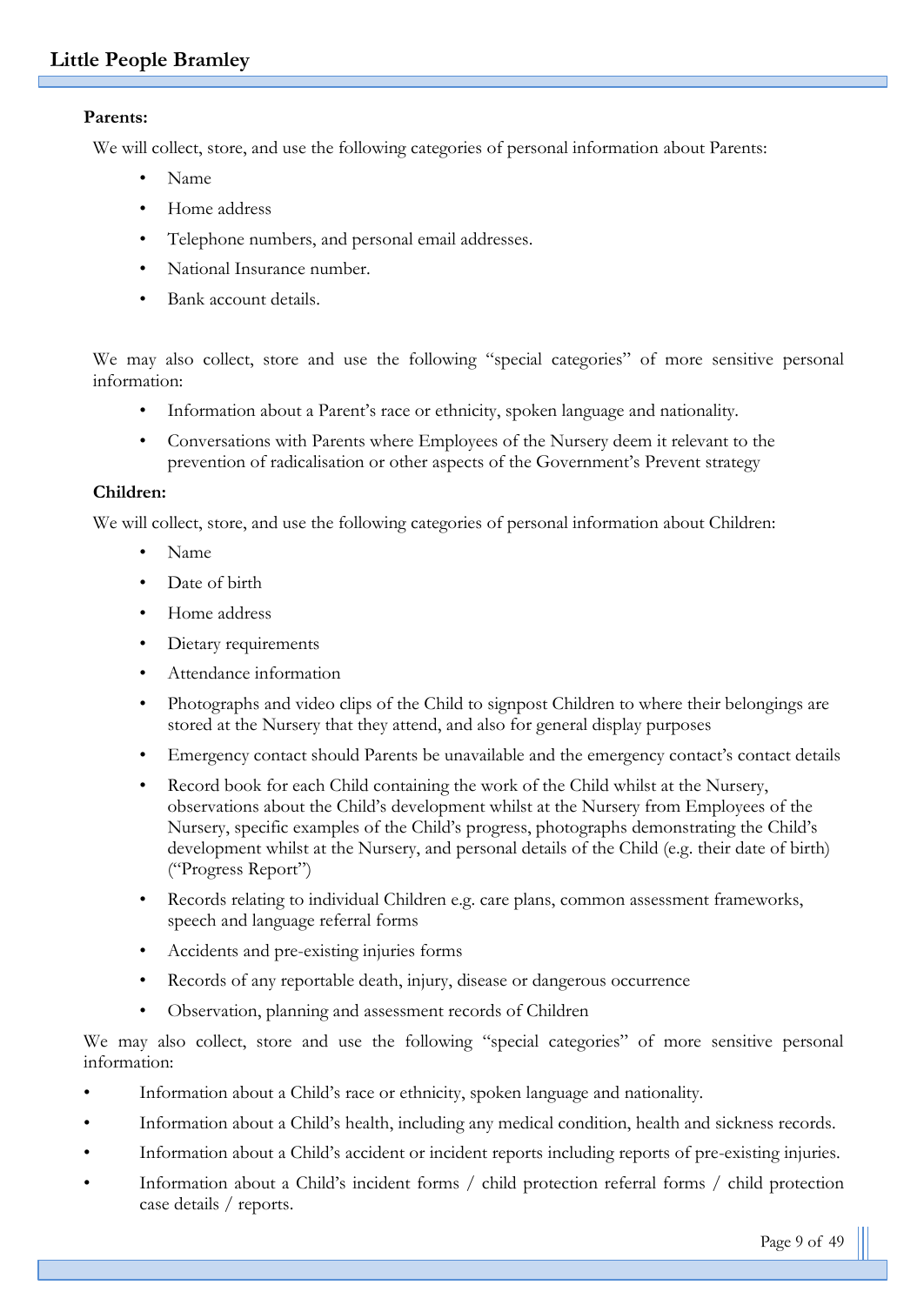# **How is your personal information collected?**

We collect personal information about Children and Parents from when the initial enquiry is made by the parents, through the enrolment process and until the Children stop using the Nursery's services.

## **How we will use information about you**

We will only use your personal information when the law allows us to. Most commonly, we will use your personal information in the following circumstances:

1. Where we need to perform the contract we have entered into with you.

2. Where we need to comply with a legal obligation.

3. Where it is necessary for our legitimate interests (or those of a third party) and your interests and fundamental rights do not override those interests.

We may also use your personal information in the following situations, which are likely to be rare:

1. Where we need to protect your interests (or someone else's interests).

2. Where it is needed in the public interest or for official purposes.

# **Situations in which we will use personal information of children**

We need all the categories of information in the list above (see Children section within the Paragraph entitled 'The Kind of Information We Hold About You') primarily to allow us to perform our obligations (including our legal obligations to Children. The situations in which we will process personal information of Children are listed below.

- Upon consent from the Parents, Personal Data of Children will be shared with schools for progression into the next stage of their education.
- Personal information of Children will be shared with local authorities without the consent of Parents where there is a situation where child protection is necessary.
- The personal information of Children will be shared with local authorities without the consent of Parents for funding purposes.
- Ofsted will be allowed access to the Nursery's systems to review child protection records.
- To ensure we meet the needs of the Children
- To enable the appropriate funding to be received
- Report on a Child's progress whilst with the Nursery
- To check safeguarding records
- To check complaint records
- To check attendance patterns are recorded
- When a Child's Progress Report is given to its Parent in order for that Parent to pass the same Progress Report to a school for application or enrolment purposes

# **Situations in which we will use personal information of parents**

We need all the categories of information in the list above (see Parents section within the Paragraph entitled 'The Kind of Information we Hold About You') primarily to allow us to perform our contracts with Parents and to enable us to comply with legal obligations. The situations in which we will process personal information of Parents are listed below.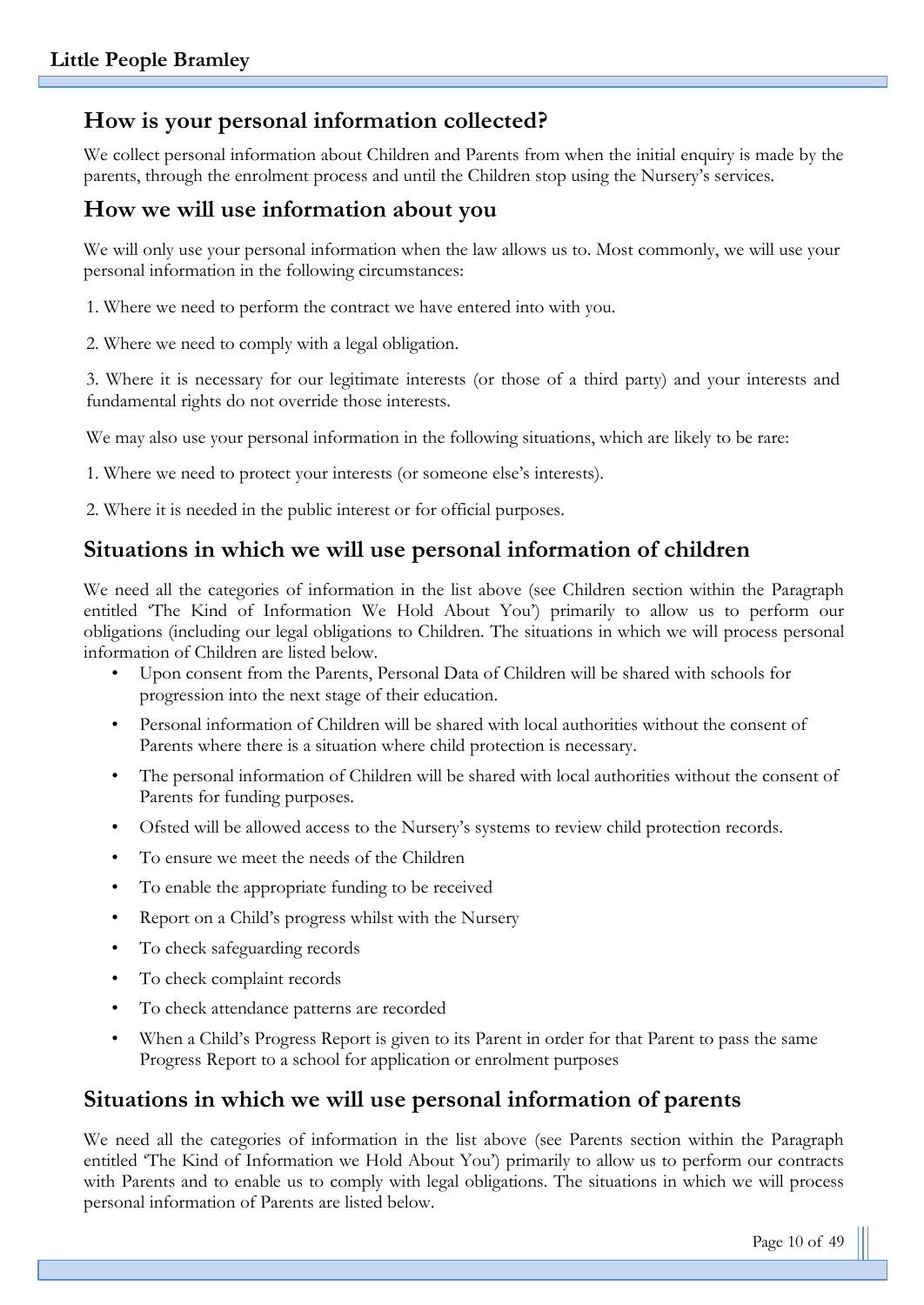- The personal information of Parents will be shared with local authorities without the consent of Parents for funding purposes.
- To report on a Child's attendance
- To be able to contact a Parent or a Child's emergency contact about their Child
- To ensure nursery fees are paid

#### **If Parents fail to provide personal information**

If Parents fail to provide certain information when requested, we may not be able to perform the respective contracts we have entered into with Parents, or we may be prevented from complying with our respective legal obligations to Children and Parents.

#### **Change of purpose**

We will only use your personal information for the purposes for which we collected it, unless we reasonably consider that we need to use it for another reason and that reason is compatible with the original purpose. If we need to use your personal information for an unrelated purpose, we will notify the Child or Parent, as is appropriate in the circumstances, and we will explain the legal basis which allows us to do so.

Please note that we may process a Child's or a Parent's personal information without their respective knowledge or consent, as relevant to the circumstances, in compliance with the above rules, where this is required or permitted by law.

## **How we use particularly sensitive personal information**

"Special categories" of particularly sensitive personal information require higher levels of protection. We need to have further justification for collecting, storing and using this type of personal information. We have in place an appropriate policy document and safeguards which we are required by law to maintain when processing such data. We may process special categories of personal information in the following circumstances:

- 1. In limited circumstances, with Parent explicit written consent.
- 2. Where we need to carry out our legal obligations.

3. Where it is needed in the public interest, such as for equal opportunities monitoring.

Less commonly, we may process this type of information where it is needed in relation to legal claims or where it is needed to protect a Child or a Parents' interests (or someone else's interests) and the Child or Parent as is appropriate is not capable of giving consent, or where the Parent has already made the information public.

# **Automated Decision Making**

Automated decision-making takes place when an electronic system uses personal information to make a decision without human intervention. We are allowed to use automated decision-making in the following circumstances:

1. Where we have notified Parents of the decision and given the Parent as is appropriate 21 days to request a reconsideration.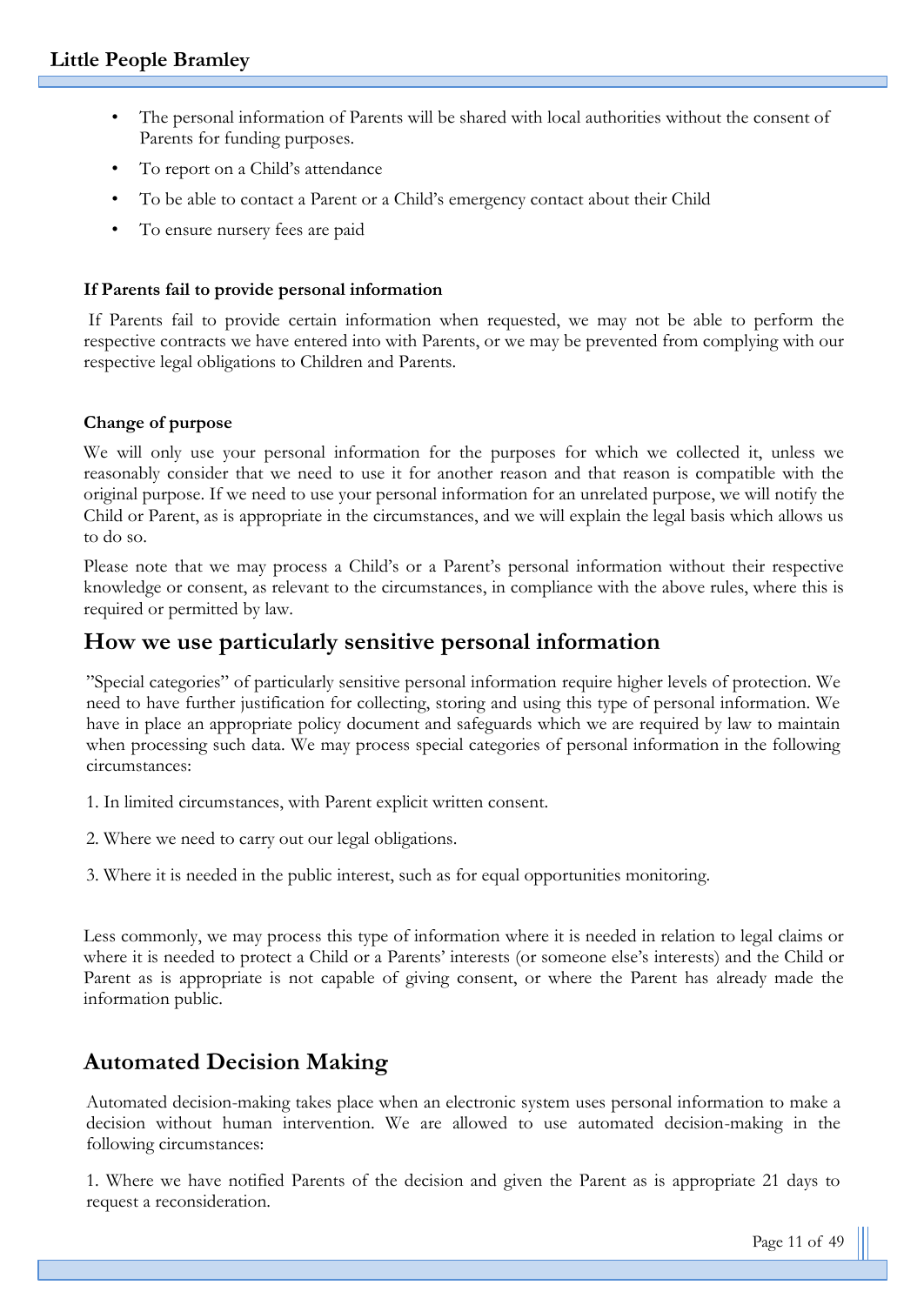2. Where it is necessary to perform the contract with a Parent and appropriate measures are in place to safeguard the Child's or the Parent's rights as is appropriate.

3. In limited circumstances, with explicit written consent from the Parent, as is appropriate, and where appropriate measures are in place to safeguard Parent rights.

If we make an automated decision on the basis of any particularly sensitive personal information, we must have either explicit written consent from a Parent as is appropriate, or it must be justified in the public interest, and we must also put in place appropriate measures to safeguard a Parents rights as is relevant in the circumstances.

You will not be subject to decisions that will have a significant impact on you based solely on automated decision-making, unless we have a lawful basis for doing so and we have notified the Parent as is appropriate in the circumstances.

# **Data Sharing**

We may have to share Child or Parent data with third parties, including third-party service providers and other entities in the group.

We require third parties to respect the security of your data and to treat it in accordance with the law.

#### **Why might the Nursery share Child or Parent personal information with third parties?**

We will share your personal information with third parties where required by law, where it is necessary to administer the working relationship with you or where we have another legitimate interest in doing so.

#### **Which third-party service providers process my personal information?**

"Third parties" includes third-party service providers (including contractors and designated agents), local authorities, regulatory bodies, schools and other entities within our group. The following third-party service providers process personal information about you for the following purposes:

- Local Authorities for funding and monitoring reasons (e.g. equal opportunities and uptake of funded hours)
- Regulatory bodies for ensuring compliance and the safety and welfare of the children
- Schools to provide a successful transition by ensuring information about the child's progress and current level of development and interests are shared

We will share personal data regarding your participation in any pension arrangement operated by a group company with the trustees or scheme managers of the arrangement in connection with the administration of the arrangements.

#### **How secure is my information with third-party service providers and other entities in our group?**

All our third-party service providers and other entities in the group are required to take appropriate security measures to protect your personal information in line with our policies. We do not allow our third-party service providers to use your personal data for their own purposes. We only permit them to process your personal data for specified purposes and in accordance with our instructions.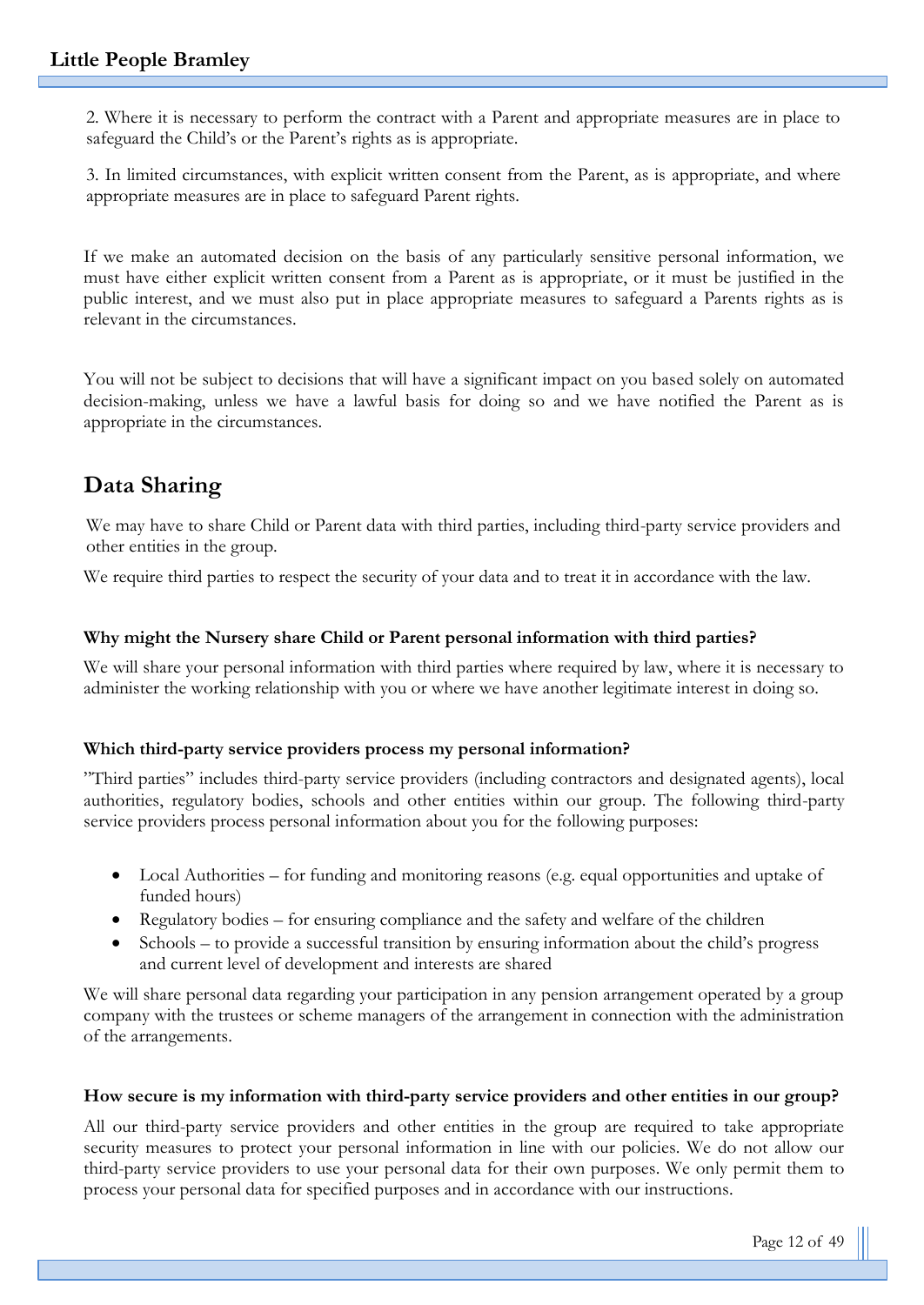#### **When might you share my personal information with other third parties?**

We may share your personal information with other third parties, for example in the context of the possible sale or restructuring of the business. In this situation we will, so far as possible, share anonymised data with the other parties before the transaction completes. Once the transaction is completed, we will share your personal data with the other parties if and to the extent required under the terms of the transaction.

We may also need to share your personal information with a regulator or to otherwise comply with the law.

## **Data Retention**

#### **How long will you use my information for?**

We will only retain your personal information for as long as necessary to fulfil the purposes we collected it for, including for the purposes of satisfying any legal, accounting, or reporting requirements. Details of retention periods for different aspects of your personal information are available in our retention policy which is available from the manager. To determine the appropriate retention period for personal data, we consider the amount, nature, and sensitivity of the personal data, the potential risk of harm from unauthorised use or disclosure of your personal data, the purposes for which we process your personal data and whether we can achieve those purposes through other means, and the applicable legal requirements.

In some circumstances we may anonymise your personal information so that it can no longer be associated with you, in which case we may use such information without further notice to you. Once you are no longer a Child benefiting from the Nursery's services or a Parent, as is appropriate, we will retain and securely destroy your personal information in accordance with our data retention policy **OR** applicable laws and regulations.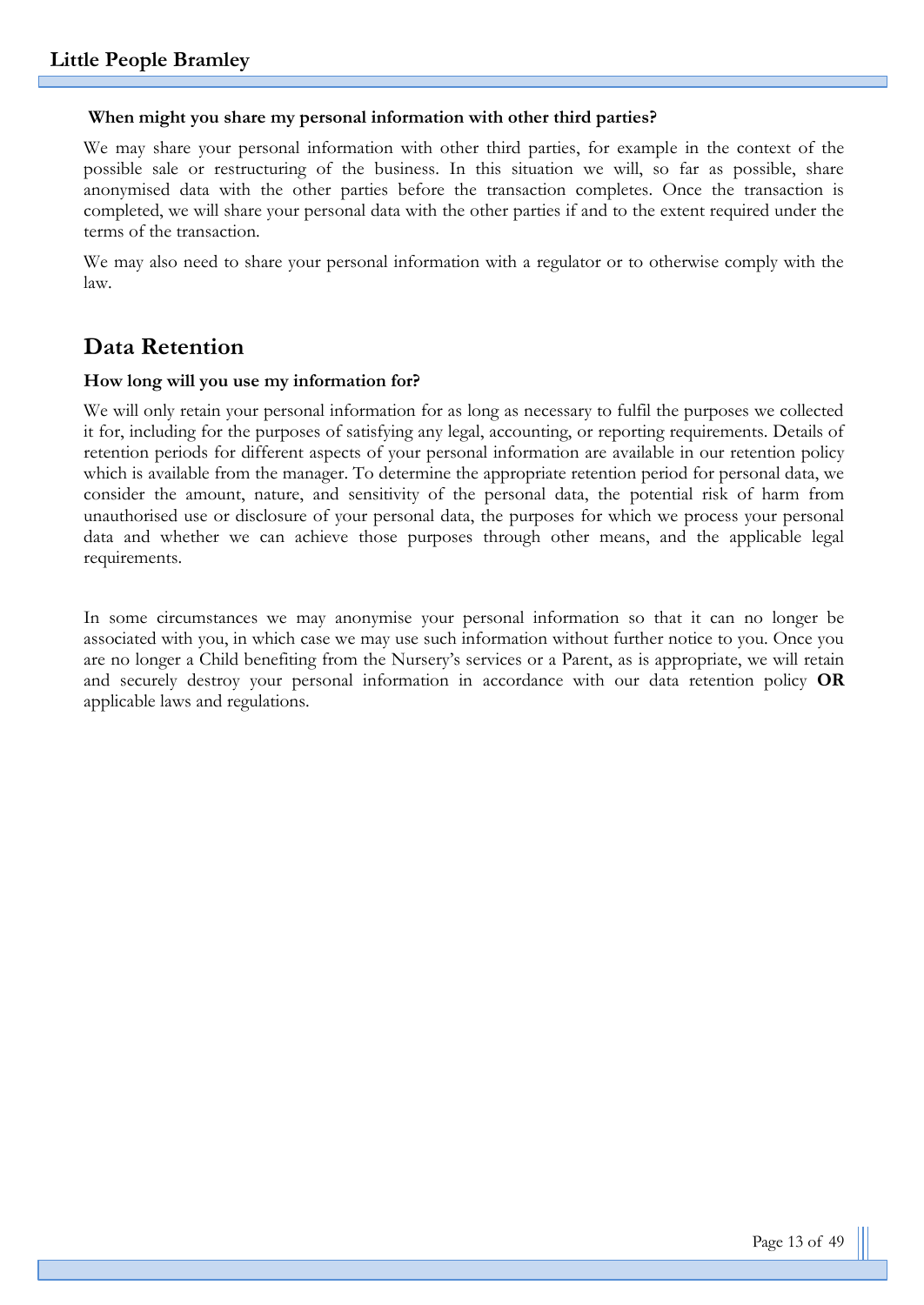# **Rights of access, correction, erasure and restriction**

#### **Your duty to inform us of changes**

It is important that the personal information we hold about you is accurate and current. Please keep us informed if your personal information changes during your working relationship with us.

#### **Your rights in connection with personal information**

Under certain circumstances, by law you have the right to:

- **Request access** to your personal information (commonly known as a "data subject access request"). This enables you to receive a copy of the personal information we hold about you and to check that we are lawfully processing it.
- **Request correction** of the personal information that we hold about you. This enables you to have any incomplete or inaccurate information we hold about you corrected.
- **Request erasure** of your personal information. This enables Parents to ask us to delete or remove personal information where there is no good reason for us continuing to process it. You also have the right to ask us to delete or remove your personal information where you have exercised your right to object to processing (see below).
- **Object to processing** of your personal information where we are relying on a legitimate interest (or those of a third party) and there is something about your particular situation which makes you want to object to processing on this ground. You also have the right to object where we are processing your personal information for direct marketing purposes.
- **Request the restriction of processing** of your personal information. This enables Parents, as is appropriate, to ask us to suspend the processing of personal information about you for example if you want us to establish its accuracy or the reason for processing it.
	- **Request the transfer** of your personal information to another party.

If you want to review, verify, correct or request erasure of your personal information, object to the processing of your personal data, or request that we transfer a copy of your personal information to another party, please contact the manager in writing.

You will not have to pay a fee to access your personal information (or to exercise any of the other rights).

#### **What we may need from you**

We may need to request specific information from you to help us confirm your identity and ensure your right to access the information (or to exercise any of your other rights). This is another appropriate security measure to ensure that personal information is not disclosed to any person who has no right to receive it.

# **Right to withdraw consent**

In the limited circumstances where you may have provided your consent to the collection, processing and transfer of your personal information for a specific purpose, you have the right to withdraw your consent for that specific processing at any time. To withdraw your consent, please contact the person detailed at the end of this document. Once we have received notification that you have withdrawn your consent, we will no longer process your information for the purpose or purposes you originally agreed to, unless we have another legitimate basis for doing so in law.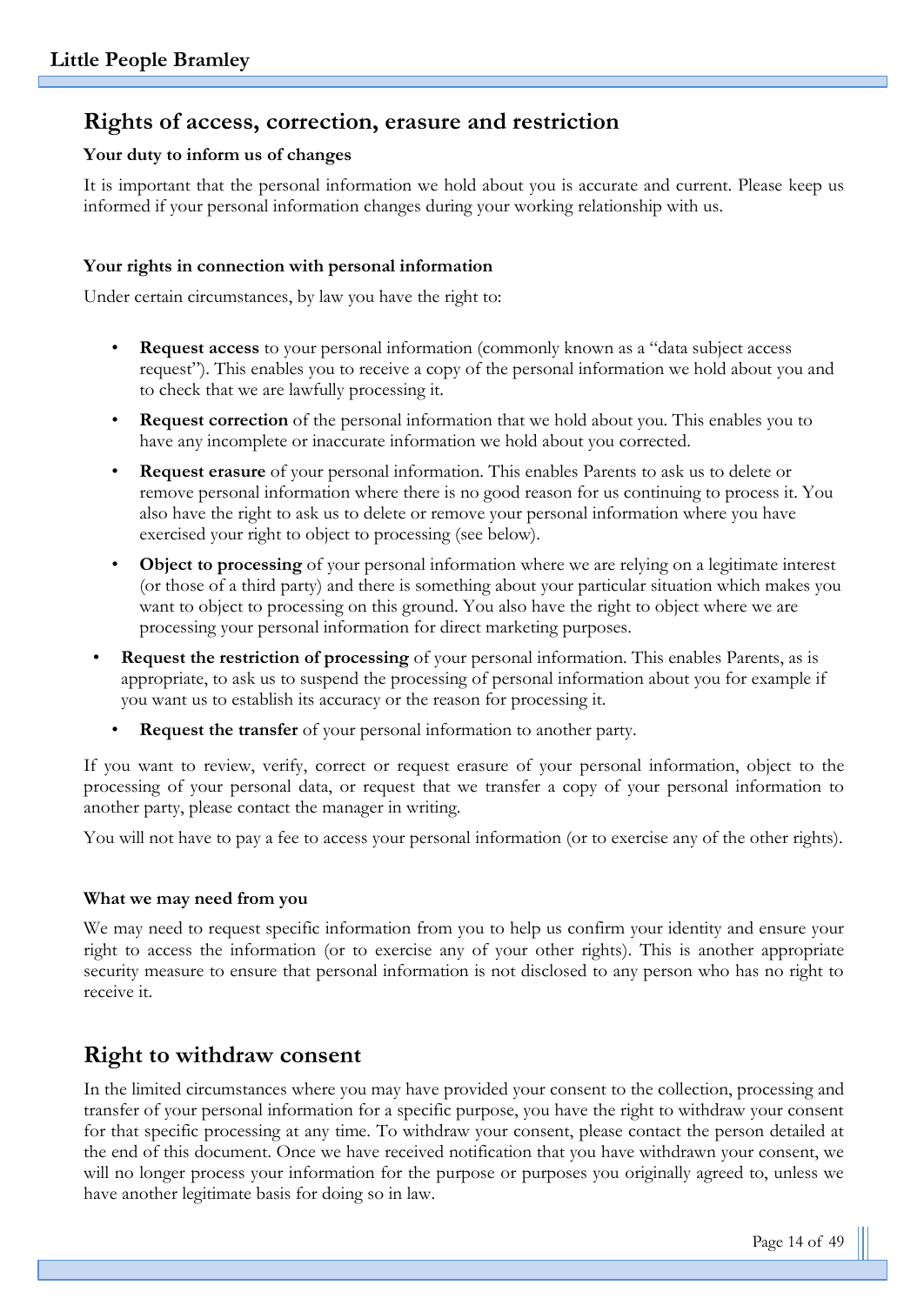# **c. Data Retention**

The table below sets out the Company's policy for retaining different types of records and information in relation to children and the management of the provision. Where it is acceptable to scan documents and keep them electronically in order to save space, we will do so. Files are labelled with the destroy dates and those that contain confidential information are password protected.

Where there are data protection issues owing to records containing personal data, paper records must be disposed of securely at the end of their life via confidential waste bins or cross-cut shredders.

| <b>Children's Records</b>                                                                                                                                                                                                                                                                                                                                                                                                                            | <b>Retention Period</b>                                                                                                                                                                                                                                                                                               | Authority                                                                                                                                                                                                                                                                                                |
|------------------------------------------------------------------------------------------------------------------------------------------------------------------------------------------------------------------------------------------------------------------------------------------------------------------------------------------------------------------------------------------------------------------------------------------------------|-----------------------------------------------------------------------------------------------------------------------------------------------------------------------------------------------------------------------------------------------------------------------------------------------------------------------|----------------------------------------------------------------------------------------------------------------------------------------------------------------------------------------------------------------------------------------------------------------------------------------------------------|
| Children's records, including<br>registers, medication records and<br>accident records pertaining to<br>children<br>Note: children's learning and<br>development records i.e. learning<br>journeys are maintained by the<br>setting and handed to parents<br>when the child leaves.<br>*If a concern is identified that<br>legal action may be instigated, all<br>relevant information will be<br>retained until the child reaches<br>the age of 25. | Until child reaches age of 21 - or<br>until the child reaches the age of<br>25 for child protection records,<br>SEND records and health care<br>plans.<br>Records in relation to<br>safeguarding concerns will also<br>need to be kept in accordance<br>with the Local Safeguarding<br>Children Board's requirements. | Limitation Act 1980<br>Normal limitation rules (which<br>mean that an individual can claim<br>for negligently caused personal<br>injury up to three years after, or<br>deliberately caused personal<br>injury up to six years after the<br>event) are postponed until the<br>child reaches 18 years old. |
| Records of any reportable death,<br>injury, disease or dangerous<br>occurrence.                                                                                                                                                                                                                                                                                                                                                                      | Three years from the date of the<br>last entry (or, if the accident<br>involves a child, then until the<br>person reaches the age of 21).                                                                                                                                                                             | The Reporting of Injuries,<br>Diseases and Dangerous<br>Occurrences Regulations 1995<br>(RIDDOR)                                                                                                                                                                                                         |
| Safeguarding and welfare records<br>(inc written summary of<br>information transferred to<br>schools) which resulted in a<br>Child Protection referral or Child<br>In Need referral being made to<br>the local authority.                                                                                                                                                                                                                            | Until the child reaches age 25<br>years, or for Looked After<br>Children 75 years.                                                                                                                                                                                                                                    | Limitation Act 1980                                                                                                                                                                                                                                                                                      |
| Safeguarding and welfare records<br>(inc written summary of<br>information transferred to<br>school) which resulted in a<br>referral being made to CAF or<br>other early help support services.                                                                                                                                                                                                                                                      | Six years from time referral<br>made, or for Looked After<br>Children 75 years.                                                                                                                                                                                                                                       | Limitation Act 1980                                                                                                                                                                                                                                                                                      |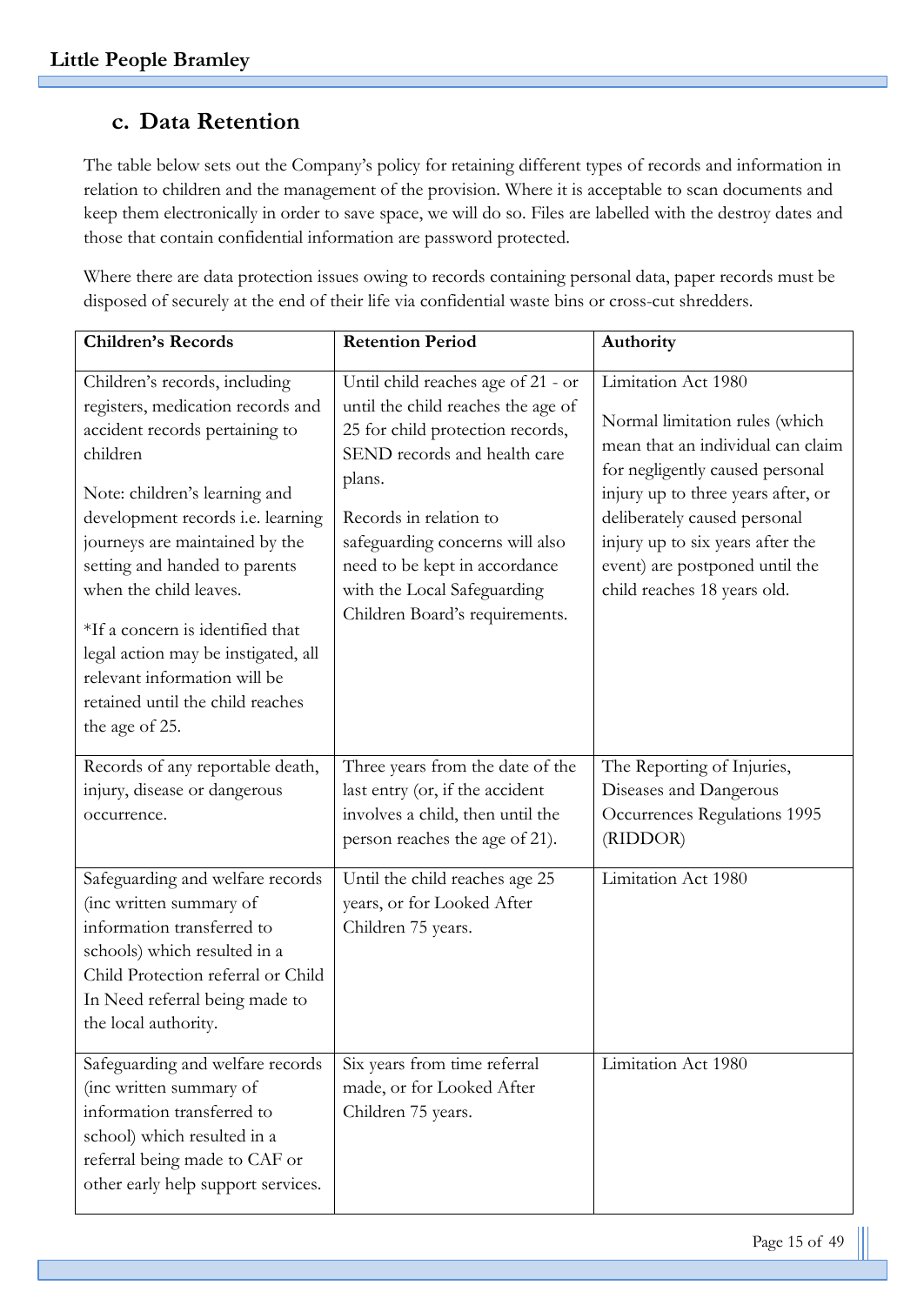г

| Health & Safety                  | <b>Retention Period</b>            | Authority                    |
|----------------------------------|------------------------------------|------------------------------|
| Records of any reportable death, | Three years from the date of the   | The Reporting of Injuries,   |
| injury, disease or dangerous     | last entry.                        | Diseases and Dangerous       |
| occurrence.                      |                                    | Occurrences Regulations 1995 |
|                                  |                                    | (RIDDOR)                     |
|                                  |                                    |                              |
| Accident/medical records as      | 40 years from the date of the last | The Reporting of Injuries,   |
| specified by the Control of      | entry.                             | Diseases and Dangerous       |
| Substances Hazardous to Health   |                                    | Occurrences Regulations 1995 |
| regulations (COSHH) 1999         |                                    | (RIDDOR)                     |
| <b>Financial Records</b>         | <b>Retention Period</b>            | Authority                    |
| Accounting records               | Three years                        | Section 386 and 388 of the   |
|                                  |                                    | Companies Act                |
| <b>Administration Records</b>    | <b>Retention Period</b>            | Authority                    |
| Complaints records               | At least three years from the date | Early Years Foundation Stage |
|                                  | of the last record.                | Welfare Requirements (given  |
|                                  |                                    | legal force by Childcare Act |
|                                  |                                    | 2006                         |
| Insurance policies               | Permanently                        | Information and Records      |
|                                  |                                    | Management Society           |
|                                  |                                    |                              |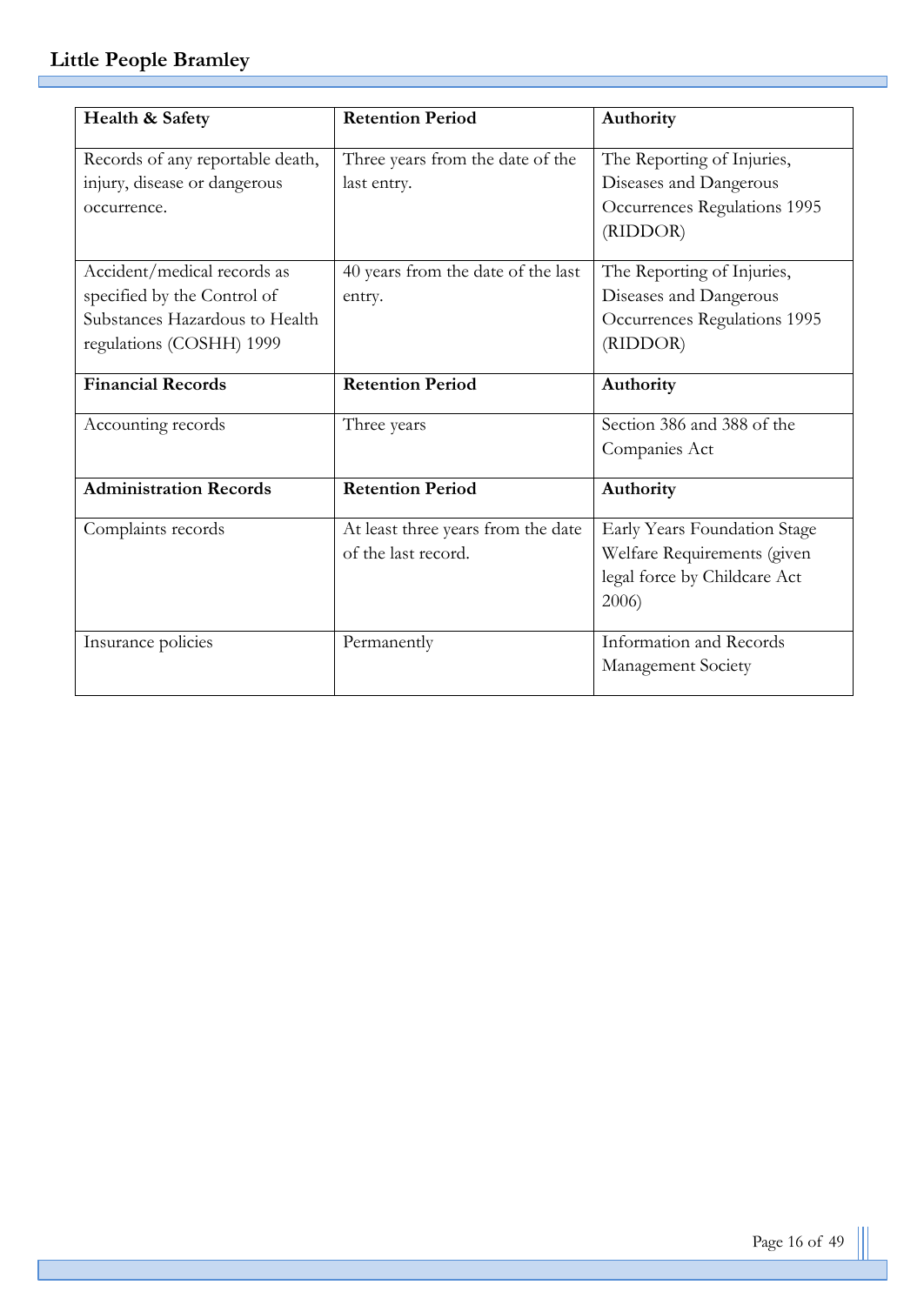# **d. Marketing Policy**

- Marketing starts and ends with the day to day operation of the childcare setting. Failure to provide high quality service and care on a day to day basis would negate any conventional marketing attempts to increase the numbers of children we care for.
- Parents, guardians and carers witness on a daily basis the standards we apply at the setting and this is the single most important factor in gaining and retaining business.
- The most important marketing strategy that we have ever benefited from is word of mouth recommendation. So successful has this been that we have never needed to resort to conventional advertising to increase business. We intend to continue to pursue this strategy as long as it remains viable in the future.
- We recognise the need to play our part in the communities around our settings. And there fore we will allocate funds to support local sports teams and social events on an ad hoc basis. The emphasis will be on supporting our children's, parents' or staff activities.
- We will continue to monitor and review the situation in the market, bearing in mind the ever increasing number of competitive settings being opened and the large amount of government money being made available to fund childcare.
- We will continue to consult and consider the ideas that we canvass and solicit from our customers and staff, and we will implement any beneficial ideas that arise from this dialogue.
- We will ensure that information provided to potential customers offers all the information that they will need to make an informed decision about our service.
- We will continue to advise parents and children, via newsletters and flyers, of the various additional and ad hoc services that we offer. We believe this will enable them to maximise the benefits of being in the Little People childcare family, and provide a wider range of experiences and education for the children.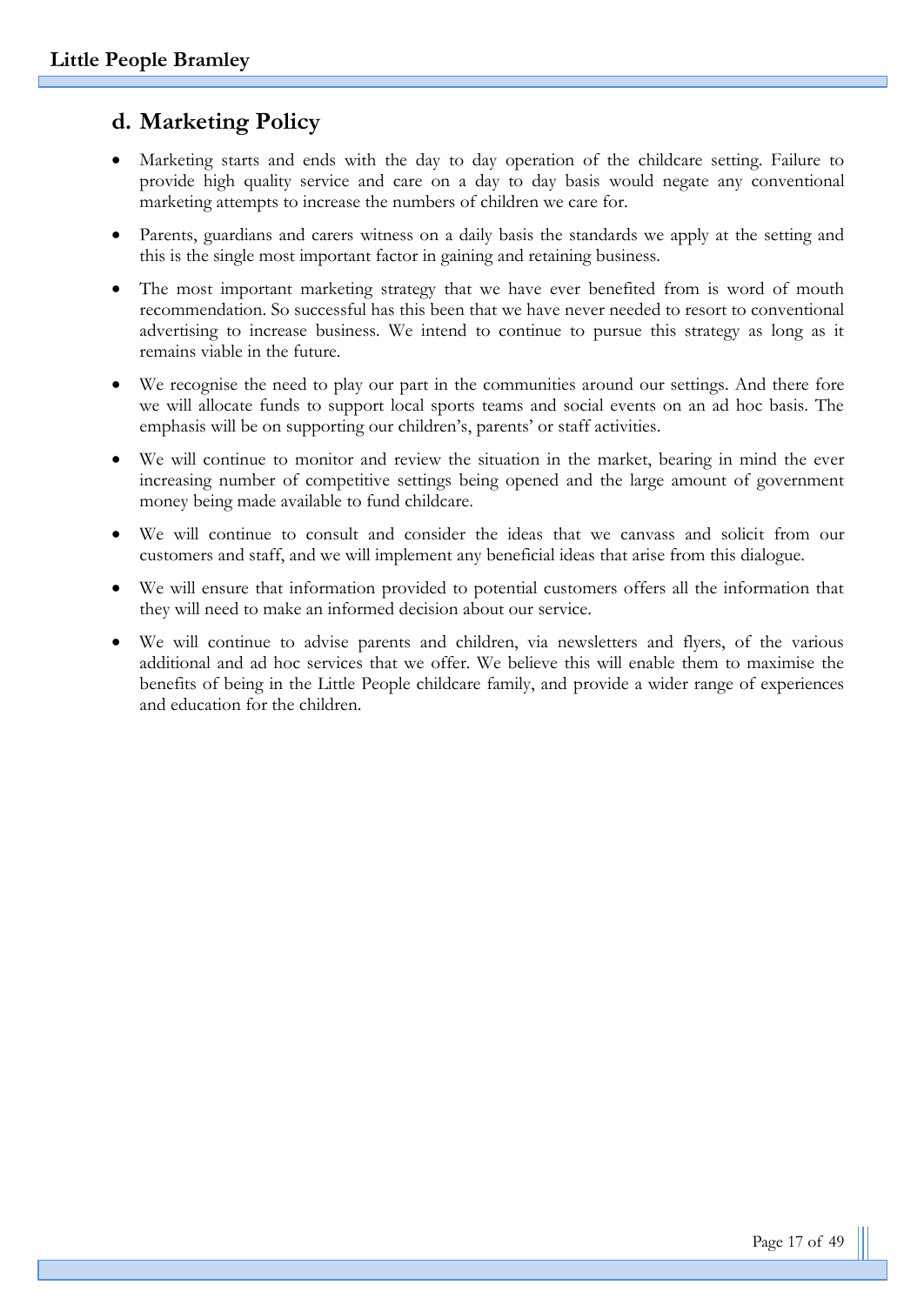# **3. Child Protection and Safeguarding Children**

Little People's aim is to ensure, through effective inspection and regulation, that outcomes for children and young people are improved by the receipt of better care, services and education. Improved outcomes can only be achieved if children are safe from harm. Therefore, safeguarding the welfare of children is part of our core business.

Our setting will work with children, parents and other agencies to ensure the rights and safety of children and to give them the very best start in life.

All staff working with children and young people must:

- give highest priority to children's welfare
- recognise, identify and respond to signs of abuse, neglect and other safeguarding concerns relating to children and young people
- respond appropriately to disclosure by a child, or young person, of abuse
- respond appropriately to allegations against staff, other adults, and against themselves
- be alert to the risks which abusers, or potential abusers, may pose

# **a. Children's rights and entitlements**

Children's rights and entitlements will be promoted through careful planning of the nursery environment and curriculum to encourage children to develop a positive self-image including their heritage, home background, languages spoken at home, religious beliefs, cultures and traditions.

- We will promote children's right to be strong, resilient and develop a sense of autonomy and independence through attentive and responsive relationships with a key practitioner.
- We will encourage children to have self-confidence and the vocabulary to resist inappropriate approaches and understand that they will be listened to and heard.
- We will support children in developing and sustaining relationships within their families, with peers and other adults
- We will promote children's right to feel safe, secure and be free from peer on peer abuse within the setting
- We are committed to working with all parents to strengthen their understanding of and commitment to safeguarding all children and work closely with other agencies within our community to enable signposting for additional support where needed.

# **b. Safeguarding and Child Protection**

Little People is committed to responding promptly and appropriately to all incidents or concerns of abuse that may occur and to work with statutory agencies in accordance with the procedures that are set down in 'What to do if you're worried a child is being abused' (HMG 2015).

The statutory guidance 'Working together to safeguard children', updated in 2015, makes clear that all organisations that provide services for, or work with, children, must have appropriate whistleblowing procedures, and a culture that enables issues about safeguarding and promoting the welfare of children to be addressed by the organisation.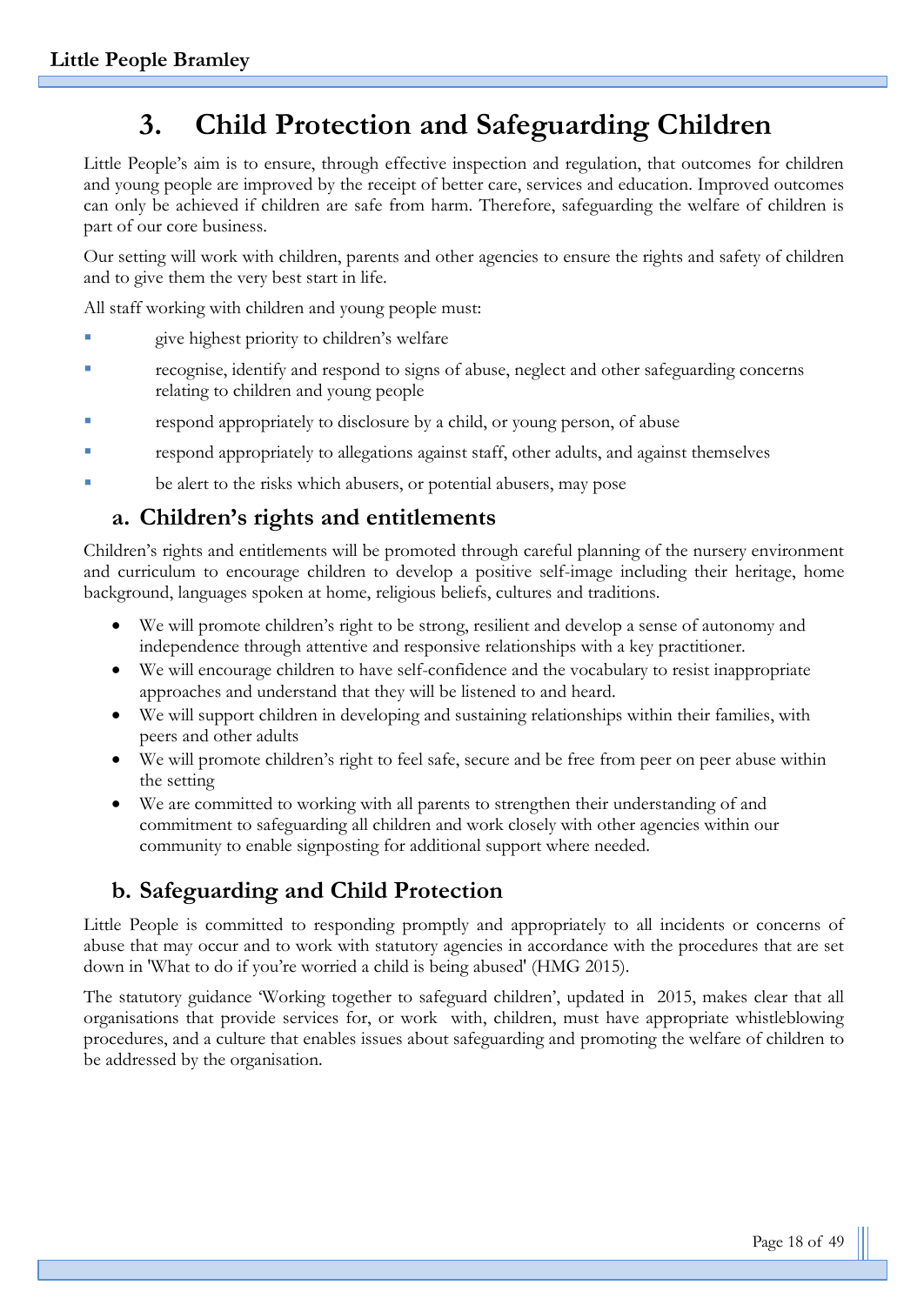Our designated person, whom you should go to as your first port of call, and who co-ordinates child protection issues is:

# **Linzi Page – Nursery Manager**

The designated officer on duty each day is displayed in the Nursery Lobby.

Our designated officers who oversee this work are, and may be contacted in the absence of the designated person are: **Tracy Windle – Area Manager, Linzi Page – Senior Manager and Vicky Hallas-Fawcett - Company Director**

#### **What should a member of staff, volunteer or student do if they have a concern about safeguarding failures?**

You should first raise your concern internally, with your manager, the designated person.

If you feel unable to do this (perhaps because the concern relates to them), you should raise your concern with Tracy Windle (Area Manager). She can be contacted by email on [Tracy@littlepeoplenurseries.co.uk,](mailto:Tracy@littlepeoplenurseries.co.uk) or Vicky Hallas-Fawcett, company director on [Vicky@LIttlePeopleNurseries.co.uk](mailto:Vicky@LIttlePeopleNurseries.co.uk)

#### **Responding to Suspicions of Abuse**

- We acknowledge that abuse of children can take different forms physical, emotional, and sexual, as well as neglect.
- When children are suffering from physical, sexual or emotional abuse, or may be experiencing neglect, this may be demonstrated through the things they say (direct or indirect disclosure) or through changes in their appearance, their behaviour, or their play.
- Where such evidence is apparent, the child's key practitioner makes a dated record of the details of the concern and discusses what to do with the nursery manager who is the 'designated person'. The information is stored in a locked cabinet to maintain confidentiality.
- We refer concerns to the local authority children's social care department and co-operate fully in any subsequent investigation. NB In some cases this may mean the police or another agency identified by the Local Safeguarding

Children's Board.

We take care not to influence the outcome either through the way we speak to children or by asking questions of children.

#### **Recording Suspicions of Abuse and Disclosures**

- Where a child makes comments to a member of staff that gives cause for concern (disclosure). Or if a staff member observes signs or signals that gives cause for concern, such as significant changes in behaviour; deterioration in general well-being; unexplained bruising, marks or signs of possible abuse or neglect, that member of staff:
	- listens to the child, offers reassurance and gives assurance that she or he will take action;
	- does not question the child;
	- makes a written record that forms an objective record of the observation or disclosure that includes:
		- o the date and time of the observation or the disclosure;
		- o the exact words spoken by the child as far as possible;
		- o the name of the person to whom the concern was reported, with date and time; and
		- o the names of any other person present at the time.
	- These records are signed and dated and kept securely and confidentially.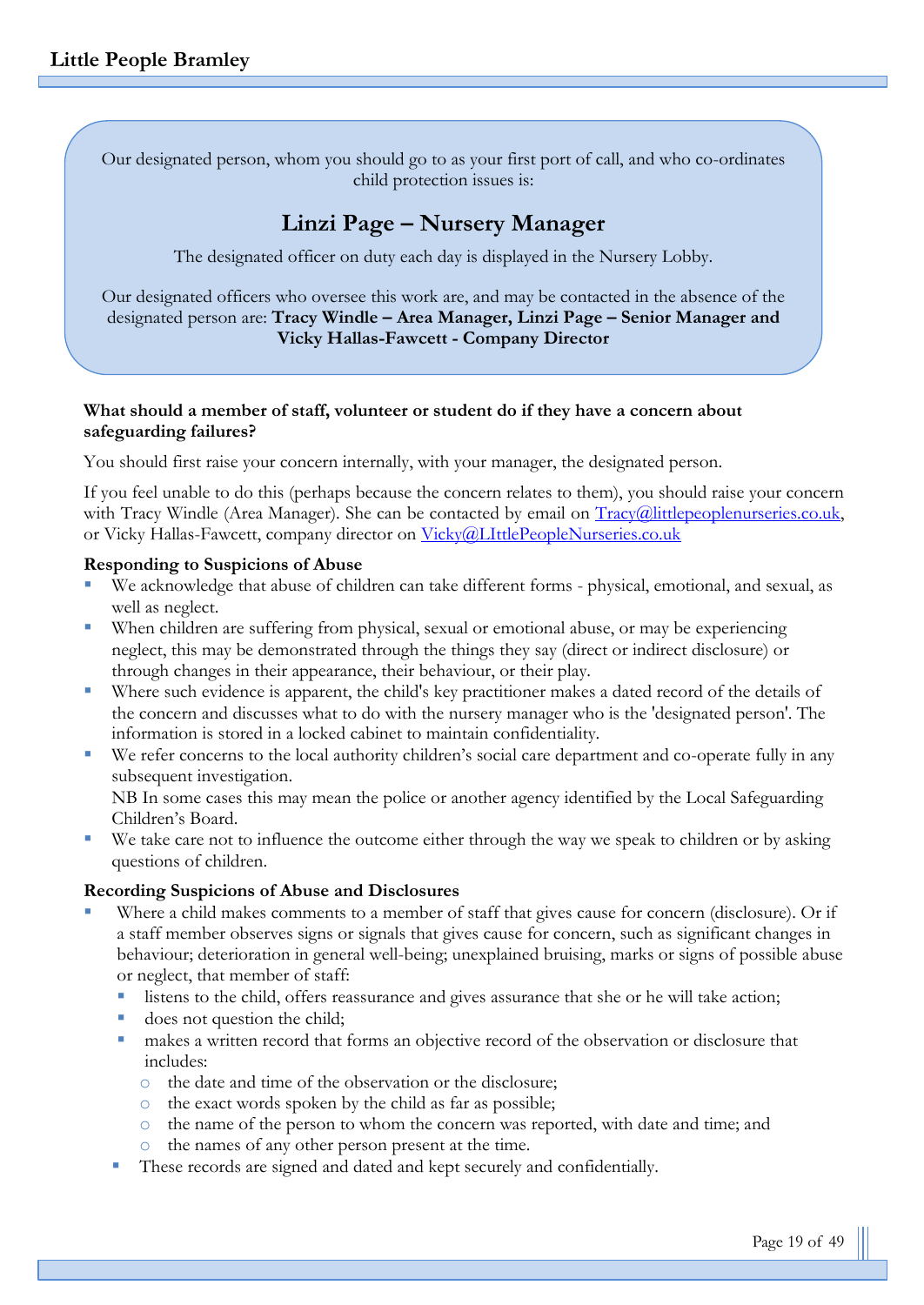#### **Making a Referral to the Local Authority Social Care Team**

- The HM Government publication 2015 'What to do if you're worried a child is being abused' contains detailed procedures for making a referral to the local social care team. This is based on 'Working together to safeguard children' (HMG 2015).
- We keep a copy of this document and follow the detailed guidelines given.
- All members of staff follow the procedures for recording and reporting.
- Our Local Authority Social Care Team (Duty and Advice Team) can be contacted 9am-5pm on: 0113 3760336. The out of hours Social Care Emergency Duty Team can be contacted on 0113 2439536.

#### **Informing Parents - Parents are made aware of our safeguarding policy and procedure at entry of application and sign to say so in the parent contract.**

- Parents are normally the first point of contact in the case of a concern, however if it is deemed in the best interest of the child, we reserve the right to contact Social Care first.
- If a suspicion of abuse is recorded, parents are informed at the same time as the report is made, except where the guidance of the Local Safeguarding Children Board does not allow this.
- This will usually be the case where the parent is the likely abuser. In these cases the investigating officers will inform the parents.

#### **Support to Families**

- We believe in building trusting and supportive relationships with families, staff and volunteers in the group.
- We make clear to parents our role and responsibilities in relation to child protection, such as for the reporting of concerns, providing information, monitoring of the child, and liaising at all times with the local children's social care team.
- We will continue to welcome the child and the family whilst investigations are being made in relation to any alleged abuse.
- We follow the Child in Need Plan/ Child Protection Plan as set by the child's social care worker in relation to the setting's designated role and tasks in supporting that child and their family, subsequent to any investigation.
- Confidential records kept on a child are shared with the child's parents or those who have parental responsibility for the child in accordance with the Confidentiality and Client Access to Records procedure and only if appropriate under the guidance of the Local Safeguarding Children Board.

#### **Liaison with Other Agencies**

- We work within the Local Safeguarding Children Board guidelines.
- We have a copy of 'What to do if you're worried a child is being abused' for parents and staff and all staff are familiar with what to do if they have concerns.
- We have procedures for contacting the local authority on child protection issues, including maintaining a list of names, addresses and telephone numbers of social workers, to ensure that it is easy, in any emergency, for the setting and social services to work well together.
- We notify the registration authority (Ofsted) of any incident or accident and any changes in our arrangements which may affect the wellbeing of children.
- If a referral is to be made to the local authority social care department, we act within the area's Safeguarding Children and Child Protection guidance in deciding whether we must inform the child's parents at the same time.

#### **Allegations against staff**

- We ensure that all parents know how to complain about the behaviour or actions of staff or volunteers within the setting, or anyone living or working on the premises occupied by the setting, which may include an allegation of abuse.
- We follow the guidance of the Local Safeguarding Children Board when responding to any complaint that a member of staff, or volunteer within the setting, or anyone living or working on the premises occupied by the setting, has abused a child.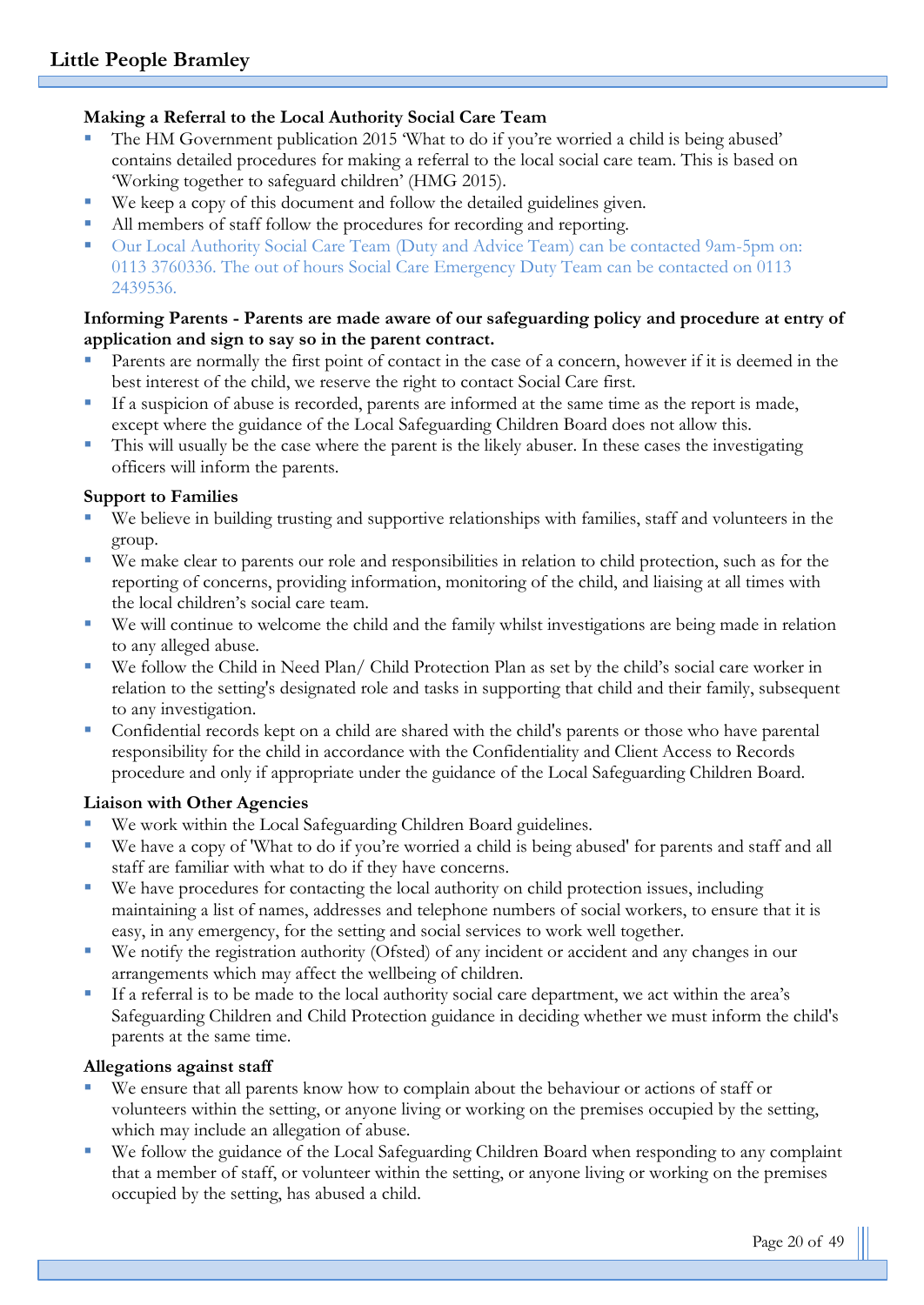- We respond to any disclosure by children or staff that abuse by a member of staff or volunteer within the setting, or anyone living or working on the premises occupied by the setting, may have taken, or is taking place, by first recording the details of any such alleged incident.
- We refer any such complaint immediately to the local authority's social care department to investigate. We also report any such alleged incident to Ofsted and what measures we have taken. We are aware that it is an offence not to do this.
- We co-operate entirely with any investigation carried out by children's social care in conjunction with the police.
- We require any staff member to share with us immediately any allegation relevant to their role which may have occurred outside the setting

## **Confidentiality**

- All suspicions and investigations are kept confidential and shared only with those who need to know. Any information is shared under the guidance of the Local Safeguarding Children Board.
- Staff are made aware of their confidentiality responsibilities in induction training, in their employment contracts and reminded in staff newsletters and team meetings.

#### **Disciplinary Action**

- In the instance there is an allegation made against a staff member, the Manager will suspend the staff member on full pay to ensure the full protection of all parties and to allow a thorough and fair investigation to be carried out in accordance with local Safeguarding Children's Board Guidelines.
- Where a member of staff or volunteer has been dismissed due to engaging in activities that caused concern for the safeguarding of children or vulnerable adults, we will notify the DBS (Disclosure and Barring Service) of relevant information so that individuals who pose a threat to children (and vulnerable groups), can be identified and barred from working with these groups.

#### **Staff training and lead responsibilities**

- All employees are trained at induction prior to working with the children, this includes their responsibility in relation to safeguarding the children and recognising indicators of abuse.
- We publish a staff handbook which includes details on our expectation of Employees including a Staff Behaviour Policy.
- We seek out ongoing training opportunities for all adults involved in the setting to ensure that they are able to recognise the signs and signals of possible physical abuse, emotional abuse, sexual abuse and neglect and that they are aware of the local authority guidelines for making referrals.
- We ensure that all staff know the procedures for reporting and recording their concerns in the setting and who the safeguarding officer is at their setting.

#### **Planning**

- The layout of the rooms allows for constant supervision.
- Rooms are staffed appropriately in line with ratios and all staff have a full DBS prior to working directly with the children.

# **c. Whistleblowing**

If you have raised a concern internally regarding the welfare of a child but feel it has not been properly addressed, or if you feel unable to raise your concern at any level within the organisation, you have a duty of care to report your concerns to the local authority children's social care. Our Local Authority Social Care Team (Duty and Advice Team) can be contacted 9am-5pm on: 0113 3760336. The out of hours Social Care Emergency Duty Team can be contacted on 0113 2439536.

Ofsted also offer a dedicated whistleblowing hotline - 0300 123 3155, or by email [whistleblowing@ofsted.gov.uk,](mailto:whistleblowing@ofsted.gov.uk) or by post: WBHL, Ofsted, Piccadilly Gate, Store Street, Manchester M1 2WD. The hotline can be used by anybody who has a whistleblowing concern.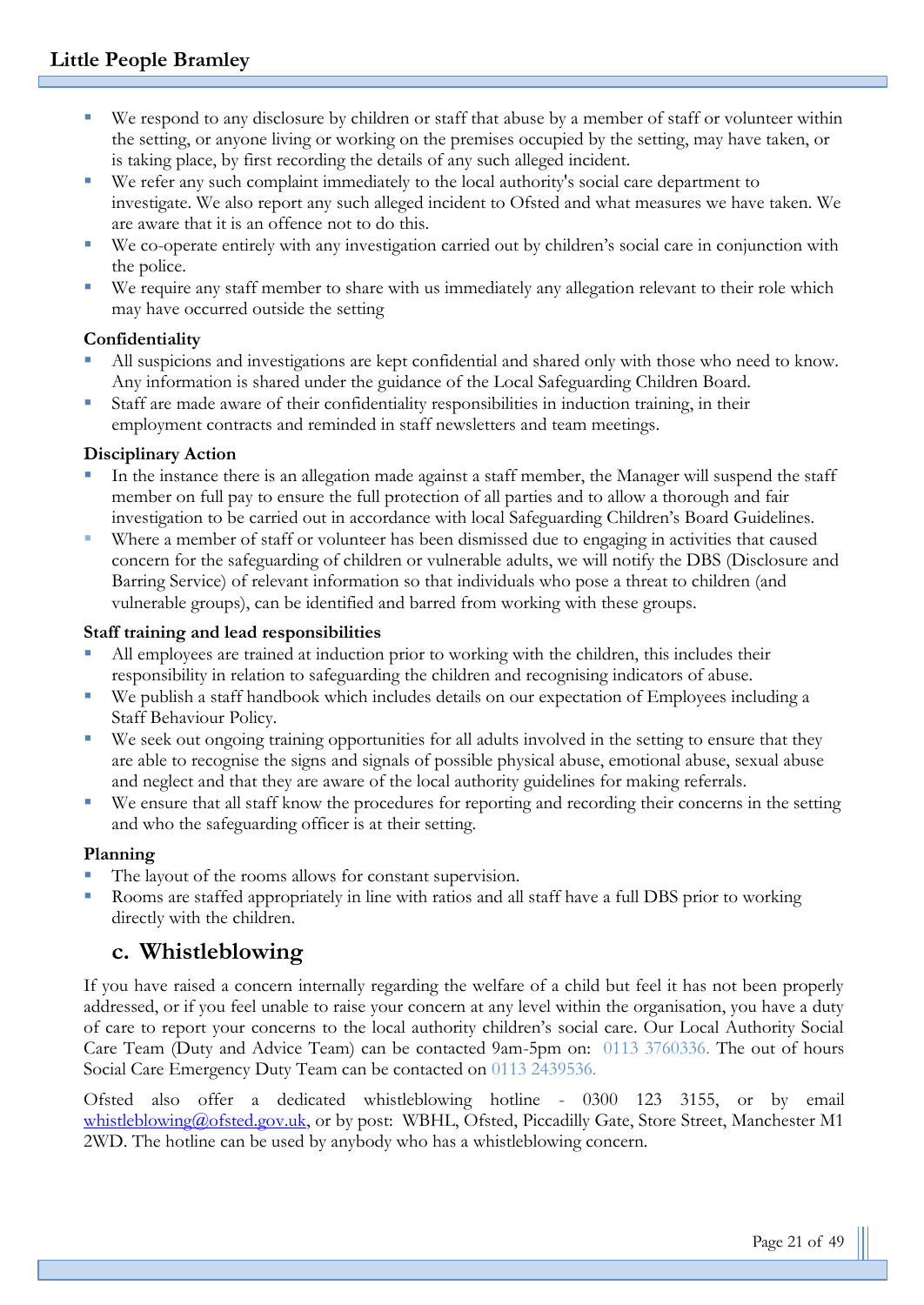# **d. Looked after children**

- Within the setting we remain aware of looked after children and work closely with the local authority to ensure their welfare is closely monitored and any concerns are raised at the earliest opportunity.
- Communication with Social care is clear and well documented and information is shared effectively with all parties

#### **e. Intimate care**

Principles of intimate care upon which are policy guidelines are based:

- Every child has a right to be safe
- Every child has the right to personal privacy
- Every child has the right to be valued as an individual
- Every child has the right to be treat with dignity and respect
- All children have the right to be involved and consulted in their own intimate care to the best of their abilities
- All children have the right to express their views on their intimate care and to have their views taken into account
- Every child has the right to have levels of intimate care that are appropriate and consistent

As part of your child's daily care routine in setting intimate care needs will be met with sensitivity by the key practitioner with whom your child will have a secure bond.

This ensures that your child feels confident, safe and comfortable during intimate times such as nappy changes and toileting.

As part of our intimate care procedure we:

- Train practitioners to be sensitive and compassionate and respect privacy and confidentiality of each individual child.
- Follow the settings Key Practitioner Policy to develop a comfortable and trusting relationship between child and carer.
- Follow the settings Safeguarding Procedure for recruiting suitable staff.
- Carry out a DBS check on each member of staff who will have unsupervised access to the children prior to them starting in employment with us.

As with all areas of learning and development children are encouraged to become independent and older children are closely supervised and supported in beginning to help manage their own personal hygiene routines in preparation for school.

Should a child have an additional need or medical intervention be required a personal care plan will be prepared and followed.

We seek to find out about religious and cultural views around intimate care.

Gloves and protective clothing are provided for practitioners to wear as appropriate.

### **f. Uncollected Child**

In the event of a parent/carer failing to collect a child at the appointed time the following actions will be taken:

- The person in charge will contact the parents, and/or emergency contact details as given on the application form for information and details as to why the child has not been collected.
- Where possible the child will continue to be cared for in the setting beyond their usual collection time, providing there is staff and availability. The person in charge will discuss this with the parent/carer and make clear the cost of additional care and what arrangements the parent/carer is putting in place for collection.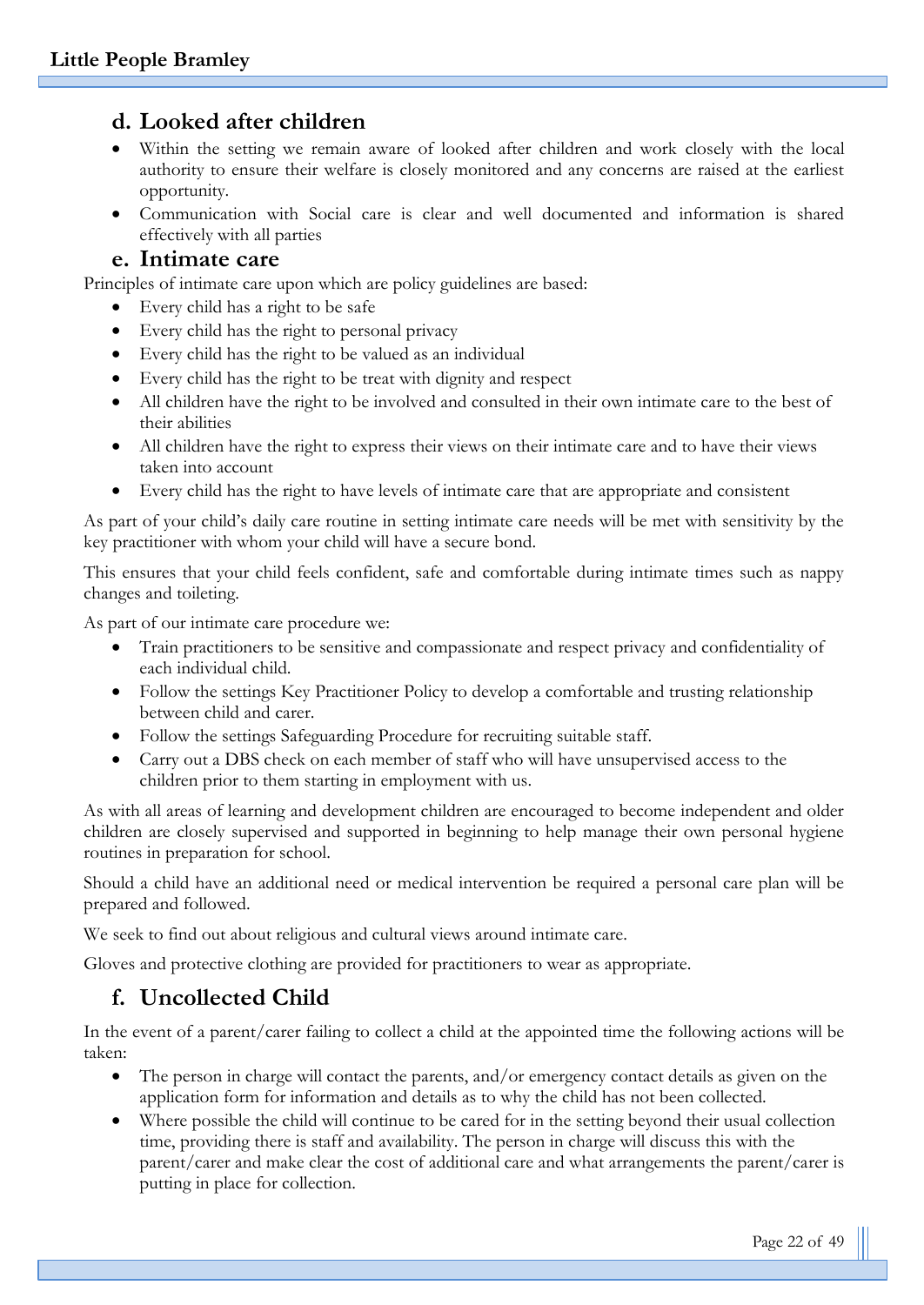- Should a child remain uncollected after opening hours, and the person in charge has not been able to make contact with the parents/carers, we will contact social care to arrange an emergency care. In the event that Social Care is not contactable we will contact the Police. We will also inform Ofsted that we have done this.
- If a child is collected beyond their booked finishing time the parent will be issued with a 'Late Letter'. This will detail the charges incurred and consequences following a repeat occurrence.

# **g. Missing Child**

In the unlikely event that a child within our care becomes lost the following actions will be taken:

- If away from the premises the person in charge of the group must contact the setting immediately.
- The alarm will be raised ensuring all available management/staff are involved in locating the child.
- The person in charge will contact the child's parents.
- The person in charge will contact the local police station.
- We will also inform Ofsted

# **h. Use of Mobile Phones and Cameras in the Nursery Setting**

We aim to promote safe and appropriate practice through establishing clear and robust guidelines. This is achieved through ensuring protection against potential misuse with the recognition that mobile phones are effective communication tools – which in turn can contribute to safeguarding practice and protection.

When mobiles phones are misused it can impact on an individual's dignity, privacy and right to confidentiality. Such concerns are not exclusive to children and young people; hence there is a duty to protect the needs and vulnerabilities of all.

It is appreciated that it can be very difficult to detect when such devices are present or being used, particularly in relation to enhanced functions, such as cameras. The use of all mobile phones is therefore prohibited, regardless of their capabilities. The aim is to avoid distraction and disruption of the working day, and to minimise the opportunities for any individual to make any covert images or misuse functions in any other way, this also applies to the use of Smart Watches.

There are signs on the outer doors and on the notice boards clearly stating the setting is a mobile free zone.

#### **Personal Mobiles**

Effective guidance is in place to avoid the use of mobile phones causing unnecessary disruptions and distractions within the workplace, and to ensure effective safeguarding practice is promoted to protect against potential misuse. In the interests of equality, and to further promote safety, the guidance applies to any individual who has a mobile phone on site, including children, parents and visitors, as detailed below:

- **Practitioners** are not permitted to have their mobile phones about their person; however they can store them in the staffroom to use in this area only on allocated lunch and/or tea breaks. Practitioners are not permitted, in any circumstance to use their phones for taking, recording or sharing images. Practitioners are not permitted to use their own personal phones for contacting children, young people and their families within or outside of the setting. This is explained at induction.
- **Parents, visitors and contractors** are respectfully requested not to use their mobile phones within the setting. Should phone calls and/or texts need to be taken or made these should be conducted outside the setting.

#### **Work Mobiles and Tablets**

The use of a designated work mobile is promoted as it is: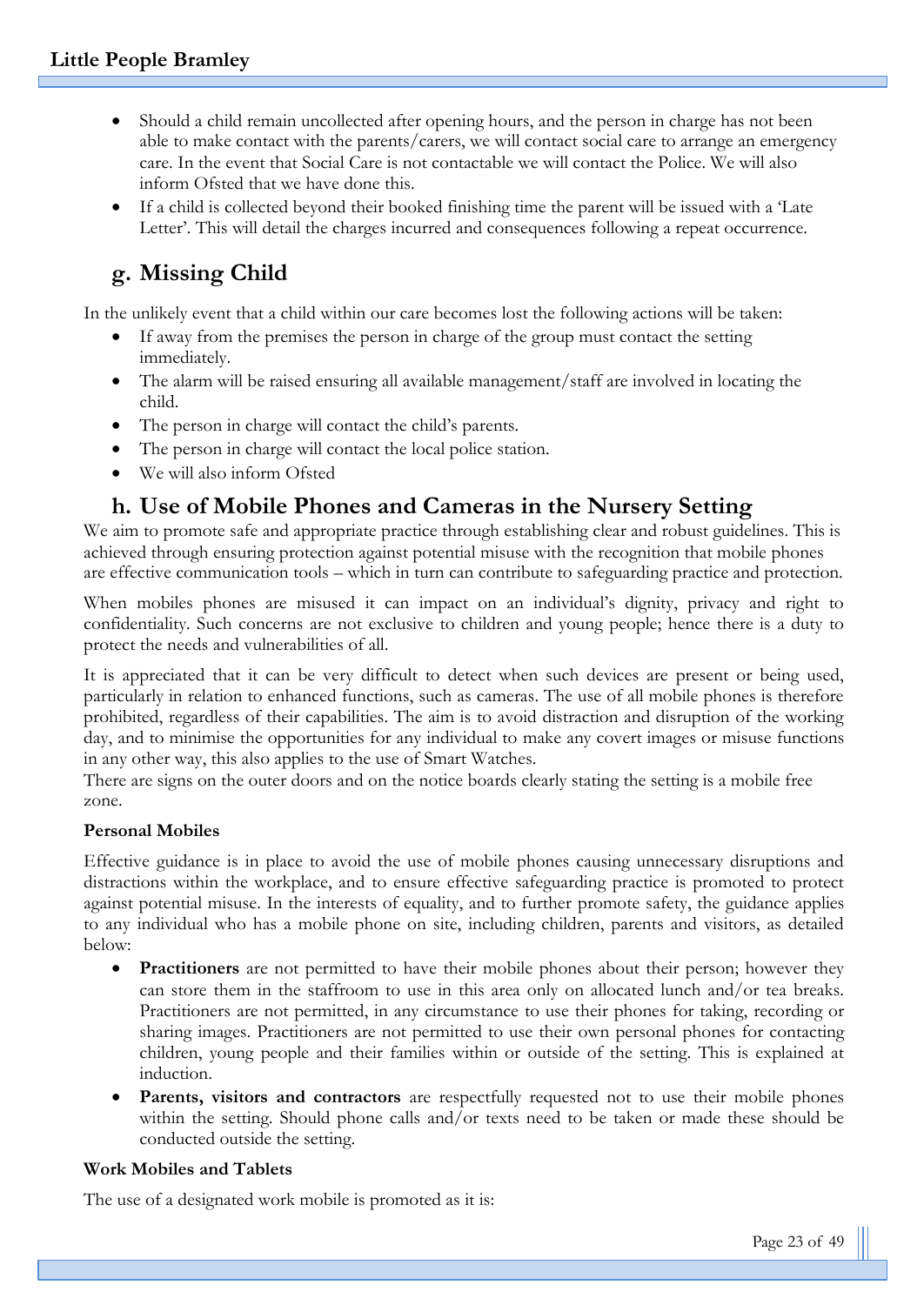- An essential part of the emergency toolkit which is taken on off-site trips.
- An effective communication aid, enabling text, email messages and calls to be made and received.
- A back-up facility should problems be experienced with the landline or where contact needs to be made outside of work hours.
- An effective method of sharing events and functions with the parents via Tapestry which is secure and only accessible by the setting and parents/carers & Social Networking sites, providing the images have been approved by the parent. All images shared via our facebook page will be disguised to ensure children are unidentifiable.
- Through close monitoring and effective safety methods we ensure children in the nursery are not exposed to inappropriate information or materials. We also ensure that children know how to ask for help if they come across material that makes them feel uncomfortable through open discussion and information displayed for parents about E-Safety.

#### **Use of Nursery Cameras within the setting**

Company Cameras, including those on tablets, are regularly used within the setting to provide evidence of the children's achievements and share events

The cameras/tablets remain the property of Little People and do not leave the setting, unless as part of a trip/visit.

# **i. Child Attendance Policy**

#### **Monitoring children's attendance**

As part of our requirements under the statutory framework and guidance documents we are required to monitor children's attendance patterns to ensure they are consistent and no cause for concern.

Parents should please inform the nursery prior to their children taking holidays or days off, and all sickness should be called into the nursery on the day so the nursery management are able to account for a child's absence.

This should not stop parents taking precious time with their children, but enables children's attendance to be logged so we know the child is safe.

In the event of a child not attending a planned session, and no contact being made, the Nursery manager will try to contact the parents. If the manager is unable to gain contact, and has concerns for the safety of the child, or parents, they will attempt to contact the other people listed on the child's contract, and may contact the other professionals involved with the child if appropriate.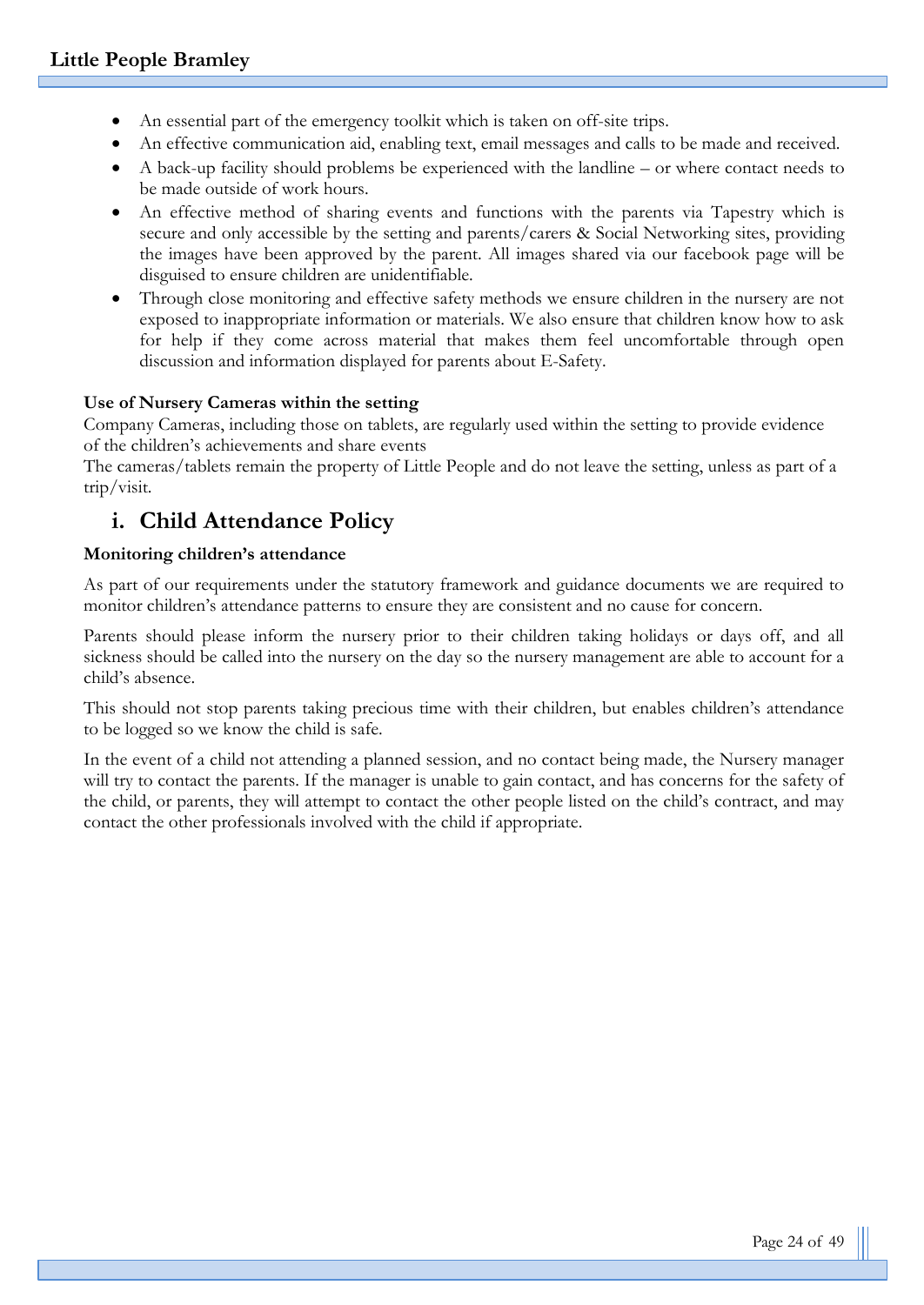# **4. Equal Opportunities**

Promoting Equality of Opportunity and Supporting Children with Special Educational Needs or Disabilities

#### **Statement of Intent**

Inclusion in this policy is meant in its widest sense. It considers the rights and needs of all children, as well as parents, carers, practitioners and students.

Inclusion and inclusive practice are guiding principles for all Childcare and Education settings.

The purpose of this policy is to reflect our underlying attitudes and ethos regarding inclusion and to detail the action taken to support and implement these.

- Every child has a right of full access to quality early years care and education guided and informed by the principles of the Early Years Foundation Stage Framework.
- All children have a right to expect to learn in a caring and considerate environment where practitioners and children are all valued for their contribution to the setting.
- We are committed to the early identification of children with Special Educational Needs or disabilities (SEND) and to adopting clear and open procedures, which are outlined in this policy.
- We are committed to working in partnership with parents regarding decisions which will support and encourage their child's progress.
- We will provide, within available resources, the highest possible quality support and inclusive education for children with SEND.

# **a. Valuing Diversity and Promoting Equality**

Staff in our setting believe in promoting equal opportunities for everyone and value diversity in children, parents/carers, visitors and citizens of our wider community.

We believe that all children have an entitlement to equal access to a broad, balanced, relevant and differentiated curriculum.

Staff strive to ensure that all children develop self-confidence and high self-esteem whilst recognising and valuing differences between themselves and others.

The diversity of individuals and communities is valued and respected, no person including children, families or staff members are discriminated against.

In our setting we ensure the above principles are embedded and implemented by:

- Working with families to ensure that individual information is gathered for each child about such things as their family customs and beliefs, home language and dietary requirements. Working with children to encourage recognition of their own unique qualities and the characteristics they share with other children.
- Promoting an anti-biased curriculum to actively challenge negative feelings towards and/or stereotyping of others through a wide range of learning opportunities, positive imagery and displaying notices in a variety of community languages which reflects the diversity of our society.
- Consistently observing and assessing children's progress, including specific groups of children to ensure we achieve educational equality and inclusion and every child has opportunity to reach their potential.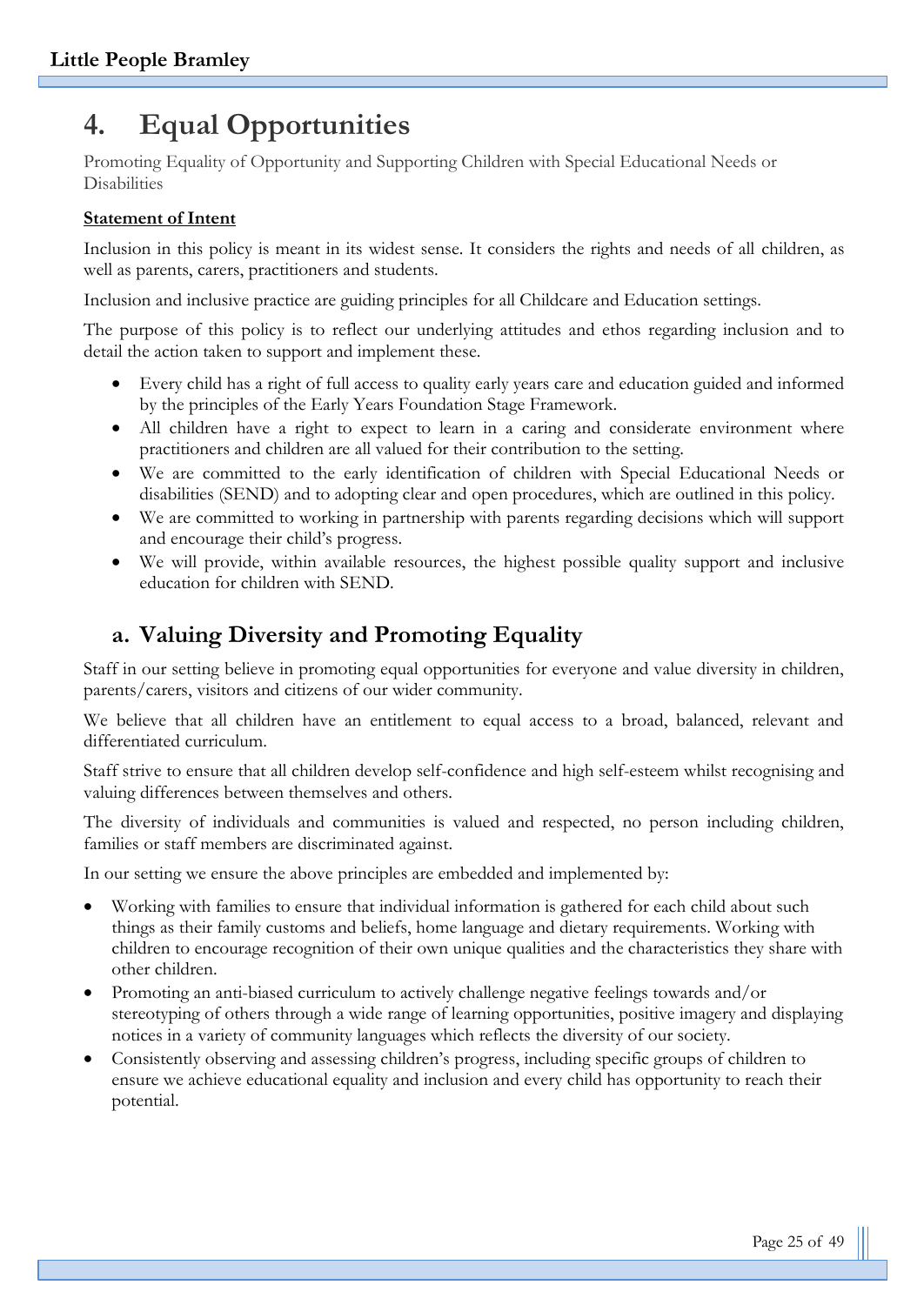# **b. Supporting children with SEND**

Our named Special Educational Needs & Disabilities Co-ordinator (SENCO) is:

# **Clare Nunns – Deputy Manager**

#### **The role of our Special Educational Needs & Disabilities Co-ordinator,** our setting-based SENCO:

- Works with other practitioners to agree and implement the Inclusion Policy.
- Co-ordinates the Special Educational Needs provision within our settings.
- Offers support for parents and encourages their full involvement
- Supports practitioner development.
- Liaises with other agencies.
- Keeps appropriate records.
- Assists practitioners in making observations and assessments.
- Assists Practitioners in planning for children with Special Educational Needs & Disabilities.
- Contacts our Early Years Advisor at an early stage for informal advice and support.

#### **Partnership with Parents**

Parents of children with Special Educational Needs & Disabilities are consulted at every level of intervention. Parents have a right to be involved in discussions about their child and procedures are explained to parents in order to develop a close working relationship and involve them in all targets being set for their child.

Parents will be consulted and supported with how they can work with their child at home to implement strategies. The effectiveness of any intervention will depend on the level of involvement with parents. Please see also **Parent Partnership Policy**.

### **c. Identification and Assessment**

**Definition of SEND (from the SEND Code of Practice):** A child has SEND if she or he has a learning difficulty that calls for special educational provision to be made for her or him.

A child has a learning difficulty if she or he:

- Has a significantly greater difficulty in learning than the majority of children of the same age.
- Has a disability that either prevents or hinders the child from making use of the facilities of a kind provided for children of the same age.

A child must not be regarded as having a learning difficulty solely because the language or form of language of the home is different from the language in which she or he will be taught.

The need for early identification is paramount. It is made either by the key practitioner of the child, expressions of parental concern, information received from previous settings or from other external sources. When concerns are raised, we follow the stages set out in the revised SEND Code of Practice 0- 25 January 2015. This entails adopting a graduated approach to action and intervention to help children with SEND, identifying the stage the child is at and clarifying additional provision that is needed to support the child's progress.

By continued observation, assessment and consultation with parents, the child's needs and progress are monitored on an individual basis.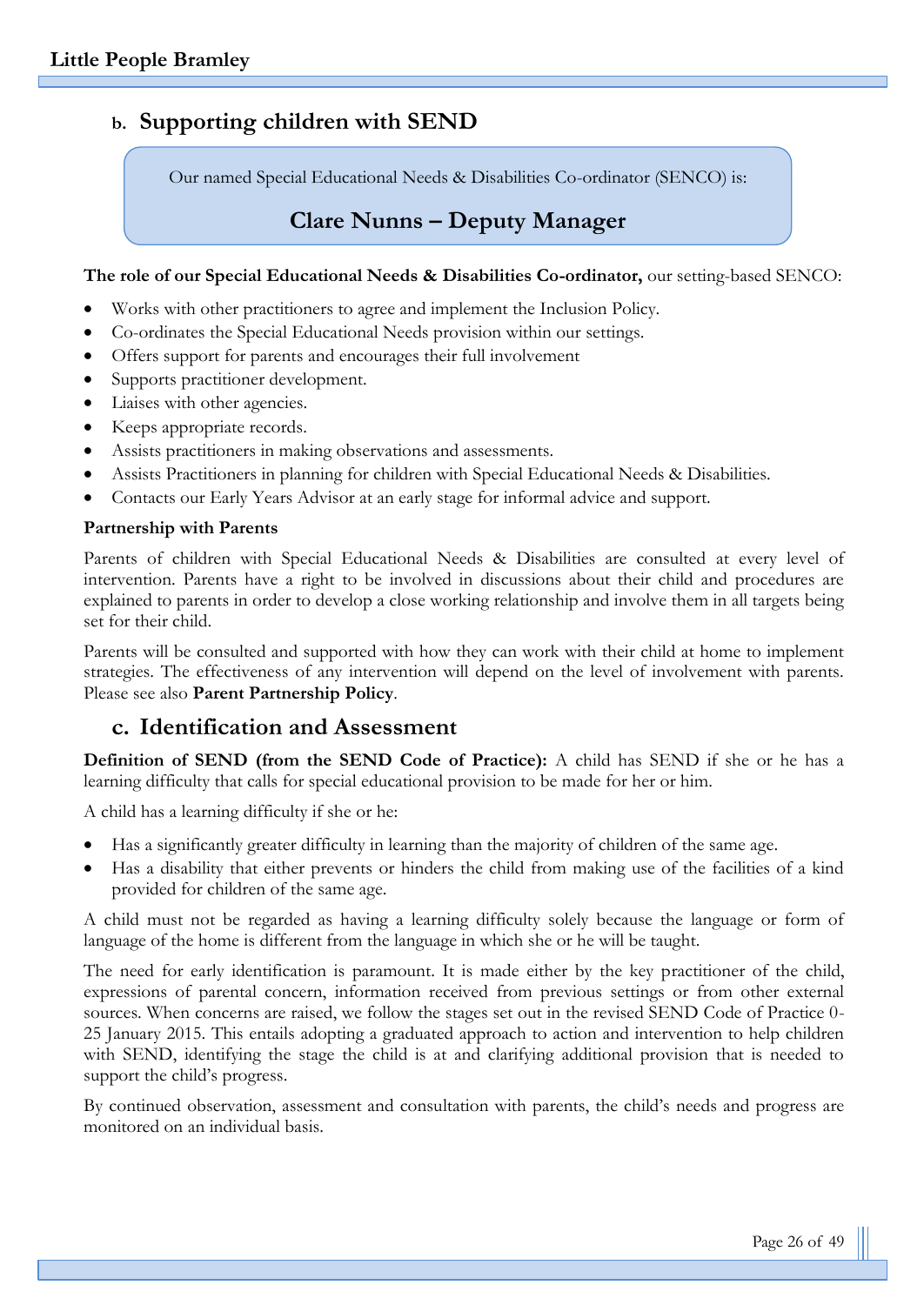# **d. Links with Support Services and other Agencies.**

We recognise the need for working closely with the full range of support services and external agencies when considering the needs of the children in our care. Two members of the management team are trained to take the Lead Professional role where a Common Assessment Framework (CAF) is needed for a child or family. Agencies are called upon when support is required for a specific need. We also work closely with agencies when information is requested to support a child, and effective sharing of information between all agencies involved is crucial to enable progress to be made.

# **e. Facilities, Staffing and Training**

**Facilities:** The SENDA (Special Educational Needs and Disability Act) 2001 requires Early

Years Care and Education, and Out of School Care providers, from September 2002 to:

- Not treat children with a disability less favourably for a reason related to their disability.
- Make reasonable adjustments to policies, practices and procedures in order to avoid disabled children being at a 'substantial disadvantage'.

We recognise that some areas of some of our settings might require certain adaptations and/or specific equipment to address individual needs. We are committed to making reasonable adjustments, which may include auxiliary aids and services, and making physical changes.

**Practitioners:** All practitioners employed by us are committed to inclusion and inclusive practice and are trained to meet the individual needs of all children. We have a key practitioner system to ensure consistency and continuity of care. Additional and/or specialist staff are deployed according to the identified needs of children.

**Training:** We have an on-going Training and Development Programme. Practitioner training needs are identified at least annually and all practitioners are offered statutory and vocational training opportunities. As part of this process the SENCO and Senior Managers assess training needs in respect of children with SEND and inclusion, and provide relevant training opportunities.

**Learning Environment:** Within our settings, the environment is organised to ensure available space is utilised to meet the identified needs of the children, to support learning and promote confidence and independence. Regular risk assessments of all areas are undertaken.

# **f. Transition into School**

Arrangements for transition into school are made in consultation with the child's parents and the school the child is to enter. Our role is to provide the feeder school with access to the child's developmental records. If a child has more complex needs this information will be provided at the earliest possible time to allow the school to make provision. If there are other agencies involved they will also need to be consulted about the provision for transition into school, for their input to be included. All information provided will comply with the principles of our policies.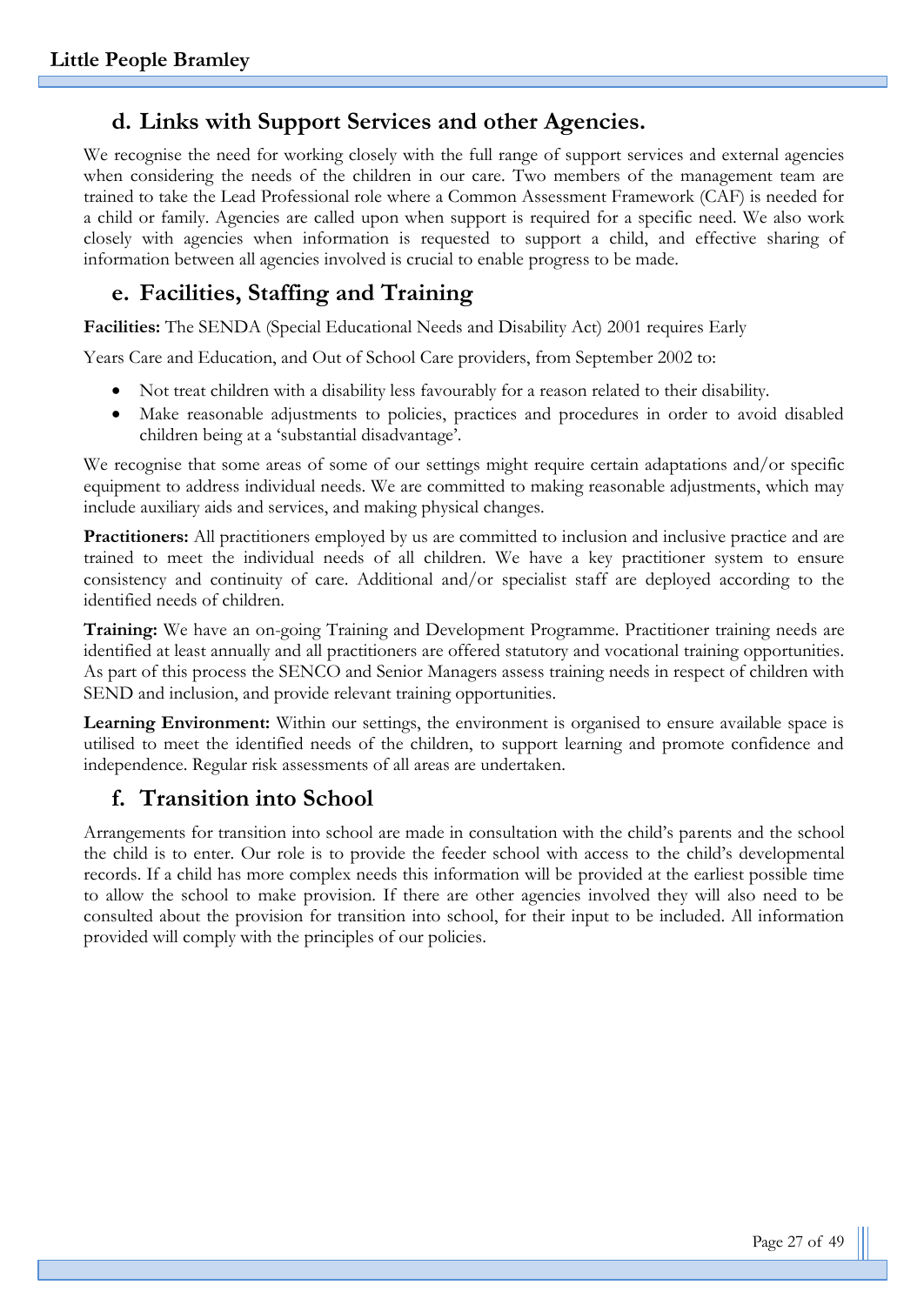# **5. Health Policies**

# **a. Breast feeding, Formula milk and progression to cow's milk**

We are a breast feeding friendly setting, we actively encourage breast feeding as the best way to feed baby. We can arrange a quiet area for breast feeding parent and welcome them into the setting.

- Each parent is required to bring to nursery an appropriate number of empty bottles for their baby's milk feed throughout the day.
- These bottles should be sterile, with lids on, and ready for use and labeled with baby's name.
- Nursery will follow advice from the Department of Health and Food Standards Agency which can be found at: [www.gov.uk/government/organisations/department-of-health](http://www.gov.uk/government/organisations/department-of-health) and [www.food.gov.uk](http://www.food.gov.uk/)
- Nursery will follow current guidelines on progression to Cows' milk. Currently this is introducing it to baby's diet from 6 months as part of a meal. Cows' milk will be given as a drink after 12 months, unless the parent requests otherwise.

Parents are to provide milk for babies as follows:

- Breast Milk
	- This is the best milk to give your baby, Human breast milk has an amazing ability to ward off bacteria and can be stored at room temperature for several hours. However, if you plan to use the milk in the next few days, weeks or months, you'll want to refrigerate or freeze your expressed milk.
	- Breast Milk can be brought to nursery in room temperature, chilled or frozen bottles for use later in the day and stored as follows:

Room temperature 77°F/25°C Up to 4 hours

Room temperature 59°F/15°C 24 hours in cooler box with 'freezer pack'

Refrigerator 3-5 days (best kept at the back of the fridge and not in the door) if milk will be stored longer than this freeze it within 48 hours

Previously frozen breast milk in the refrigerator 24-48 hours

Freezer Up to 12 months depending on the type of freezer

Freezer compartment within a fridge 2 weeks

Self-defrosting freezer 6 months

Deep freeze with no defrost cycle 12 months

- Ready to Use Liquid Formulas
	- They are sterile and recommended to be the safest option for storage of formula milk. The appropriate number of cartons can be brought to nursery daily with babies' name marked on.
- Powdered Formula Milk
	- We request that parents provide this daily in a suitable container of ready measured portions, clearly labeled with baby's name.
	- This will be prepared for baby prior to each feed and mixed with water heated to over 70° in order that the bacteria in the powder is killed.
- Prepared bottles of Powdered Formula Milk are not the safest option for your baby to drink at Nursery, therefore we recommend you use one of the above alternatives.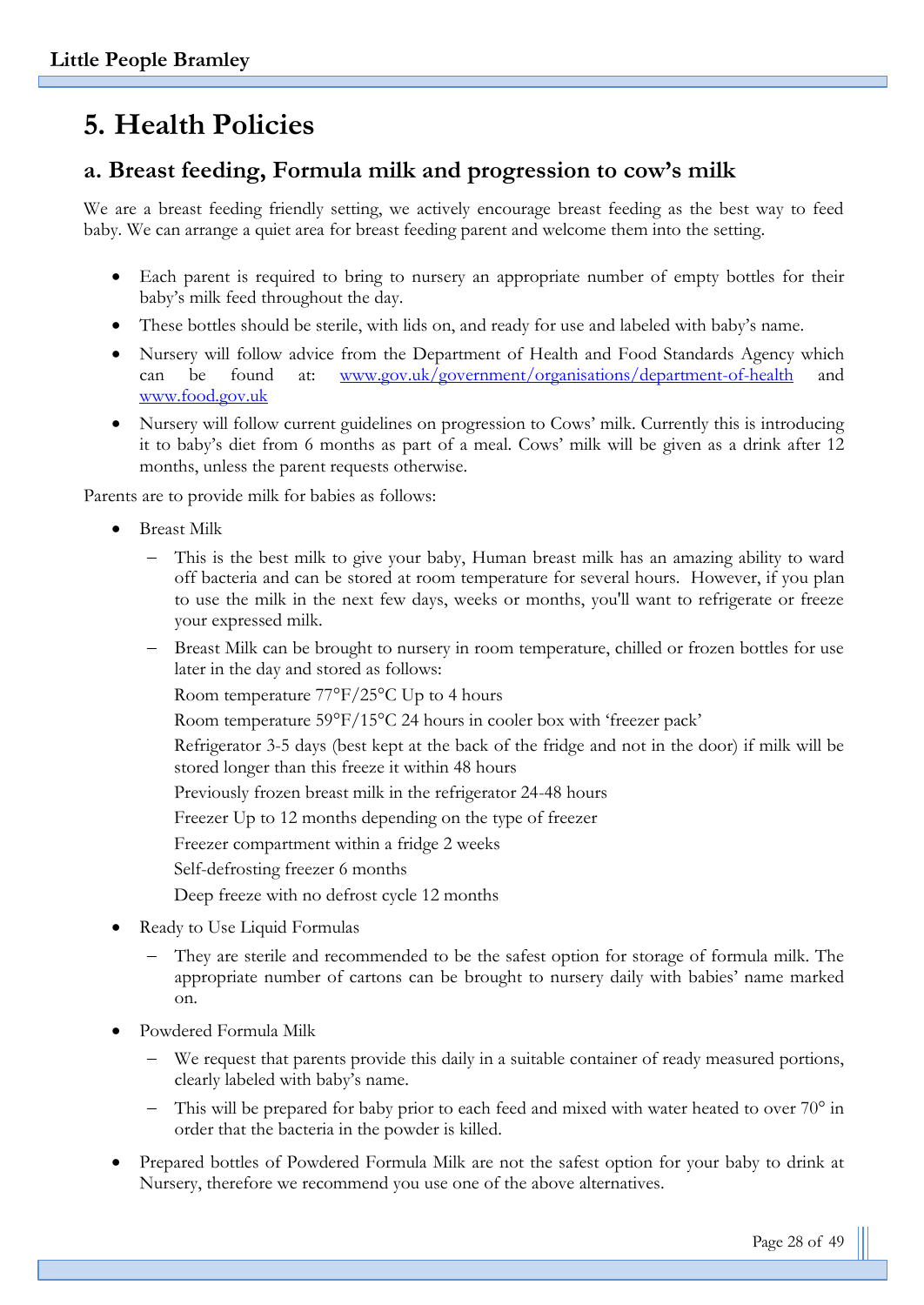**Frequent Question and Answers on feeding your baby are available in the Parent Area on our website or by clicking [here.](http://www.littlepeoplenurseries.co.uk/parent-area/why-choose-us-1)**

#### **b. Healthy Food and Drink**

We actively encourage the children to enjoy mealtimes and support them in making healthy choices. The children develop social and communication skills as they talk to their friends and key practitioners.

- During their time in our care children are offered breakfast, morning snack, lunch, afternoon snack and afternoon tea, if a child is present during a meal time, they will be offered the appropriate meal at **no additional cost**.
- During mealtimes the children will sit in small groups with team member who will sit and eat with the children demonstrating good table manners and healthy choices.
- When age appropriate children are encouraged to serve themselves, and pour their own drinks from a jug on the table and often enjoy helping their younger peers.
- Snack is offered both on a morning and in the afternoon. Snacks are healthy often consisting of fruit and vegetables with a choice of milk or water to drink. Diluted fruit juice is offered as an alternative at breakfast time only.
- Fresh drinking water is available within view of the children in each room. Practitioners will support children in accessing drinks throughout the day. When age appropriate children are encouraged to access and pour their own drinks.
- Menus are displayed on the parent notice boards and are on a rota basis. Menus are planned to ensure all children's nutritional requirements are met. The menus reflect meals and recipes from around the world and parents are periodically asked to contribute ideas to the menu through the parents' comments and suggestions box and questionnaires.
- Individual meals will be adjusted to cater for children with differing dietary requirements for reason of health or religion. These alternatives will look as similar to the usual nursery menu as possible.
- Menu reviews are discussed with the cook after feedback from staff on children's preferences.
- Our baby room practitioners liaise closely with parents of weaning babies, discussing baby led weaning and best practice for children as they progress onto the full nursey menu.
- Parents are kept up to date with healthy eating recommendations for their child via the notice boards with posters, leaflets and flyers from the local health centre.
- Additional food and treats brought in by others for celebrations, such as birthdays, are sent home with the children to allow parents to control intake.
- We follow the guidelines set out in the "Voluntary Food and Drink Guidelines for Early Years in England – a Practical Guide". The full guidelines can be found in the Parent Area on our website or by clicking [here.](http://littlepeople.sites.schooljotter2.com/parent-area/voluntaryguidelines)

# **c. Medication Policy**

From time to time your child may become unwell at Nursery. The key practitioner will give your child extra care and attention during these times and is able to administer medication as appropriate (by a qualified team member). On some occasions when your child is particularly unwell we may ask you to keep them at home or collect them from nursery to aid their recovery. This will be at the manager's discretion.

#### **Written Consent**

Nursery must receive written consent on the day from parents for **each and every** dose of medication that is given to your child.

If your child is prescribed medication from a doctor we will administer this in line with the doctor's instructions. When you bring your child in to nursery you should discuss with the key practitioner, or buddy, the medication that your child requires. You will then be asked to complete a 'Medication Form' which enables us to administer the medication.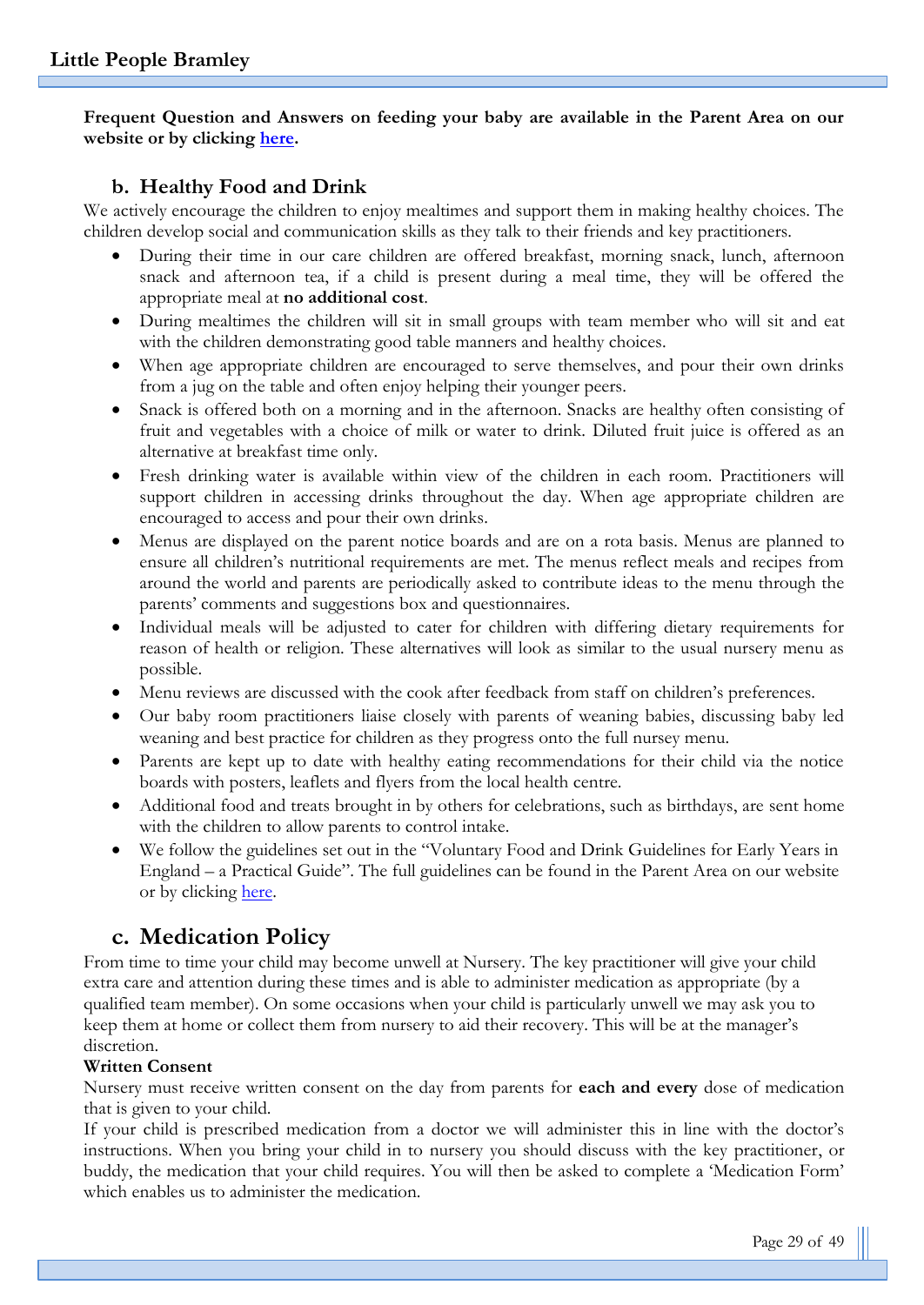If your child becomes unexpectedly unwell whilst in our care, we can administer paracetamol suspension. You must give your prior written authorisation, which on unexpected occasions may be communicated by e-mail.

We do not consider regular application of cream for dry skin, eczema, nappy rash, or sun protection cream as medication unless the cream is prescribed by a doctor with a prescribed time for use.

#### **Administering of Medication**

Staff will record any medication issued on a 'Medication Form'. This is completed to record the exact time, dosage and date of medication and is witnessed by a co-worker. The medicine is usually administered by the child's key practitioner, or buddy, provided they are qualified to Level 2, however **either** the person witnessing **or** administering must hold a Level 3 or higher qualification. Parents are asked to sign this upon collection of their child to confirm they have been informed of the medication given.

We aim to administer the minimum amount of prescribed medication within the setting. For example medication which is required three times daily will only be administered **once** by the nursery practitioner. As stated on the instructions, paracetamol can only be administered with four doses within a 24 hour period. Therefore the nursery setting will only administer one dose provided there has been a 6 hour interval since the last dose was administered.

It is the parent's responsibility to advise practitioners on the administration of prescription medicines which require technical/medical knowledge (i.e. inhalers etc.)

If the medication requires specific training in order to administer we welcome professionals or parents into the setting in order to advise our team on this.

Should children on medication be taken to hospital, the child's medication will be taken with them, clearly labelled and with the parent consent/medication form.

#### **Emergency Medication**

If your child has an ongoing illness/condition which requires immediate treatment, for example if they are prone to febrile convulsions as a result of a raised temperature, and a delay in this being administered may cause unnecessary pain and discomfort for your child, please let us know about this at the earliest opportunity. In cases such as these we can ask you to complete an Emergency Medication form which will be placed on your child's records. This will ensure that we can administer medication without delay in the best interest of your child.

#### **Children who have long term medical conditions and may require ongoing medication**

• A health care plan for the child is drawn up with the parent outlining the Key Person's role, and what information must be shared with other staff who care for their child. The Health Care Plan should include the measures to be taken in an emergency and shared with the parents and other contributors. The Health Care Plan is reviewed regularly and amended in light of changes to medication or the dosage, any side effects noted etc.

#### **Managing medicines on trips and outings**

• Medication for a child is taken in a sealed plastic box clearly labelled with the child's name and name of medication. Inside the box, with the medication, is a copy of the consent form/medication form with the details as given above, which the parent will sign in advance and on return. On no account may the medicine be decanted into other containers, packets or envelopes. The original pharmacy labelled medication should be within the box.

#### **Storage of Medication**

All medication will be stored safely in the nursery kitchen in line with the storage instructions.

We ask that parents hand all medication over to the key practitioner directly and not leave it in **their child's bag – we will then be able to store it appropriately for the day. All medication should be left in its original containers, and clearly labelled with your child's name.**

We are unable to administer medication which is out of date or prescribed for a different child (i.e. siblings).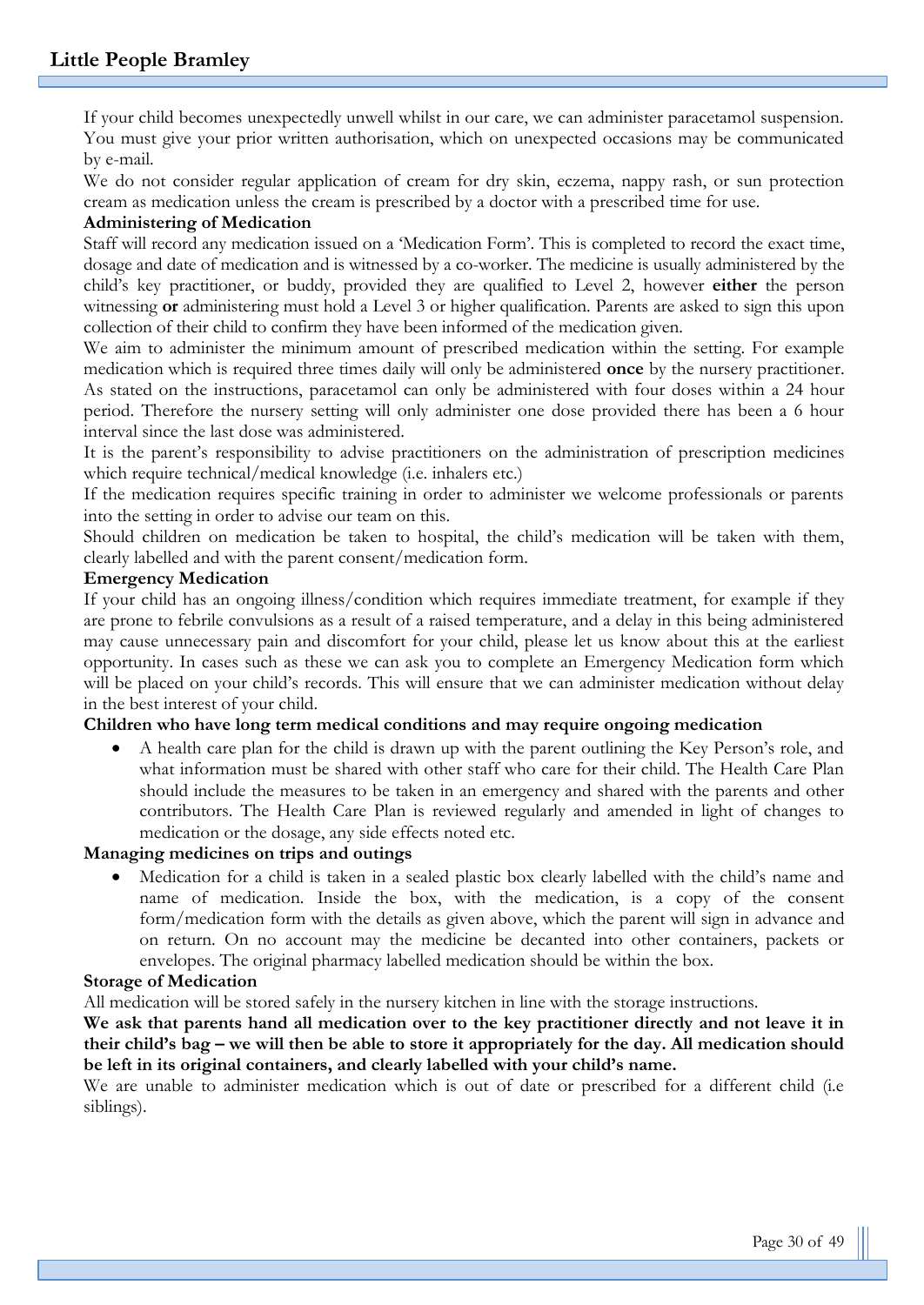# **d. Sun Safety Policy**

#### **Rational**

Too much exposure to ultraviolet light (UV) radiation from the sun causes sunburn, skin damage and increases the risk of skin cancer. Sun exposure in the first 15 years of life contributes significantly to the lifetime risk of skin cancer. There is potential for nurseries to help prevent skin cancer in future generations because:

• Nurseries can play a significant role in changing behaviours through role modelling and education from an early age.

• Children and staff are at risk of sunburn within 10-15 minutes of being exposed to strong sunlight. •

Skin cancer is largely preventable through behaviour modification and sun protection during early years. The main elements of this policy are:

• Partnership: working with parents/guardians, nursery staff and the wider community to reinforce awareness about sun safety and promote a healthy nursery.

• Education: learning about sun safety to increase knowledge and influence behaviour. • Protection: providing an environment that enables children and staff to stay safe in the sun.

#### **Partnership**

• Sun safety will be promoted through working with parents, staff and the wider community to improve our understanding and provision to avoid the harmful effects of too much exposure to ultraviolet light (UV).

• Staff should act as positive role models and set a good example by seeking out the shade whenever possible and wearing suitable clothing, hat and sunscreen.

#### **Education**

• Parents and guardians will be asked through letters/newsletters to support this policy by encouraging their children to adopt the Slip, Slop, Slap message and act as role models.

• Children will be taught the 'Slip, Slop, Slap' Song which will help them remember the basic Sun Safe message

• Children will be read 'George the Sun Safe Superstar', an illustrated, rhyming story that educates children on the importance of Sun Safety and staff will regularly reinforce the sun safe messaging through discussion.

#### **Protection**

Shade:

• The nursery playground has shade provided either by the school building, outdoor shelter(s), trees and/or we have temporary structures i.e. gazebos, etc for use during outdoor play.

• Children will be encouraged to use the shaded areas during playtimes when appropriate.

#### **Clothing**

• The children will be encouraged to wear clothes that provide good sun protection.

• Parents/guardians will be duly informed of the importance to provide the nursery with appropriate sun hats and Sunscreen as advised by the national skin cancer charity 'Skcin'.

• The nursery will provide spare appropriate sun hats and quality sunscreen on site at all times. Drinking Water:

• Children are encouraged to increase their water intake in hot weather and are encouraged to drink water during outdoor play times.

Parents should provide sun hats and sun cream to be used over the Summer months. It is nursery policy to protect **ALL** children from the sun.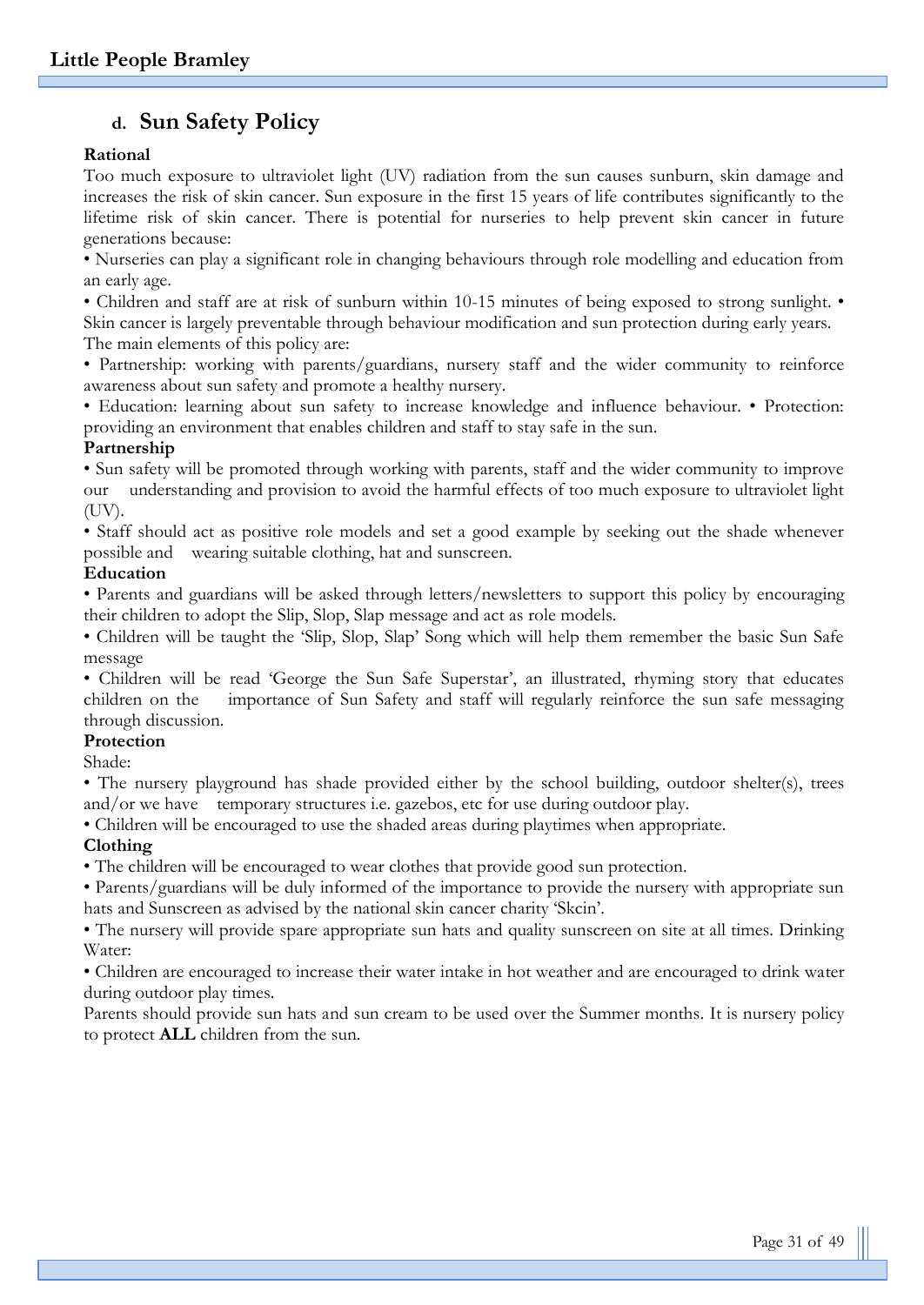# **e. Unwell Children**

**If your child becomes unwell at nursery the person in charge will contact you to discuss their condition. The nursery will administer medication in conjunction with the Medication Policy see above.**

#### **Infectious Diseases**

In order to prevent the spread of infectious diseases:

- The Nursery ensures that windows are open slightly at all times, ensuring air circulation and thus reducing contamination.
- Cross contamination is reduced by sterilization and stringent hygiene procedures, including.
- Please inform Nursery if your child has a confirmed infectious disease straight away to ensure that correct information is shared and good practice is maintained.
- There may be occasions when your child is too unwell to be in the setting on such occasions the manager may ask you to keep your child at home until they are recovered.
- The setting follows guidance on infection control from the Health Protection Agency and for some infectious illnesses such as Chicken Pox etc, exclusion periods are compulsory, these are available on the Health Protection Agency website, or your nursery manager can inform you of the relevant exclusion. The current recommended exclusion period for a Sickness and Diarrhea bug is 48 hours since the last occurrence of sickness or diarrhea.
- Notices will be displayed to inform other parents of any infectious illness within the setting and information shared regarding possible signs and symptoms. Expectant mums will be informed of any illness which could cause complications during the pregnancy.

You can access information regarding infectious illness direct from the Health Protection Agency website hpa@prolog.uk.com

#### **Allergy and Allergic Reaction**

When parents start their children at the setting they are asked if their child suffers from any known allergies. This is recorded on the registration form. Should a child develop an allergy during their time with us, up to date information will be added to their personal file as informed by the parent. If a child has a known allergy/intolerance:

- We will follow an individual care plan sharing information with the Nursery Cook, Manager and Childcare Practitioners within the room.
- Details of suitable and unsuitable foods are recorded on the dietary requirement sheet in the kitchen, along with the days and sessions the child attends. This information is further clarified on a morning when the Nursery Cook checks the mealtime numbers with the Childcare Practitioners.
- In the case of a **life threatening** allergy the parents or appropriate professionals train staff in how to administer special medication in the event of an allergic reaction, for example an Epipen.

In the event of a child suffering adverse effects from an unknown substance we will support parents in discovering the intolerance by completing a food diary and eliminating trigger foods so that the source can be found.

Generally, no nuts or nut products are used within the setting. Parents are advised of this should so that no nut or nut products are accidentally brought in, for example to a party. Where there is doubt over a product provided by a parent, for example a birthday cake, the product is sent home with the children rather than consumed at Nursery.

Should an allergic reaction occur Medication will be administered (if relevant – please refer to medication policy above), first aid carried out as required, an ambulance will be called if necessary, and the parents

informed. The child's key practitioner, or if not possible a familiar care giver, will accompany the child to hospital and await the parents arrival.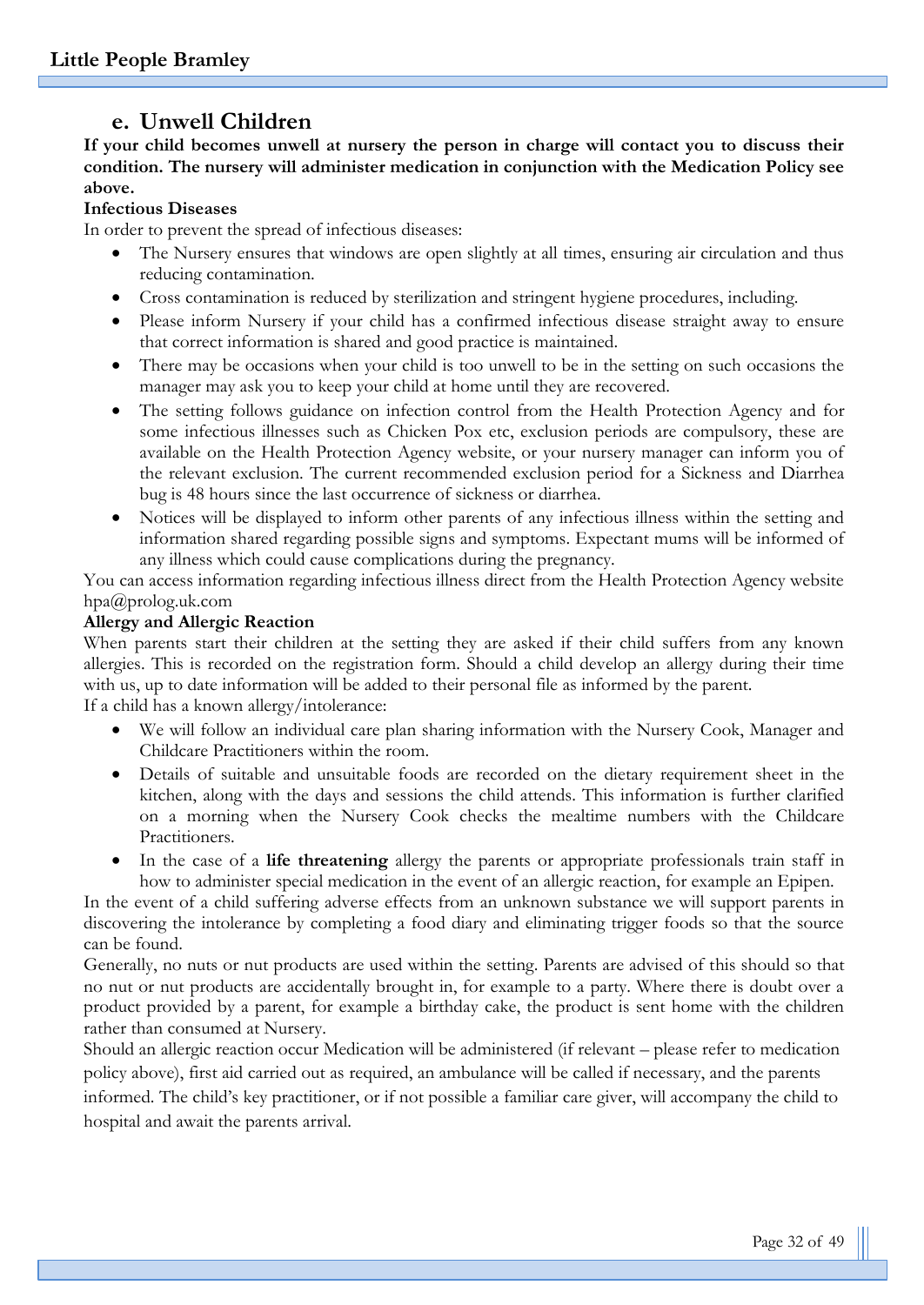# **f. Accident and First Aid Policy**

Little People will endeavour to ensure that ALL childcare staff receive training in Emergency Aid. This will ensure that we are compliant with government guidance. Emergency aid courses are run throughout the year to ensure continuous staff training.

In the event of a child having an accident the incident is recorded on an Accident form, with details of time, circumstances and action taken. The key practitioner will ensure that the parent is well informed of the incident when they arrive to collect the child and are asked to sign the form to acknowledge receipt of the information. The person in charge will be made aware of any accidents/incidents and will sign the Accident sheet alongside the practitioner. The person in charge will contact the parents immediately to make them aware of any serious bumps to the head or other injuries which may require medical attention. We will share health guidelines with parents where relevant, for example if a child suffers a head injury a 'Bumped Head Slip' will advise parents of warning signs to look for.

In the event of a staff member having an accident the incident is recorded in the staff accident log book. The person in charge will ensure that the correct procedures are followed and that any medical attention which may be required is sought including calling an ambulance if relevant. Again where possible the injured practitioner will sign the accident book alongside the person reporting the accident.

First aid will be issued to any person who is subject to an accident on our premises.

In the event of a serious incident we will primarily call the Ambulance service, and then contact the parent or next of kin.

# **g. Reporting of accidents and incidents**

In the event of an accident, staff or child, we will inform our Health and Safety officer Gary Hallas-Fawcett, [gary@LittlePeopleNurseries.co.uk](mailto:gary@LittlePeopleNurseries.co.uk)

Gary will ensure all relevant authorities are informed and appropriate action is taken to reduce future risk where possible, including RIDDOR.

We will inform Ofsted of a serious accident or injury on the premises in line with their guidance.

# **h. No-Smoking Policy**

Little People acknowledge that smoking and breathing other people's tobacco smoke is a health hazard and therefore smoking in public places is banned to protect both children and staff from the harmful effects of smoke. Smoke free legislation was introduced in England 2007 banning smoking in nearly all enclosed work places and public spaces.

We aim to:

- provide an environment where good health is promoted for all
- highlight to all who use the setting that is it a 'smoke free' environment within the perimeter of the grounds
- raise awareness of the dangers associated with exposure to tobacco smoke and reinforce the need to keep children safe the harmful effects of smoking in future life

Smoking is not permitted in Nursery or on Nursery grounds by parents, staff or visitors, signs are displayed stating this.

Persons seen to be smoking in inappropriate areas are asked politely by members of staff to please refrain from doing so whilst on Nursery premises.

#### **Staff**

All staff will be informed of this policy and new staff will be alerted to the existence of the smoke free environment at induction.

Should staff choose to smoke this must be in their own time, and away from nursery premises. They must be aware smoking among adults even outside of the Nursery premises, if seen by children, reinforces the idea that smoking is a normal adult activity.

Staff members must ensure that their uniform is protected from the smoke (whether they are on or off duty).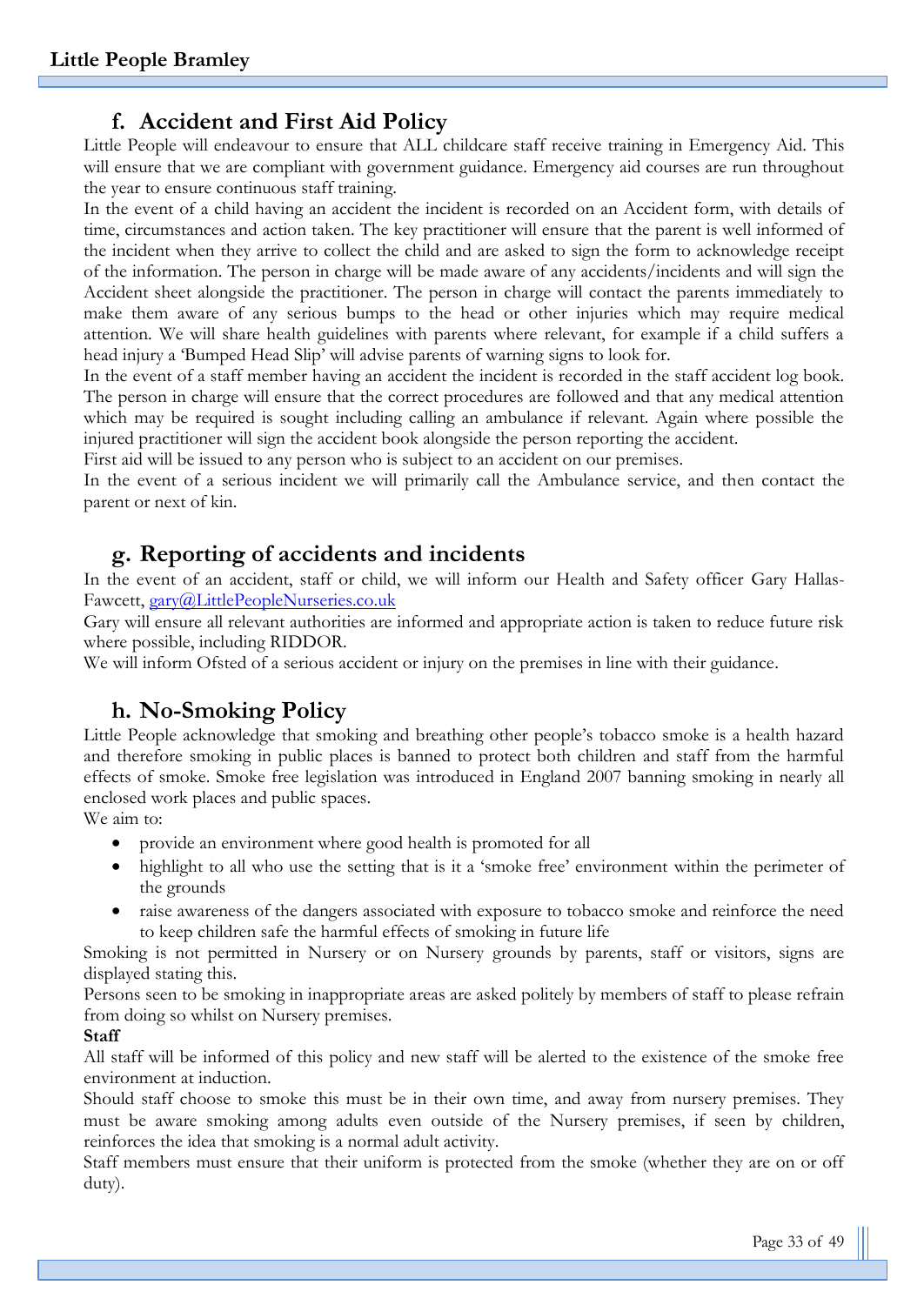Should a staff member share their desire to break the habit their manager will support them, helping them register their interest online and arranging support materials to come to the setting. Breaches of this policy will be subject to disciplinary procedures.

# **i. Food hygiene**

The setting is registered with the Food Standards Agency and agree to comply with their legislation around food hygiene, and food preparation procedures. We will endeavour to maintain our 5 Star rating in the setting.

Team members in charge of food preparation, for example the cook, manager, deputy, undergo a formal external qualification which is updated regularly.

Good practice in food hygiene is delivered as training for new team members as part of their induction process.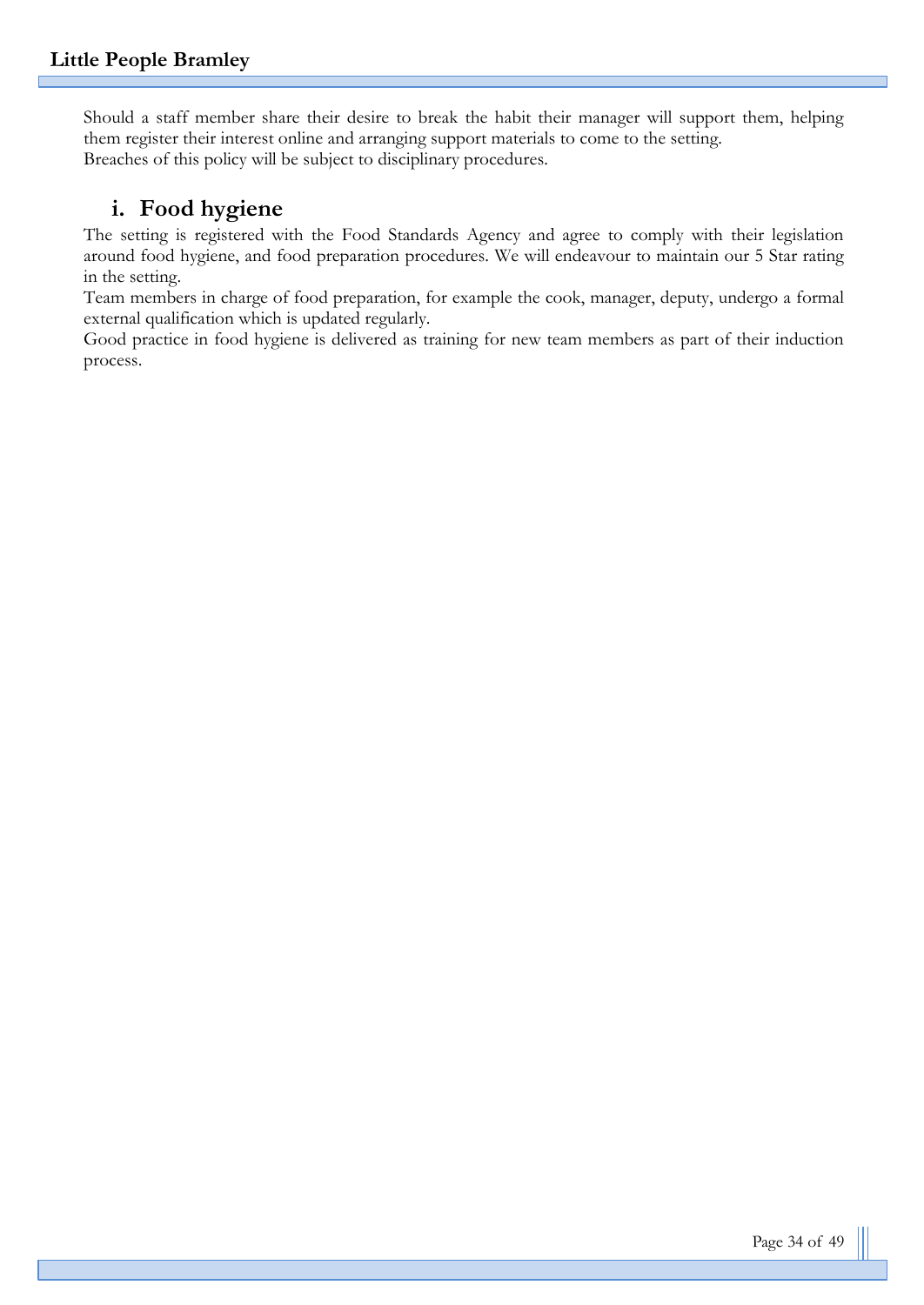# **6. Partnership Policy**

### **a. Admissions**

**Availability of places -** We are an inclusive setting. Where a child has additional needs we will ensure we work closely with the parents and professionals to support the child's needs. Places are booked on a first come first served basis and a strict waiting list is maintained when the setting is fully booked. Please be aware that a place at any of our settings does not guarantee entry to the school on site, school places are allocated by the local authority. Should you be unhappy with your designated school we will be happy to support you should you choose to appeal the decision.

**Visits -** We are happy to introduce your child however the parents feel best. Prior to a child starting with us we will arrange a home visit. Evidence shows this is useful for helping the child make a connection between the home and setting prior to them starting with us, more information of this is in the information pack. We do ask that the carer stays for some of their child's first session to allow a sharing of information. The child is welcomed for a series of visits prior to taking up their place. Up to 3 hours of visits are included in the booking fee, additional sessions are unlimited but charged on the usual Nursery rates.

### **b. Collection of Children**

We ask that you list on the application for the people who are authorised to collect your child from the setting. If there is an unplanned change, or somebody new needs to collect them, please telephone the Nursery to advise them. We will ask for a password to aid identification.

#### **c. Key Person**

To ensure that your child feels secure, safe and well supported within the setting we have a strong key practitioner system. Within your child's room there is a key team of practitioners to ensure continuity and consistency of care. One of these practitioners will be your child's special person and will work closely with you and your child ensuring sharing of information and care, learning and development. Your key practitioner will be interested in your family and respectful of your cultures, beliefs and parenting styles. They will work in close partnership with you to support individual care learning and development and ensure an inclusive environment is maintained for your child and family at all times.

*The Early Years Foundation Stage 2012 (revised 2013) states:*

"The key person must seek to engage and support parents and/or carers in guiding their child's development at home. They should also help families engage with more specialist support if appropriate."

### **d. Parent Partnership**

Practitioners throughout the setting value and recognise that strong partnership and positive relationships between parents and those caring for their child in their absence is crucial to the overall well being and development of the child. Therefore we encourage parents to share as much information as possible with the key practitioner to promote continuity between home and the setting and ensure that everyone caring for the child is well informed and aware of their individual needs and working positively together to meet these.

- As child care practitioners we have a duty to maintain confidentiality at all times and we will always adopt a sensitive approach towards your child and your family. Please feel free to discuss with us any concerns or problems you may be experiencing. Our aim is to work closely with you to gain a holistic compilation of your child's abilities and also area's where further support is required.
- The key practitioner will ensure time to discuss your child with you on a daily basis and will work hard to ensure effective sharing of information and clear documentation is maintained. The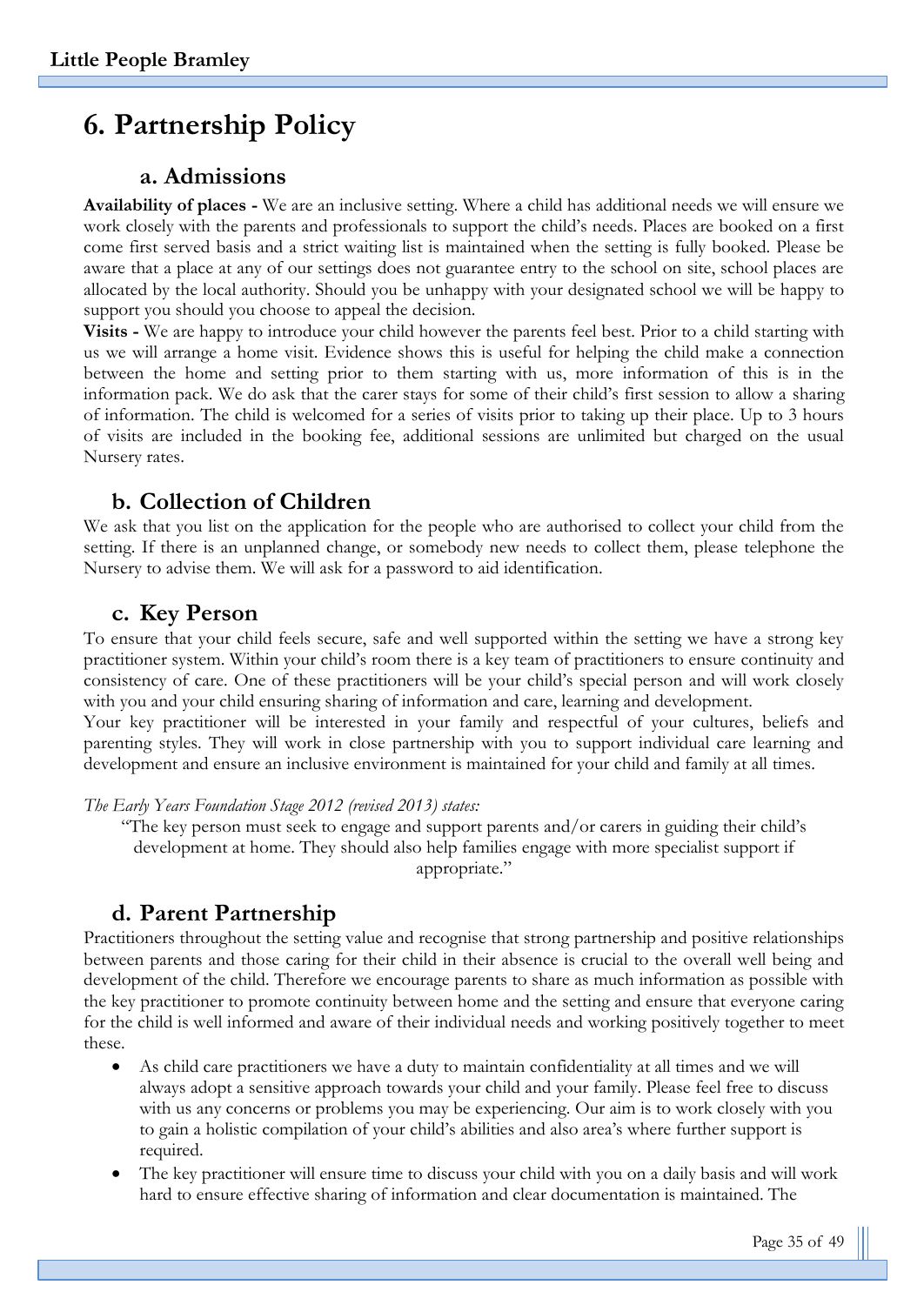setting operates an open door policy and parents/carers are invited to approach the office at any point and for any purpose.

- The setting frequently works alongside professionals from other agencies to support parents in identifying and meeting the individual needs of their child.
- Your child's time with us is precious and is documented in their individual profile. The key practitioner will make observations which reflect your child's learning styles, stages of learning, interests and achievements, these observations are shared with you instantly via our secure online system Tapestry, please comment on our posts and share your own observations of your child and their interests. We also share information in many other ways such as:

Parents notice boards are regularly updated and located outside your child's room Monthly Room newsletters inform you of activities the children are enjoying and how you can continue this at home

Bi-monthly whole Nursery newsletters informing parents of upcoming events and asking for input to shaping Policies and Procedures

Formal parents' evenings, planned 6 monthly, to discuss your child's development. Please feel free to arrange a meeting if you have anything particular you'd like to discuss at any time. Profile viewings: If you are unable to access the internet, your child's Key Person will share their observations with you any time you wish on the Nursery tablets. Please mention this your childs' Key Person

Our Website, Twitter feed and Facebook page

The opinions of our Parents, and Staff, are actively sight online and in paper form, for various projects throughout the year, for example Policy review, Voting for the Team in our Little People Pride Awards.

- Your child and family will be recognised as individuals and your needs will be met with compassion. Your thoughts feelings and ideas will be listened to and valued.
- Our aim is to support you in offering your child the very best start in life and prepare them with all the characteristics required for effective learning throughout their education.
- Parents are informed about the Early Years Foundation Stage via displays around the setting and the information leaflet "A Parents Guide to EYFS"
- More information on Child development and what to expect is shared on our website here:

### **e. Partnership with Outside Agencies**

We welcome the opportunity to work alongside agencies in the best interest of the children in our care, their families and our staff team. These may be, although are not limited to:

Children's Centres, Early Years Support Teams, Social Services, Local Schools, Health Specialists such as speech therapists, physiotherapists, Inclusion specialists such as Scope, National Day Nurseries Association, and the Pre-School Learning alliance.

# **f. Comments, Concerns or Complaints**

We continually strive to improve the service provided and invite comments and suggestions from parents and practitioners, we have an open door policy, you do not need to make an appointment to call into the office and share your comments with the Nursery Manager directly. **We welcome your feedback.**

If you have directed a complaint to the Manager, or the person in charge – the concern will be dealt with promptly and they will feedback to the parent personally, arranging a further meeting if appropriate.

Should you feel an appropriate response has not been made you are welcome to contact our Head Office on: Tel (Admin team): 0113 2556394 or Email (Area Manager): Tracy@LittlePeopleNurseries.co.uk

In writing: Mrs Vicky Hallas-Fawcett (Company Director)

Little People Nurseries McLaren Fields, Lower Town Street Leeds LS13 3EN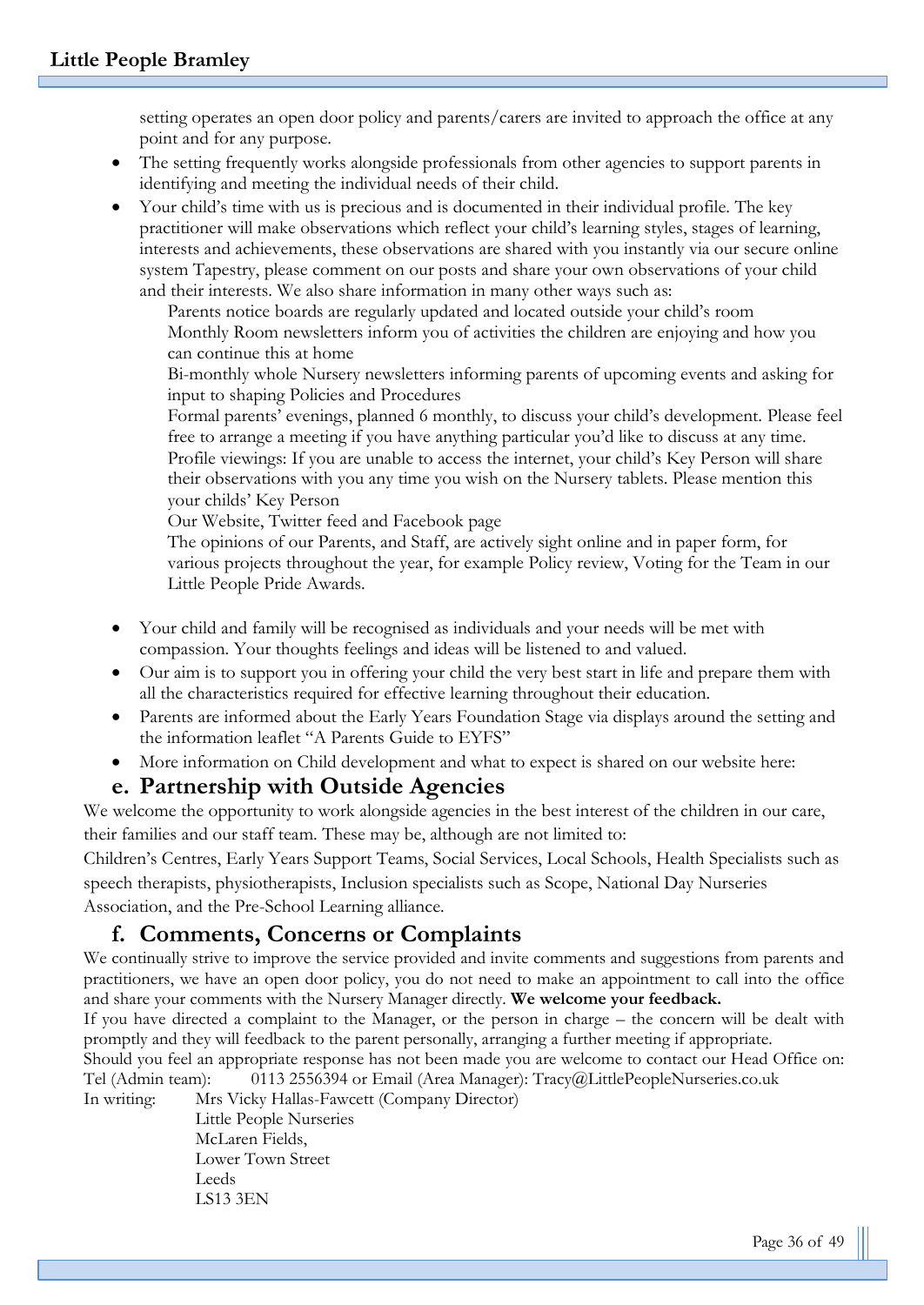A record of all written complaints is kept in the Nursery Office and is available to view on request. We will respond to any formal complaint in writing within 28 days of receiving the complaint. If you are unhappy with how your complaint has been handled and wish to take the matter further our Regulating body is: Ofsted National Business Unit, Piccadilly Gate, Store Street, Manchester M1 2WD, Tel: 0300 123 1231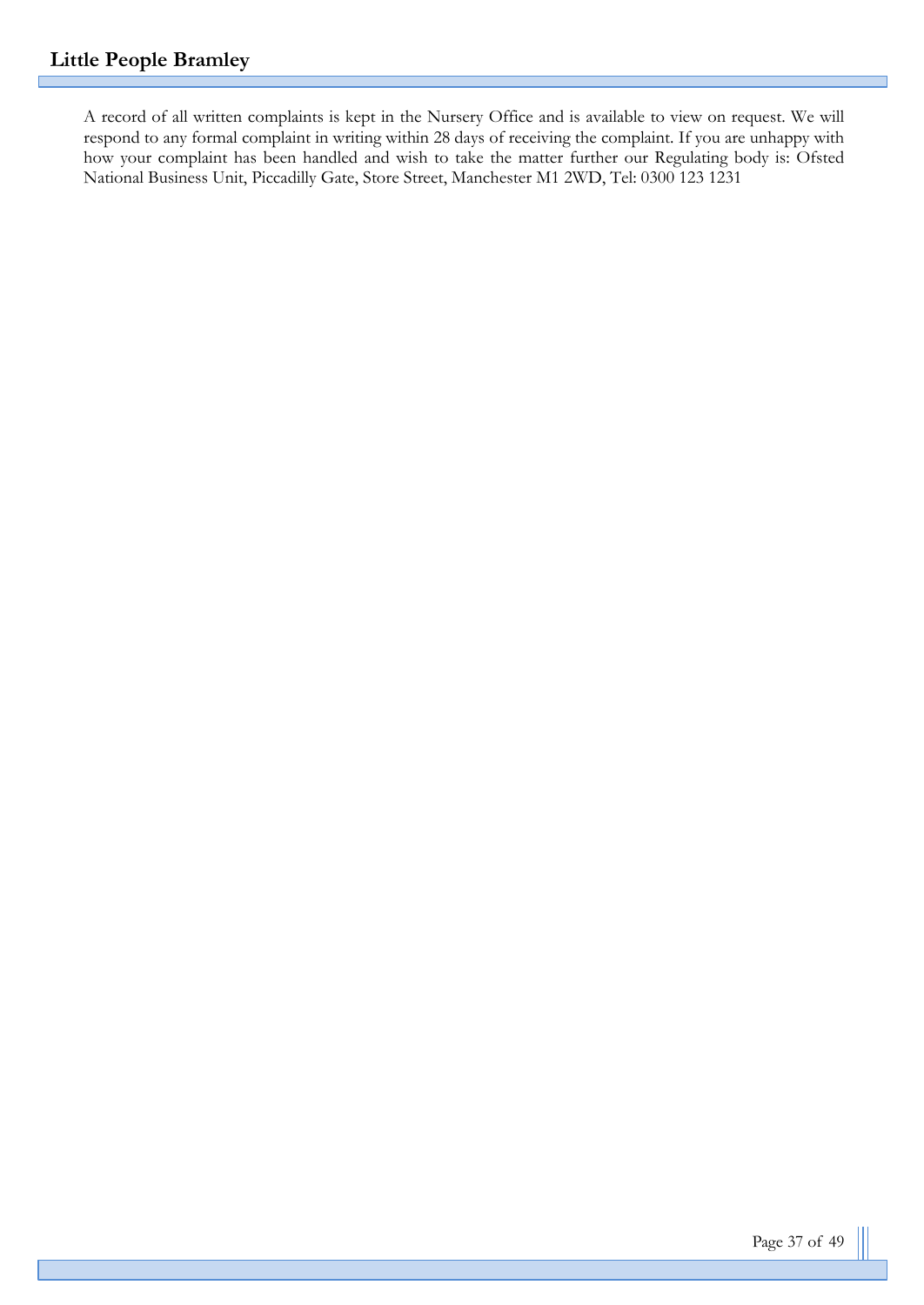# **7. Safety and Suitability of Premises, Environment and Equipment Policies**

# **a. Health and Safety Policy, general standards including maintaining children's safety and security on premises**

#### **Our statement of general policy is:**

The nursery believes that the health and safety of all children, employees, parents, visitors and volunteers is of paramount importance and is committed to providing a safe and healthy environment for all.

This is achieved by;

- Providing adequate control of the health and safety risks arising from our work activities.
- Consulting with our employees on matters affecting their health and safety.
- Providing and maintaining safe equipment.
- Ensuring safe handling and use of substances.
- Providing information, instruction and supervision for employees.
- Ensuring all employees are competent to do their tasks, and giving them adequate training.
- Preventing accidents and cases of work related ill health.
- Maintaining safe and healthy working conditions.
- Reviewing and revising this policy as necessary at regular intervals.

#### **Responsibilities**

The responsibility for Health and Safety in the setting falls equally amongst all employees.

All employees have the responsibility to;

- Co-operate with supervisors and managers on health and safety matters.
- Not interfere with anything provided to safeguard their health and safety.
- Take reasonable care of their own health and safety.
- Report all health and safety concerns to an appropriate person (as detailed below) as soon as possible.

The appropriate person to report any Health & Safety issues to is:

# **Linzi Page – Nursery Manager**

Further support is given by **Tracy Windle – Area Manager**  Tracy@LittlePeopleNurseries.co.uk

Overall and final responsibility for health and safety is that of

#### **Gary Hallas-Fawcett – Business Partner**

Gary@LittlePeopleNurseries.co.uk

# **b. The assessment of Health and Safety risks arising from work activities;**

• Risk assessments will be carried out as new work activities arise or as the details of an activity change sufficiently to merit a new assessment.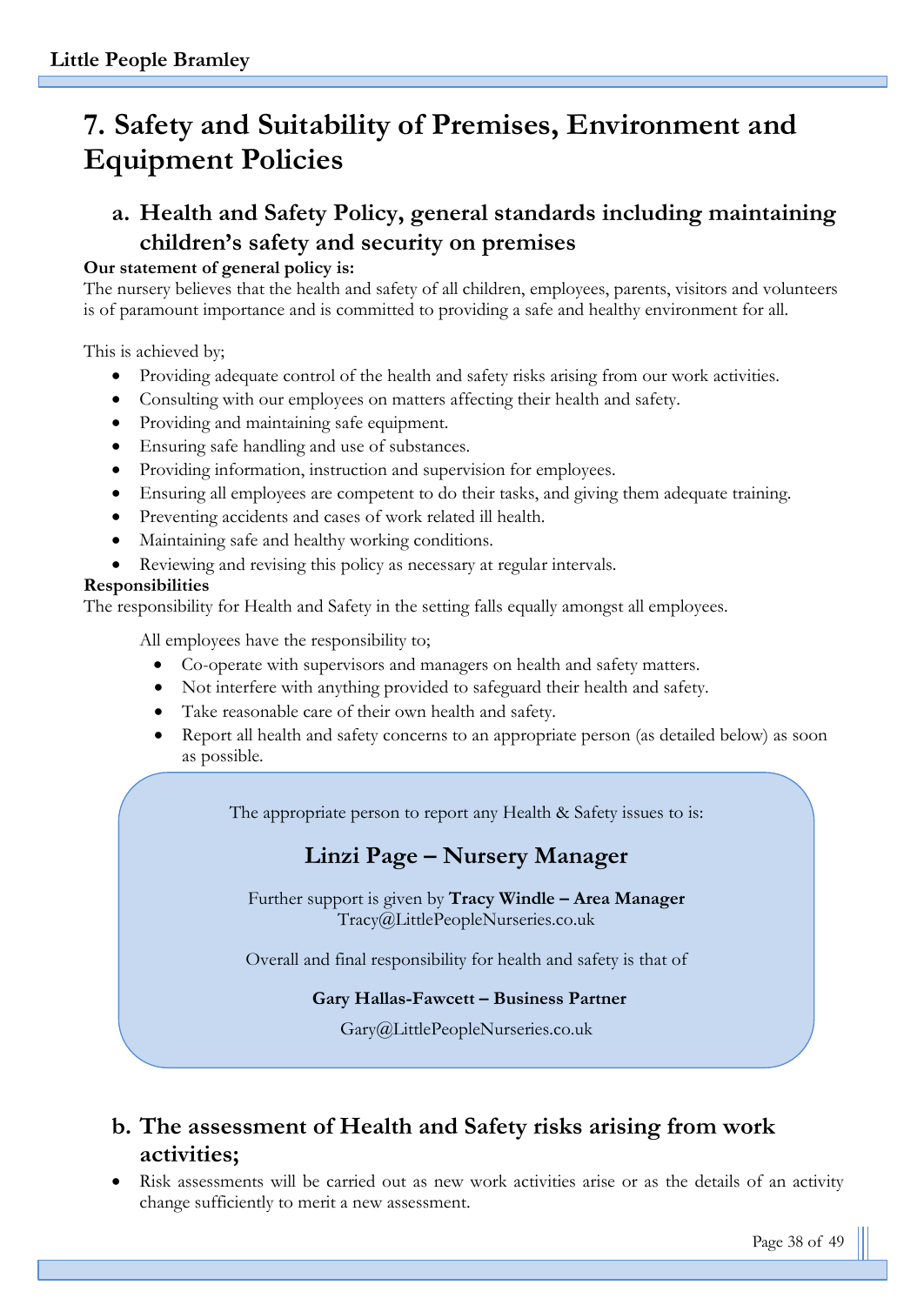- Risk assessments will be undertaken by the **whole staff team**, depending on the nature of the work activity in question. In the majority of cases, the person taking part in the activity is responsible for assessing the risk.
- Risk assessments for the whole setting, including general hazards relating to the premises, will be carried out.
- The findings of the risk assessments will be reported to **Room Leaders**, **Deputies** and **Managers**.
- Action required to remove/control risks will be approved by **Mangers**, **Area Manager** and **Directors**.
- **Managers** will be responsible for ensuring the action required is implemented.
- **Managers** will check that the implemented actions have removed/ reduced the risks
- Risk assessments will be review annually, or when the work activity changes, whichever is soonest.

## **Consultation with Employees**

- Employee representatives are **Room Leaders**.
- Consultation with employees is provided by regular meetings and room leader meetings. Health and Safety issues are raised regularly at the management meeting.

## **Safe equipment and the reporting of faulty equipment**

- **All employees** are responsible for identifying any equipment needing maintenance. Any faulty equipment, or equipment needing replacing, must be reported to the **Manager**, who will take the next steps in terms of removal, repair or replacement.
- The **Manager** will be responsible for ensuring all identified maintenance is implemented.
- Any problems found with the equipment should be reported to the **Manager**.
- **Managers and their Deputies**, **Area Manager** and **Directors** will check that new equipment meets health and safety standards before it is purchased.

### **Safe Handling and use of Substances**

- The nursery will adhere to Control Of Substances Hazardous to Health Regulation (COSHH) to ensure all children, staff, parents and visitors are safe around any chemicals we may use on the premises
- COSHH assessments are carried out by the supplier of the substance.
- The **Manager** and **Deputy Manager** will be responsible for ensuring that all relevant employees are informed about the COSHH assessments.

• The **Area Manager** will check that new substances can be used safely before they are purchased. **Information, Instruction and Supervision**

- The "Health and Safety Law" poster is displayed in the Staff Room, or communal Staff Area
- Health and safety advice is available from **Managers**, **Area Managers** and **Directors**.
- Supervision of young workers/trainees will be arranged, undertaken and monitored by **Room Leaders** and **Deputy Managers**.
- **Managers** are responsible for ensuring that our employees working across sites are provided with relevant health and safety information.

# **Competency for Tasks and Training**

- Induction training will be provided for all employees by **the Leadership team, Manager** or **Deputy Manager**.
- Job specific training will be provided by **Room Leaders**.
- Training records are kept by **Manager** in the Staff Development File in the Office.
- Training will be identified, arranged and monitored by the **Manager**.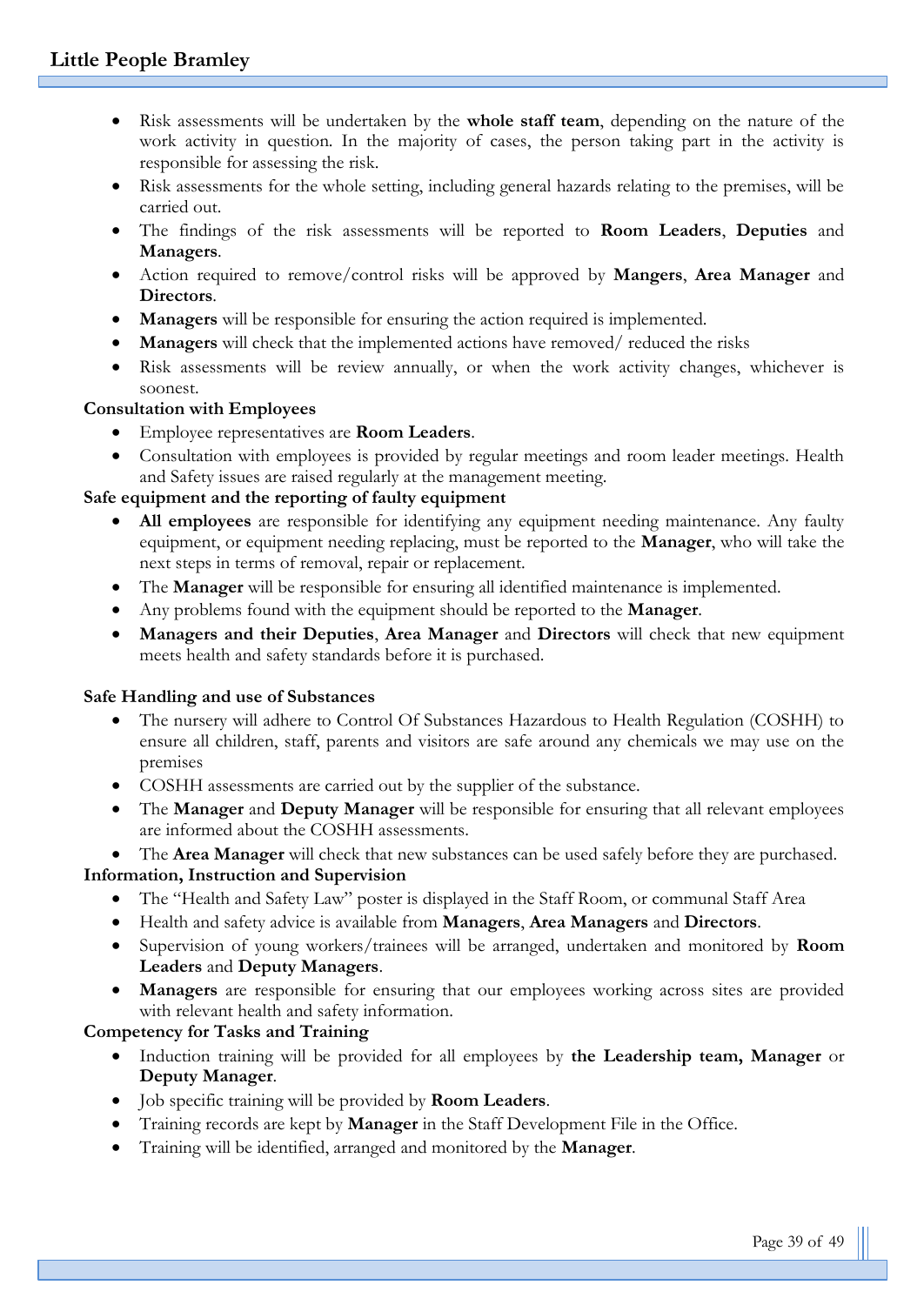#### **Accidents, first aid and work related ill health**

- The location of the first aid box(es) are in the Office and an additional location as stated on the First Aid posters detailing designated First Aiders.
- All accidents and cases of work related ill health are to be recorded in the accident book. The book is kept in the office.
- **Gary Hallas-Fawcett** is responsible for reporting accidents, diseases and dangerous occurrences to the enforcing authority (HSE) or the local authority.
- **The Nursery Manager** is responsible for reporting accidents and diseases to Ofsted in line with their policy

#### **Monitoring**

- To check our working conditions and ensure our safe working practices are being followed, we will review the settings policies and procedures regularly.
- Ensure the staff team are aware of their role in Health & Safety and they report and concerns.
- Raise and review Health and Safety issues in regular management meetings to ensure issues are dealt with or changes are implemented. The rest of the team is informed of this via room meetings, memos and the staff newsletter.
- **Gary Hallas-Fawcett** is responsible for investigating accidents.
- **Gary Hallas-Fawcett** is responsible for investigating work related causes of sickness absences.
- The **Manager** is responsible for acting on investigation findings to prevent a recurrence.

# **c. Supervision of Trips, Outings and Visits**

Where possible, children will have the opportunity to participate in local outings such as the library or park.

- The **Manager** is responsible for ensuring the risk assessment is undertaken and implemented for each separate outing
- The outings log will be completed to ensure all required information is logged
- Appropriate ratios will be maintained
- A first aid trained practitioner will accompany all visits outside the setting.

The outings log book includes information such as:

- An appropriate ratio of staff to children will be maintained and names of all those out of the setting will be recorded.
- There will be clear routes and destinations logged.
- There will be a named person who will remain in telephone contact with the setting, details will be logged.
- The names of the children, and details of their clothing will be recorded.
- Expected time of arrival back at the setting will be logged.
- When traveling offsite, we will make use of high-visibility jackets to improve the group's visibility and ID badges/cards can help aid identification.

Parents/carer give prior written consent for local trips off the premises e.g. to the park or library when signing their Parent Contract.

If a parent/carer does not want their child to participate in trips off the premises this should be clearly stated on the application form and the Manager will discuss this with parent.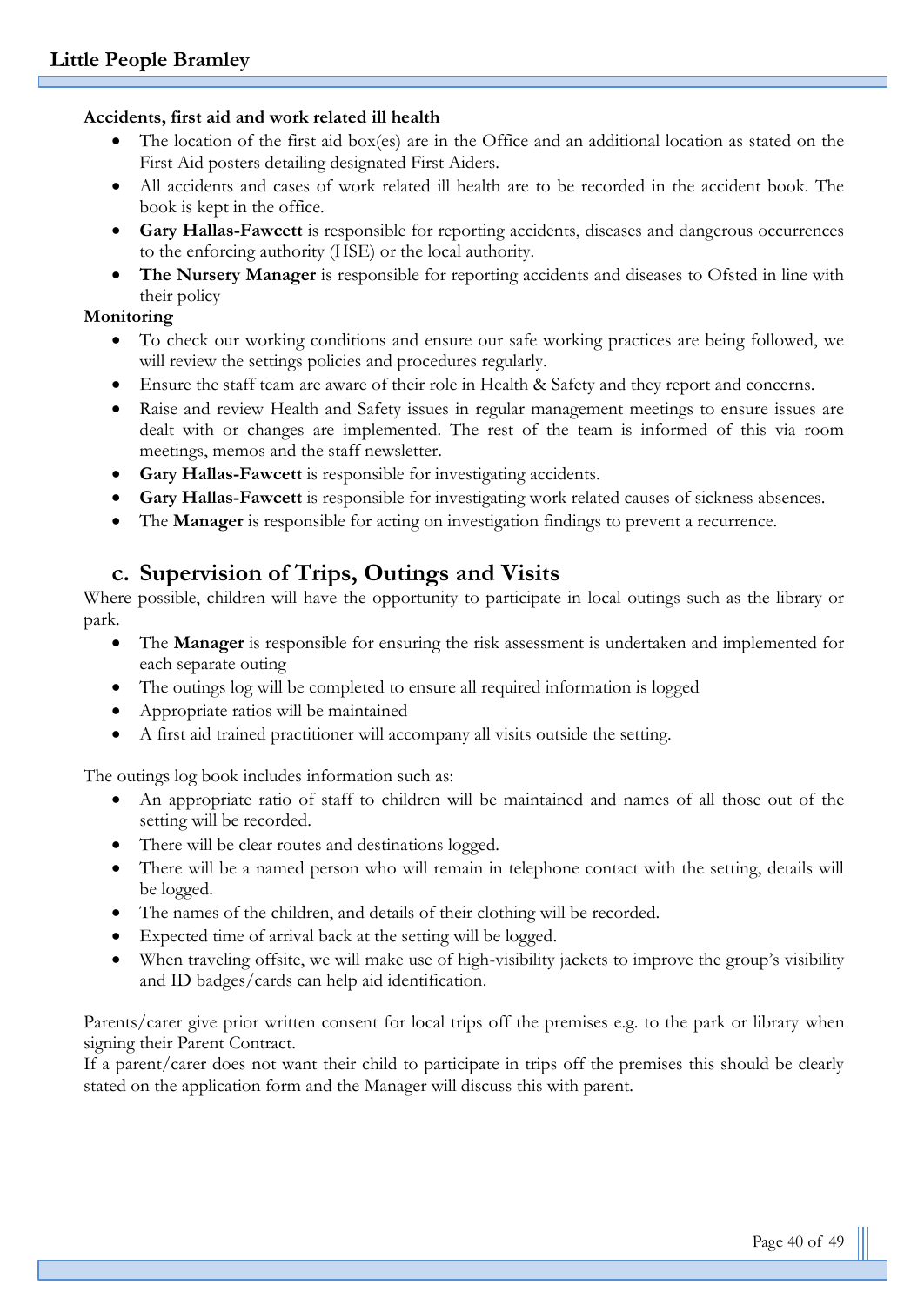# **d. Waste Management Policy**

- We seek to minimise waste of all kinds and to promote awareness amongst staff and children of environmental issues that we can influence or control.
- Stock of food and perishable items is rotated to ensure no wastage through deterioration.
- Re ordering of consumable items such as play materials and cleaning products is monitored by management to maximise efficiency and minimise cost, without compromising standards of care or safety.
- Our staff are made aware of how we can avoid wasting energy in whatever form, such as closing doors to conserve heat and turning out lights in unoccupied rooms.
- We use energy efficient products and procedures wherever possible and seek to replace equipment with the most environmentally friendly options available.
- Waste from rooms and Bathroom waste is taken daily to the waste bins provided and authorised contractors remove this waste periodically. Nappies are double bagged and appropriate facilities for the disposal of feminine hygienic products are provided.
- We recycle wherever possible, both within the nursery and by taking any recyclable items to the appropriate centres.
- We encourage recycling from parents by donating unwanted clothing in order that we can donate this to charity.

## **e. Emergency Evacuation Procedure**

- The **Manager** is responsible for ensuring the risk assessment is undertaken and implemented.
- Escape routes are checked by the0 **Person in Charge**, daily as part of the open up and shut down procedure.
- Fire extinguishers are maintained and checked regularly.
- Alarms are tested regularly by the **Person in Charge**, tests are recorded and will happen a minimum of once per half-term.
- Emergency evacuation will co-ordinated by the **Person in Charge** be practiced a minimum of once per term, and is recorded in the Evacuation log book.

In the event of an emergency, for example a fire, the following procedure will be followed to evacuate the premises as swiftly and safely as possible.

- 1) Alarm will be sounded.
- 2) Calmly collecting register, walk children and visitors through the nearest Emergency Exit.
- 3) The Person in Charge to collect day book and mobile phone.
- 4) Practitioners carry out a head count of the children and compare with the register.
- 5) Leave building closing all doors, and remain outside until a safe signal has been given.
- 6) Telephone for the Emergency Services using mobile phone outside the building.
- 7) The Person in Charge will re-count children and staff and compare with day book.
- 8) Keep children safe and calm whilst arrangements are made to contact all parents.
- 9) Parent contact details are kept electronically and off site, in case of emergency.

# **OUR SAFE PLACE IS: Car Park**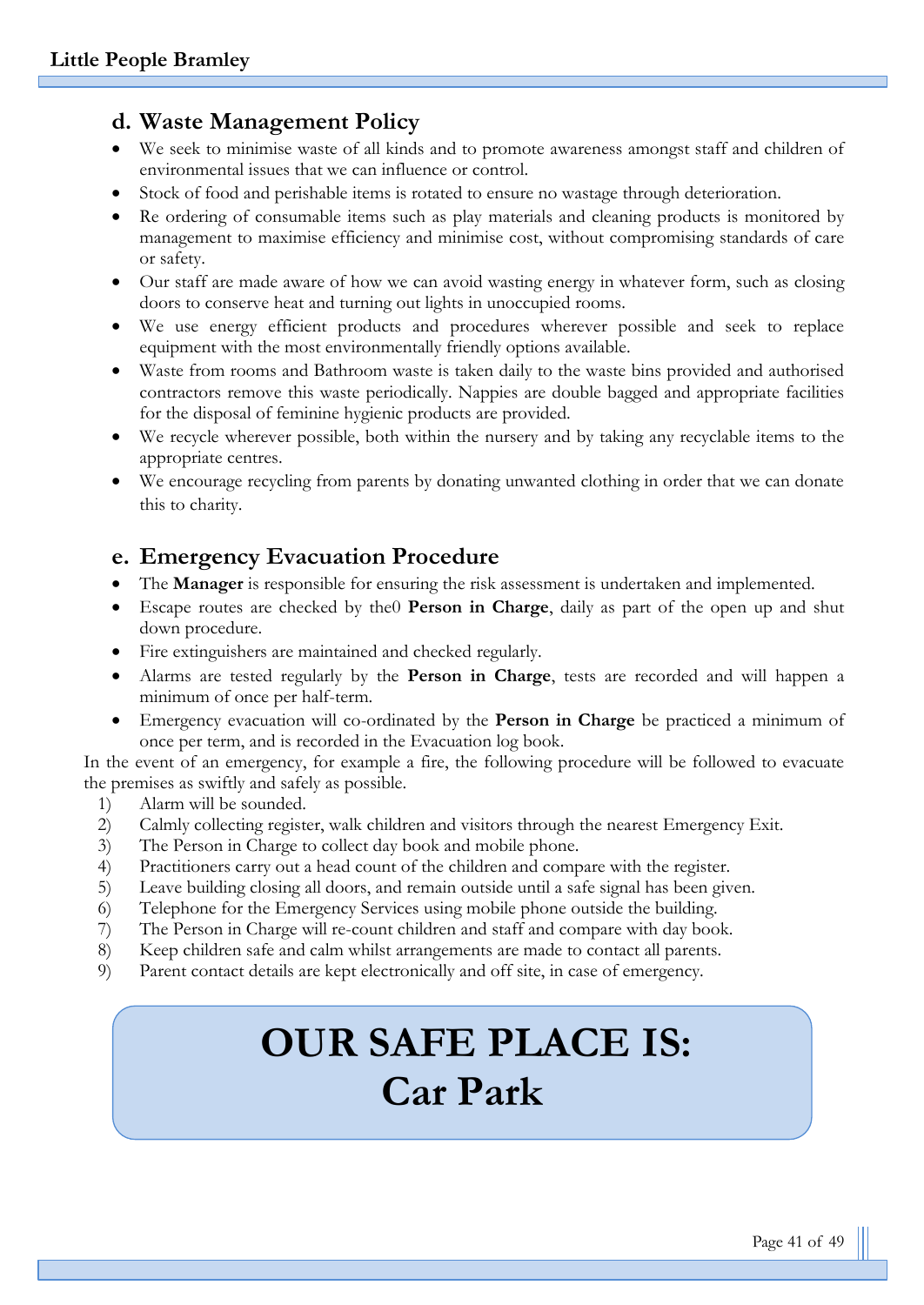# **f. Critical Incidents Policy /Adverse Weather Policy**

To ensure the health, safety and welfare of our staff team, customers and children we need to plan for all eventualities. With this in mind, we have a critical incident/Adverse weather policy in place to ensure our nursery is able to operate effectively in the case of a critical incident and where closure is necessary, communication is clear and effective. These include:

- Adverse Weather: Snow, High Winds, Extreme Heat
- Flood
- Fire
- Burglary
- Abduction or threatened abduction of a child
- Bomb threat/terrorism attack
- Any other incident that may affect the care of the children in the nursery.

If any of these incidents impact on the ability of the nursery to operate, we will contact parents via our usual communication methods of telephone, email, tapestry and social media pages. at the earliest opportunity, e.g. before the start of the nursery day. Parents are advised to check these regularly during adverse weather conditions. There will be no reduction in fees for times that the setting has been unable to operate.

**Extreme Weather (i.e Snow, Heat, High Winds)**: The decision to open during extreme weather will be guided by official Met Office data and the decisions of other Local Authority Establishments in the area. If it is safe to do so, we will always make our best efforts to open, however the safety of our staff team, and children and families travelling to the setting will be our priority.

Flood: There is always a danger of flooding from adverse weather conditions or through the water/central heating systems. We cannot anticipate adverse weather; however, we can ensure that we take care of all our water and heating systems through regular maintenance and checks to reduce the option of flooding in this way.

If flooding occurs during the nursery day, the nursery manager will make a decision based on the severity and location of this flooding, and it may be deemed necessary to follow the fire evacuation procedure. In this instance children will be kept safe and parents will be notified in the same way as the fire procedure.

Should the nursery be assessed as unsafe through flooding, fire or any other incident we will do our best to provide alternatives in one of our sister nurseries or local school premises where possible.

Fire: Please refer to the Emergency Evacuation Procedure.

**Burglary:** The management of the nursery follow a lock up procedure which ensures all doors and windows are closed and locked before vacating the premises.

The manager will always check the premises as they arrive in the morning. Should they discover that the nursery has been broken into they will follow the procedure below:

- Dial 999 with as many details as possible, i.e. name and location, details of what you have found and emphasise this is a nursery and children will be arriving soon
- Contain the area to ensure no-one enters until the police arrive. The staff will direct parents and children to a separate area as they arrive. If all areas have been disturbed staff will follow police advice, including following the relocation procedure under flood wherever necessary to ensure the safety of the children
- The manager on duty will help the police with enquiries, e.g. by identifying items missing, areas of entry etc.
- A manager will be available at all times during this time to speak to parents, reassure children and direct enquires
- Management will assess the situation following a theft and ensure parents are kept up to date with developments relating to the operation of the nursery.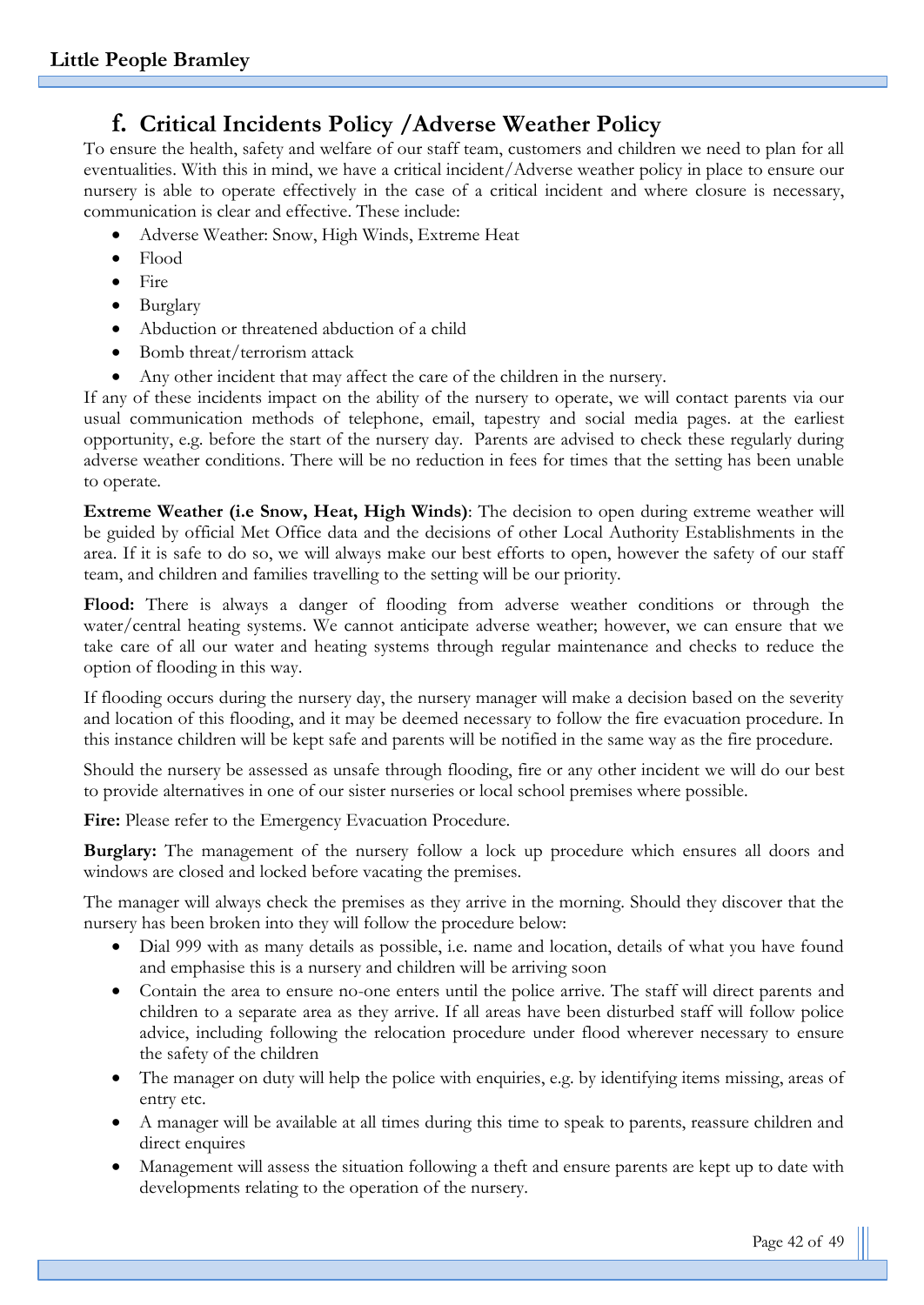**Abduction or threatened abduction of a child:** We have secure safety procedures in place to ensure children are safe while in our care, including safety from abduction. Staff must be vigilant at all times and report any persons lingering on nursery property immediately. All doors and gates to the nursery are locked and cannot be accessed unless staff members allow individuals in. Parents are reminded on a regular basis not to allow anyone into the building whether they are known to them or not. **Visitors and general security are covered in more detail in the supervision of visitor's policy**.

Children will only be released into the care of a designated adult. Parents are requested to inform the nursery of any potential custody battles or family concerns as soon as they arise so the nursery is able to support the child. The nursery will not take sides in relation to any custody battle and will remain neutral for the child. If an absent parent arrives to collect their child, the nursery will not restrict access **unless** a court order is in place. Parents are requested to issue the nursery with a copy of these documents should they be in place.

If a member of staff witnesses an actual or potential abduction from nursery we have the following procedures which are followed immediately:

- The police must be called immediately
- The staff member will notify management immediately and the manager will take control
- The parent(s) will be contacted
- All other children will be kept safe and secure and calmed down where necessary
- The police will be given as many details as possible including details of the child, description of the abductor, car registration number if used, time and direction of travel if seen and any family situations that may impact on this abduction.

**Bomb threat/terrorism attack:** If a bomb threat is received at the nursery, the person taking the call will record all details given over the phone as soon as possible and raise the alarm as soon as the phone call has ended. The management will follow the fire evacuation procedure to ensure the safety of all on the premises and will provide as much detail to the emergency services as possible.

**Other incidents:** All incidents will be managed by the manager on duty and all staff will co-operate with any emergency services on the scene. Any other incident that requires evacuation will follow the fire plan. Other incidents e.g. no water supply, failure to the heating will be dealt with on an individual basis taking into account the effect on the safety, health and welfare of the children and staff in the nursery.

The nursery manager will notify Ofsted in the event of a critical incident.

**Lock down procedure:** We will use the lock down procedure when the safety of the children and staff is at risk and we will be better placed inside the current building, with doors and windows locked and blinds/curtains drawn.

We will activate this emergency procedure in response to a number of situations, but some of the more typical might be:

- A report incident or disturbance in the local community (with potential to pose a risk to staff and children in the nursery)
- An intruder on the nursery site (with potential to pose a risk to staff and children in nursery)
- A warning being received regarding a risk locally, of air pollution (smoke plumes, gas cloud etc.)
- A major fire or explosion in the vicinity of the nursery as long as it is safer staying in the premises than leaving.

In this case the staff will be notified by the following action:

#### **The person in charge will notify each room of the lockdown.**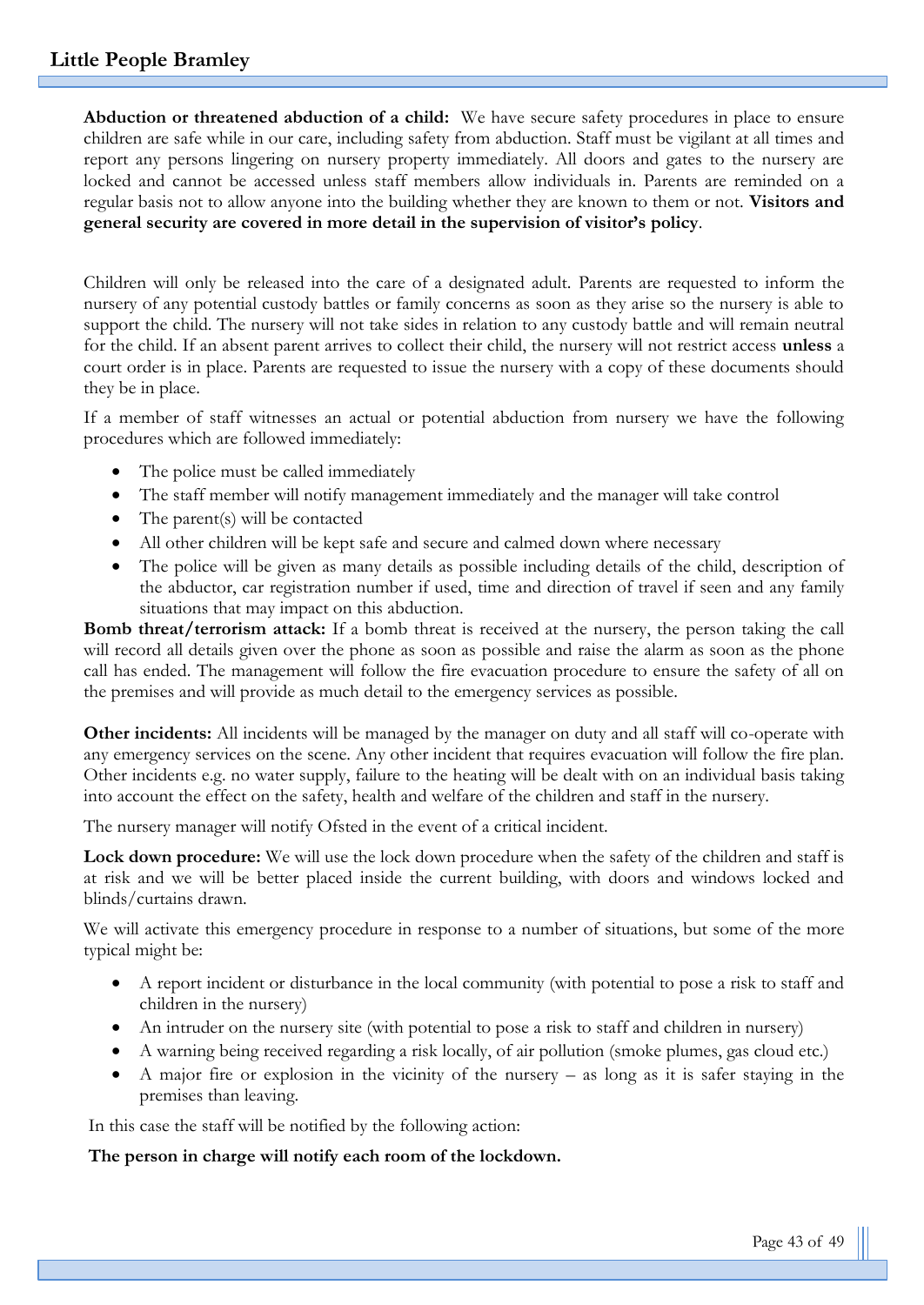All individuals (including children) will remain in the area they are in, if safe to do so. If the children are outside, staff are to promptly and calmly direct children into the building, if this will not endanger them. Staff will make efforts to close and lock doors, and close blinds or curtain wherever safe to do so.

If appropriate all individuals will be moved away from the windows and doors and children will be occupied in the centre of the room so they are not placed at risk or are able to see any situation developing outside where possible.

The manager will ensure all children, staff and visitors are accounted for and safe before returning to the office area to keep up to date with the current situation via updates.

The manager on duty will manage the situation dependant on the situation and the information available. If the nursery is in immediate danger of an intruder, the police will be called as a matter of urgency. In other cases where the situation has been called through by the police or local area authority then the nursery will await further instructions.

Once the all clear has been given externally the manager will issue the all clear internally. After this time the staff will try to return practice to normal to enable the children not to be disrupted or upset by the events.

Any children showing worries or concerns will have time with their key person to talk about these.

Parents will be informed about the situation at the earliest safest opportunity and will be kept updated when the information changes.

After the event a post-incident evaluation will be conducted to ensure that each child and staff member was supported fully and the procedure went as planned.

### **g. Environment Policy**

- The premises are safe and secure and access to the building is controlled.
- The Nursery is a smoke free zone.
- The setting is welcoming and clearly signposted within the building i.e. office, toilets etc.
- We aim to create a warm homely environment in which the children can feel comfortable, decorations are light in colour, the rooms are organised effectively to support all areas of care, learning and development.
- Each room will be kept at an appropriate temperature (ideally between  $18^{\circ}$ C and  $22^{\circ}$ C), where possible rooms shall have thermometers to measure this.
- In the case of unusual high or low temperatures additional heating or cooling devices may be used to regulate the temperatures. Fans will be properly guarded and emergency heaters will not be in place when children enter the room, unless properly guarded. As a last resort the room may be closed.
- We ensure that the children's rest areas are quiet by having children engaged in activities in separate rooms where possible. In rooms allocated for rest periods the lighting is dimmed and children remain supervised.
- Children's artwork is displayed in each room and in the halls wherever possible at their level.
- Each room has natural light and is clean and well maintained. Maintenance is the responsibility of the caretaker and health and safety officer.
- The outdoor area is well maintained, and checked prior to children accessing the area. There is an appropriate safe surface under climbing apparatus for the children's safety.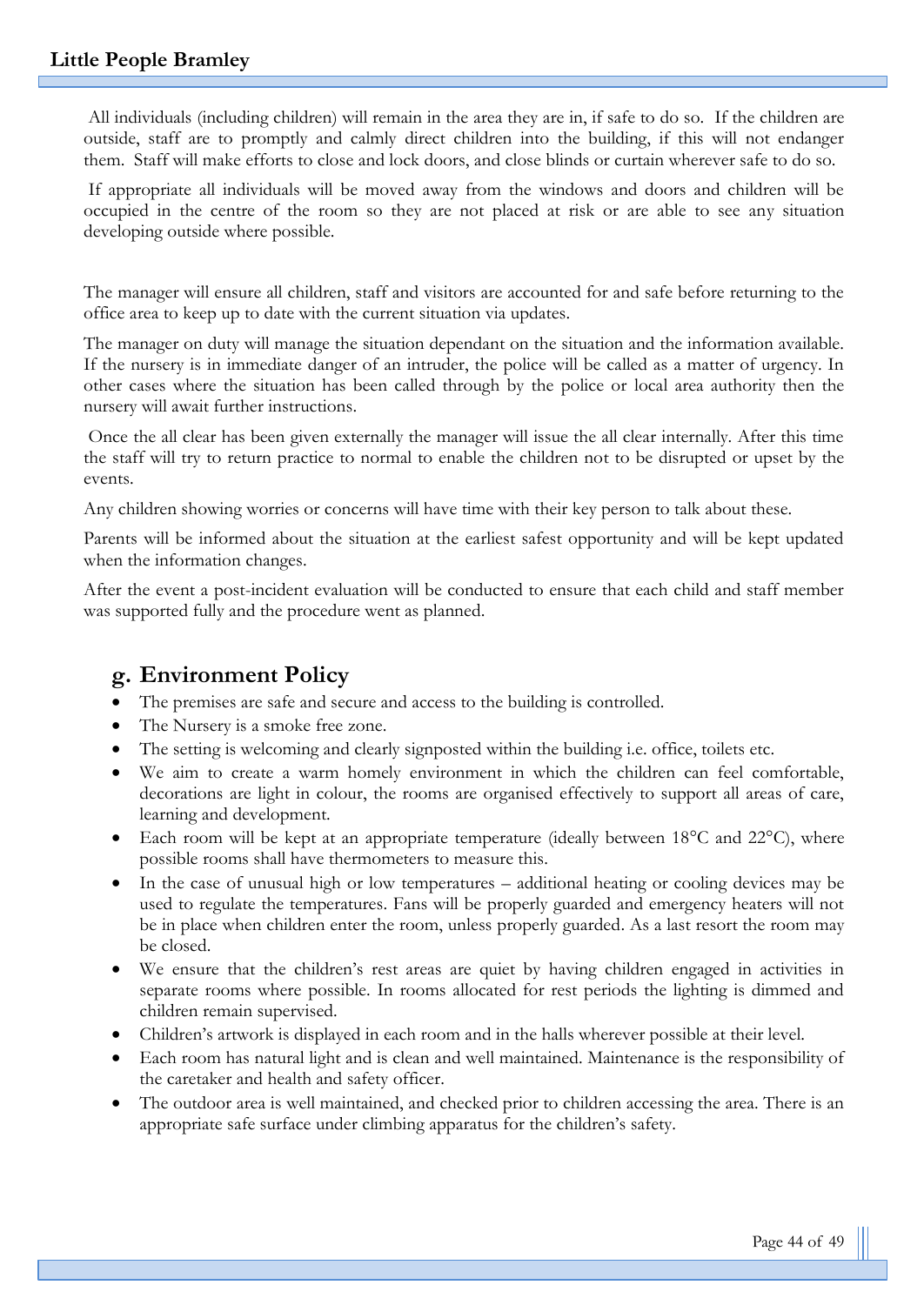# **h. Animals in Setting**

Children learn about the natural world, its animals and other living creatures, as part of the Early Years Foundation Stage curriculum. This may include contact with animals, or other living creatures, either in the nursery or in visits. We aim to ensure that this is in accordance with sensible hygiene and safety controls. Pets can help meet the emotional needs of children and adults.

#### **Procedures for keeping pets on the Nursery premises**

- Before buying any pets for the Nursery they must have permission from the Nursery Manager. The pets must be suitable and safe for the nursery setting.
- Parental permission is sought for children to observe and touch animals prior to them coming into contact with the pet.
- Allergies- Before any pets can be brought to the nursery playroom Senior Staff will ensure that there are no children within the nursery setting who may have an allergy to the animal being purchased. To help control any allergies the pets should be confined to a limited area, this helps with cleaning.
- An appointed member of staff should have overall responsibility for the care and welfare of the nursery pet.
- Pets are kept clean.
- Pets living quarters are cleaned regularly and waste disposed of in appropriate manner. The staff member responsible for cleaning pet quarters wears an apron and gloves. This should be recorded on the area hygiene record.
- Animals may carry infections so we always ensure that children and staff have thoroughly washed their hands using soap after touching animals or cleaning their quarters. Stocks of hand sanitisers are available in the Nursery and should also be used after touching any animals.
- We will always follow the Health and Safety Executive (HSE) guidelines for protecting health and safety of children and staff.
- Veterinary advice will always be sought on animal welfare or any animal health issues.
- Children are encouraged to handle all pets respectfully and not to poke or torment the pets. Strict supervision at all time and no child is left unsupervised with pets

#### **In the event of an emergency**

- Remove the animal to a secure setting away from the children.
- Keep children calm and safe.
- Notify parent/carers at once.
- Seek medical assistance immediately if needed.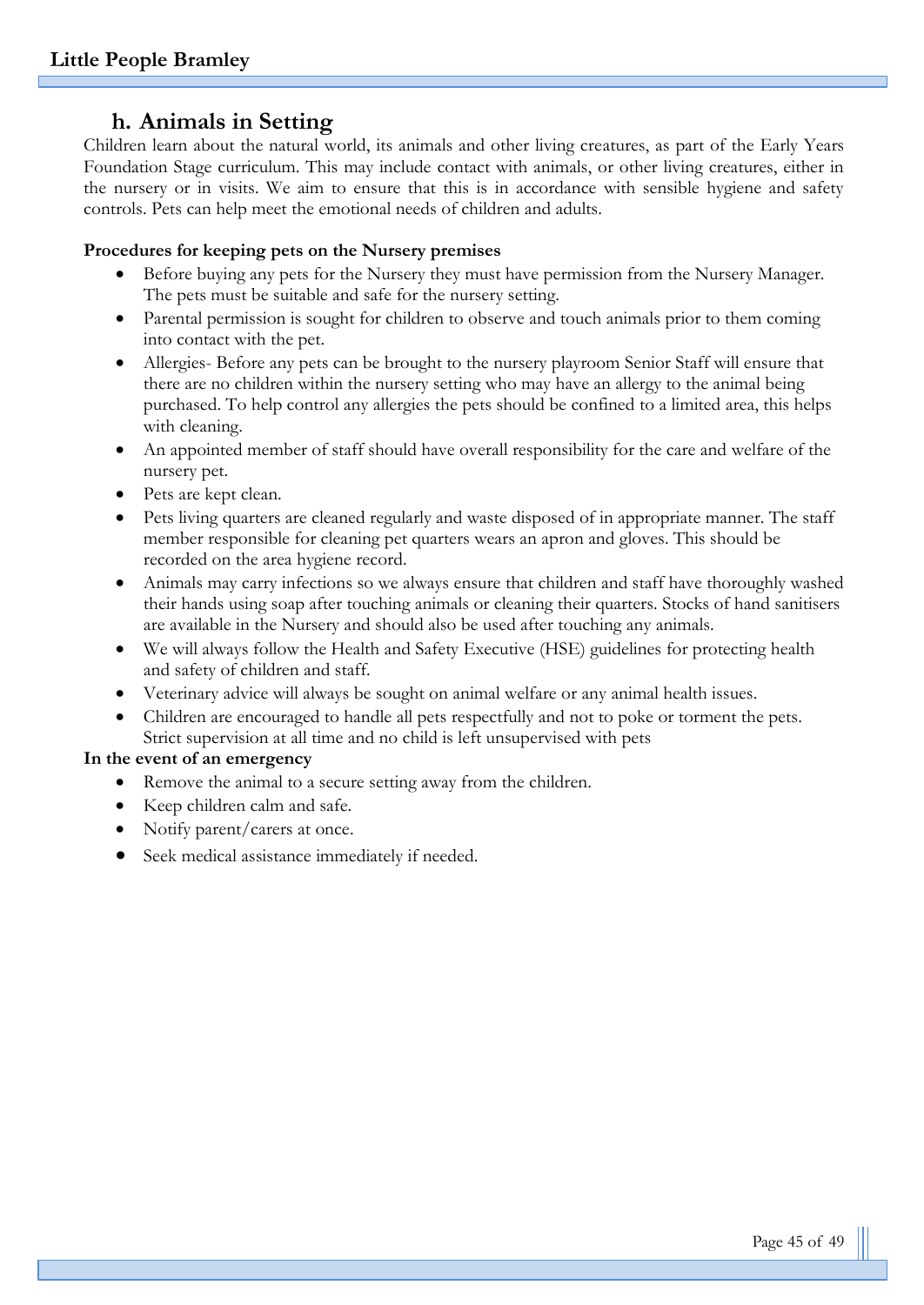# **8. Suitable People**

# **a. Recruitment & Staffing**

In the event of a staff vacancy arising positions may be advertised internally across the Nursery Settings, on Job Centre Plus, twitter, local collages/schools, in the local press, local post office, Early Years vacancy website or other job seeker websites. Applicants are requested to apply via our website www.LittlePeopleNurseries.co.uk/our-team/joining-our-team

Existing team members are reminded they may receive a cash incentive for introducing Team Members to the setting. Please contact [Vicky@LittlePeopleNurseries.co.uk](mailto:Vicky@LittlePeopleNurseries.co.uk) to ask if any current vacancies are eligible for the "Introductory bonus".

# **b. The Interview Process**

- Candidate is required to complete a Staff Application Form
- Candidate is required to read Pre Interview Information comprising of Job Description, Personal Specification, Equality and Inclusion Policy, Salary Scale etc. which are issued prior to interview
- Candidate attends a 1<sup>st</sup> interview which is "Knowledge and Experience Based"
	- o Each candidate will be interviewed by a panel of 2 people, One of whom will be a member of the management team
	- o Responses and discussion notes from the interview are logged and scored to enable short listing and feedback for candidate if requested.
	- o Candidates knowledge and experience is checked via formal questioning
	- o Gaps in employment are questioned
	- o The interview includes questions on the candidates health and interests relevant to the role
	- o Interview guidance notes will be followed to ensure consistency and equality for all applicants.
- Candidate attends a 2nd formal interview at the proposed Nursery Site "Observational Based"
- Candidates who are qualified to level 3 and above will be asked to prepare an activity for a specific age range to carry out during the observation.
	- o The candidate is met by the Manager or Deputy which offers opportunity for both parties to ask further questions.
	- o Candidate is observed interacting within the room with the children, they are expected to demonstrate excellent communication skills and a genuine affinity with the children as appropriate to the age range selected
	- o The observation is supervised by an experienced team member, who feeds back to the office verbally.
	- o References are initially taken up verbally, and followed up in writing by a member of the administration team.

# **c. New Staff Induction Procedure**

- Candidate is required to attend an induction session at Head Office lead by the Senior Management Team. This will be fully paid. This will include:
	- o Identity checks
	- o Evidence of qualifications and training (copied for file)
	- o Application for DBS Disclosure, or existing DBS checked on Update Service
	- o Safeguarding Training (Recognising the Indictors of Abuse & Whistleblowing)
	- o Discussion around the Key Policies and Procedures including:
		- Safeguarding (including use of Mobile Phones and Cameras in the setting)
		- **•** Positive Behaviour Management
		- Social Networking
		- Appearance and Presentation (including the Smoking Policy)
	- o Discussion around Payroll, holiday entitlement, tax reporting and pension scheme etc
	- o Introduction to the Senior Management Team and how to ask for help/support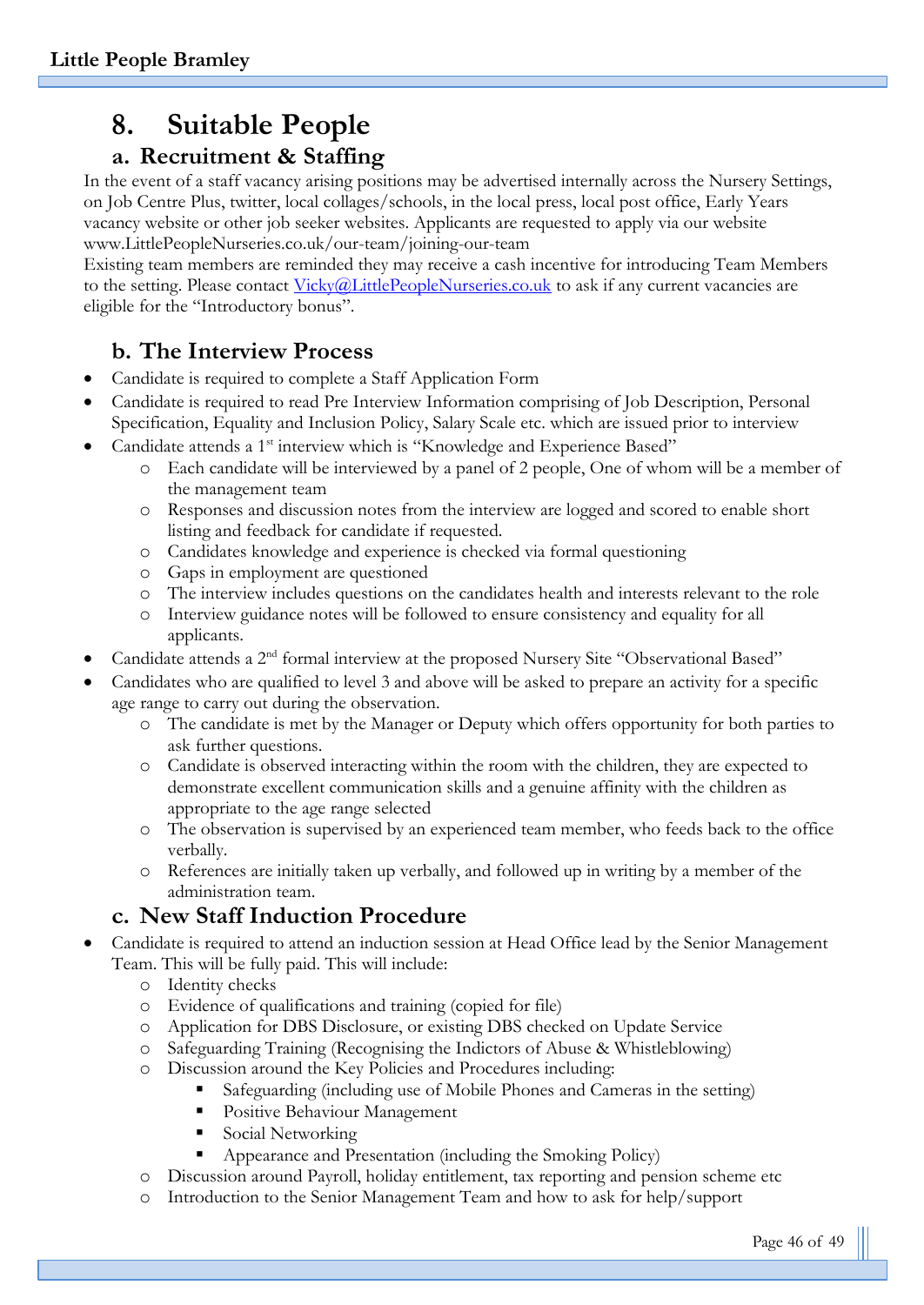#### **When Starting Employment**

- The new employee is nominated a Mentor, who will assist in their settling into the setting.
- A member of the management team carries out an on-site induction including Health & Safety and the expectations within the setting.
- The Manager/Deputy supervises the completion of the 'Staff Induction Handbook' which is a collection of training logs to be delivered by Key Practitioners within the setting. This details training on all the Key Areas within the setting.
- Appropriate training is arranged for any targeted gaps in knowledge

# **d. Staff Qualifications, Training, Support and Skills**

At Little People we are committed to staff training and continued professional development.

We work in partnership with a local training provider and offer opportunity for learners to complete a relevant Childcare Qualification at levels 2 & 3 within our setting.

Members of our management team are qualified assessors and provide support and guidance to learners as they progress through the NVQ.

All staff hold a record of their Continuous Professional Development file (CPD) and are offered regular training both in-house and external throughout the year.

All staff are first aid trained at the earliest opportunity and the company arranges full paediatric training is offered to all sites regularly to ensure this is maintained and updated.

## **e. Students and Volunteers**

We work closely with local training providers and offer work placements for Students enrolled in a formal Childcare Qualification with a college. The acceptance of volunteers in the Nursery Setting follow the same process.

- All students are invited for interview prior to the placement to allow them to fill in a student application with relevant contact details and to discuss the placement further.
- Written confirmation from the learning provider regarding placement details and evidence of a current DBS are checked at the interview.
- A student induction is carried out before placement begins which covers relevant information including health and safety in the workplace, and safeguarding children.
- Students are expected to work a variety of shifts, as discussed with the manager, to cover the beginning and end of the day to ensure they experience a true reflection of the role they are training to fulfil.
- Students are required to wear smart black trousers and shoes, and a plain black sleeved top/cardigan if required. The setting will provide a 'student' tabard to ensure clothing is protected. These will be kept and washed in setting and will be collected from and returned to the office daily.
- Each room has a lead practitioner who will mentor students supported by the Deputy Manager/Supervisor during their placement with us. Lead Practitioners will assist in filling out student progress reports etc as required.
- Students are encouraged to participate in all areas of care, play and learning with support from experienced practitioners and are able to carry out all duties under supervision (except for administering medication) Students are not left unsupervised with the children and are not included in the settings ratios.
- The setting accommodates a maximum of two students at any one time. The students are placed in different areas of the setting to allow sufficient support to be given.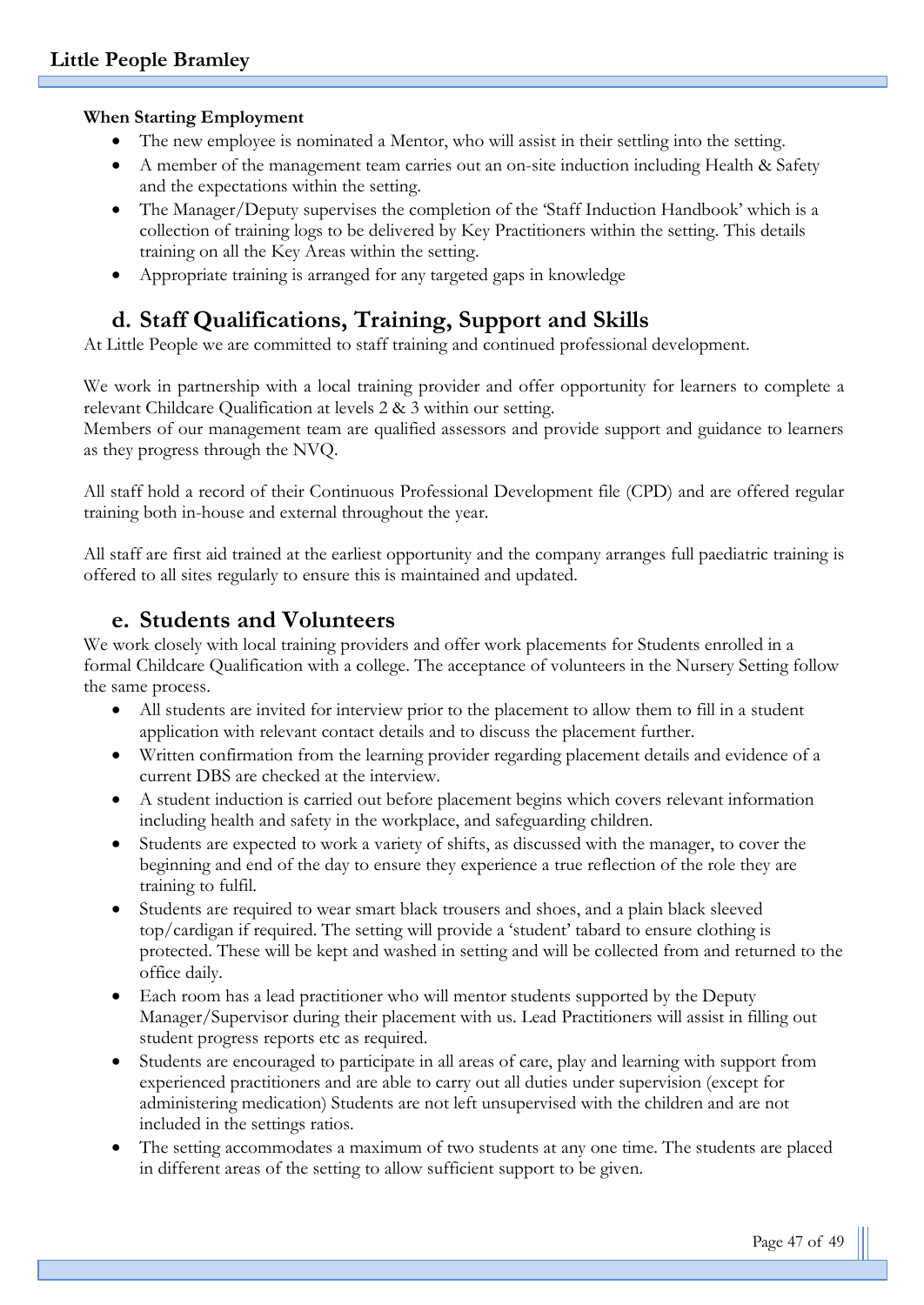## **f. Visitors**

Little People accept that visitors, both expected and unexpected, will visit the setting. We will prioritise the children in our care, over the needs of the visitor.

Procedure to follow when welcoming visitors

- Visitors are met at the door by a staff member who will ask for the purpose of their visit, and their identity.
- Visitors are asked to sign in to ensure their presence is recorded in case of an emergency evacuation.
- Visitors are given a "Visitors" badge and the relevant members of the staff team are informed that a visitor is on the premises, and the purpose of their visit.
- Visitors must not have unsupervised access to the children in our care.
- The parents are made aware of their role in our security arrangements by way of reminder notices. Should a parent allow an unknown visitor to the setting, they will be approached by a staff member and challenged.
- Whenever possible visitors should make an appointment to visit the setting.
- Visitors must be accompanied by a staff member at all time, with the exception of an Ofsted Inspector, or an Early Years Advisor who may need move around the setting unescorted, observing our staff team. They will not have unsupervised access to our children.

A visitor may be:

• A potential customer or parent who is new to the setting.

These appointments are usually booked in advance and the Person in Charge is expecting the visit, they remain with the visitor at all times. On occasion a potential customer will call at the setting to view, unannounced, in these circumstances it is at the Person in Charge's discretion as to whether they are happy to show them around, or ask if they may return at a more convenient time.

Professional Partners.

As a setting we pride ourselves on our partnership with other professionals in the community. We welcome visitors in the setting such as the Early Years Support Team, Speech Therapist, Children's Centre Manager, School teacher. The Professional is supervised by the relevant person in the setting, for example a Speech Therapist will be looked after by the child's key person.

• An Inspector (e.g. Ofsted, Environmental Health) From time to time we are subject to inspections. These are unannounced. The inspector will be asked for Identification at the door and will be lead to the person in charge, who will support them throughout their visit.

• An Educational Visitor

The setting welcomes visitors who will broaden the children's learning experiences and help introduce them to the local community. For example we may invite a parent who is a nurse, to come and talk to the children about the job. We may welcome the local church group to perform an Easter Puppet Show. The visitor will be supervised at all times.

• Repairs, Renewals and Deliveries Should tradesmen be required to visit the setting to quote on repairs/renewals, or deliver goods, they will be accompanied by a designated staff member. Wherever possible repairs and maintenance is performed out of opening hours.

This list is not exhaustive, and each visitor will be received by the Person in Charge and their needs established with the safety of the children being paramount.

# **g. Behaviour of Staff**